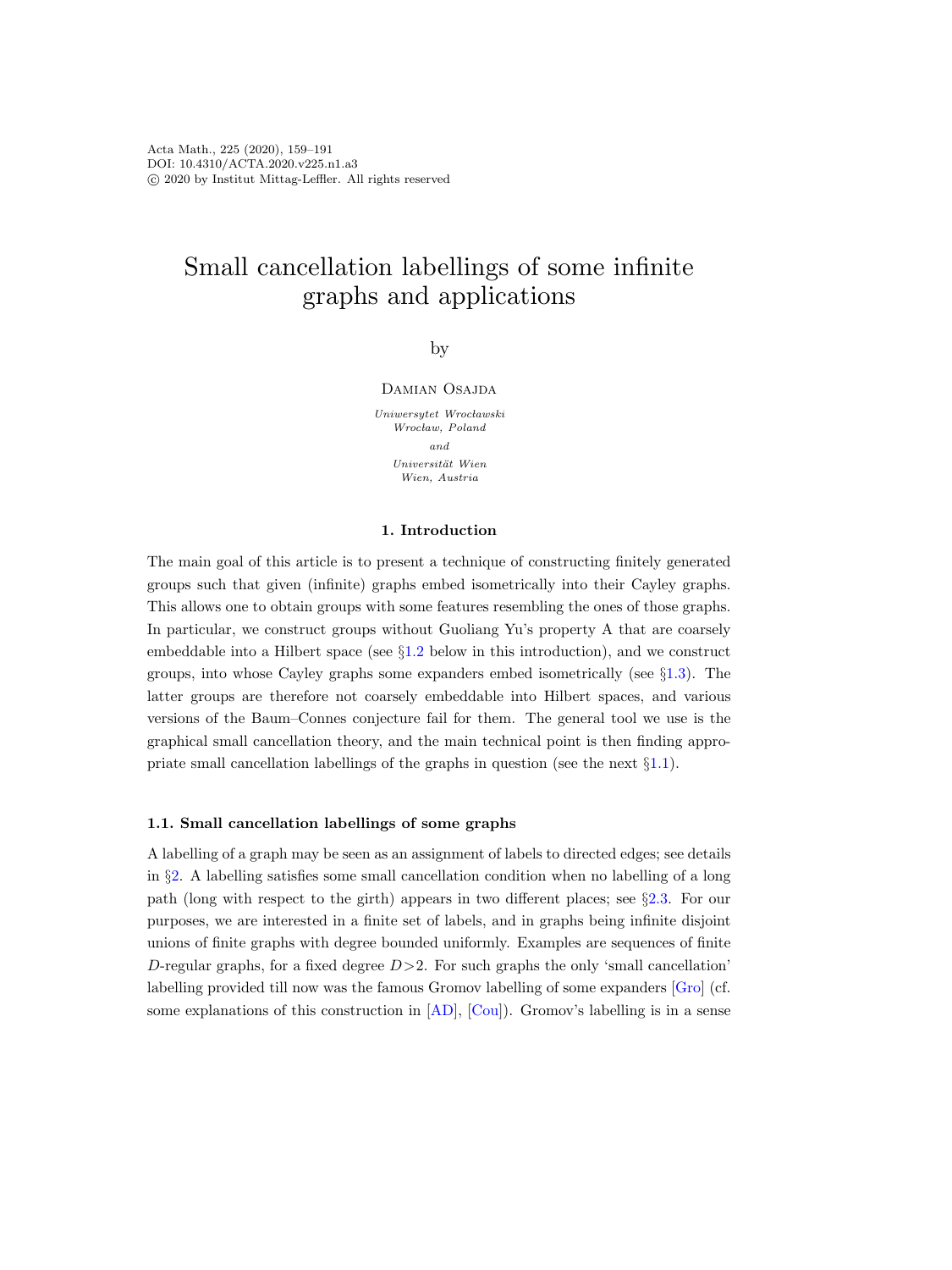160 d. osajda d. osajda d. osajda d. osajda d. osajda d. osajda d. osajda d. osajda d. osajda d. osajda d. osa

generic, and as such cannot satisfy the small cancellation condition we work with (see the discussion in §[2.4\)](#page-14-1). Therefore Gromov's labelling defines a weak embedding in the sense of [\[Os2,](#page-31-2) Definition 7.2], but not a coarse embedding of the graphs (relators) into the corresponding group (see §[2.4](#page-14-1) for details). (Recall that a map  $f: (X, d_X) \rightarrow (Y, d_Y)$ between metric spaces is a *coarse embedding* when  $d_Y(f(x_n), f(y_n)) \to \infty$  if and only if  $d_X(x_n, y_n) \to \infty$  for all sequences  $(x_n)_{n \in \mathbb{N}}$  and  $(y_n)_{n \in \mathbb{N}}$ .) We study sequences  $(\Theta_n)_{n \in \mathbb{N}}$  of finite graphs of uniformly bounded degree, with growing girth, and diameters bounded in terms of girth (see  $\S2$  $\S2$  for details). For them, we construct labellings satisfying much more restrictive conditions than the Gromov labellings do.

<span id="page-1-1"></span>THEOREM 1. (See Theorem [2.7](#page-14-2) in the text.) For every  $\lambda > 0$  there exists a  $C'(\lambda)$ small cancellation labelling of  $(\Theta_n)_{n\in\mathbb{N}}$  over a finite set of labels.

It is well known (see e.g. [\[Gro\]](#page-31-0), [\[Ol\]](#page-31-3)) that satisfying such strong small cancellation condition implies that for groups that we construct using this labelling, the graphs  $\Theta_n$ are isometrically embedded into the Cayley graphs.

For constructing the desired labellings, we use techniques coming from combinatorics (graph colorings)  $[AGHR]$  and relying on the Lovász local lemma (see e.g. [\[AS\]](#page-30-2)). This is a novelty in the subject. Note that whereas the core of our method is probabilistic (similarly as Gromov's techniques), there is a fundamental difference with Gromov's approach: we look for any labelling with required properties, while in the other method the properties of the generic labelling are explored. This is crucial for getting stronger features, as explained in §[2.4.](#page-14-1) The tools used in both approaches are different. Our argument is also relatively short compared to Gromov's one, as presented in [\[AD\]](#page-30-0).

Below we describe the actual applications of the small cancellation labellings we construct. Nevertheless, we believe that the construction itself, and the overall combinatorial technique developed in this article, are important tools that will find many applications beyond the scope presented here.

#### <span id="page-1-0"></span>1.2. Non-exact groups with the Haagerup property

Property A, or *coarse amenability*, was introduced by Guoliang Yu  $[Y]$  for his studies on the Baum–Connes conjecture. A uniformly discrete metric space  $(X, d)$  has property A if, for every  $\varepsilon > 0$  and  $R>0$ , there exist a collection of finite subsets  $\{A_x\}_{x\in X}$ ,  $A_x\subseteq X\times \mathbb{N}$ for every  $x \in X$ , and a constant  $S > 0$  such that

(1)  $|A_x \triangle A_y|/|A_x \cap A_y| \leq \varepsilon$  when  $d(x, y) \leq R$ ;

(2)  $A_x \subseteq B(x, S) \times \mathbb{N}$ .

A finitely generated group has property A if it is coarsely amenable for the word metric with respect to some finite generating set.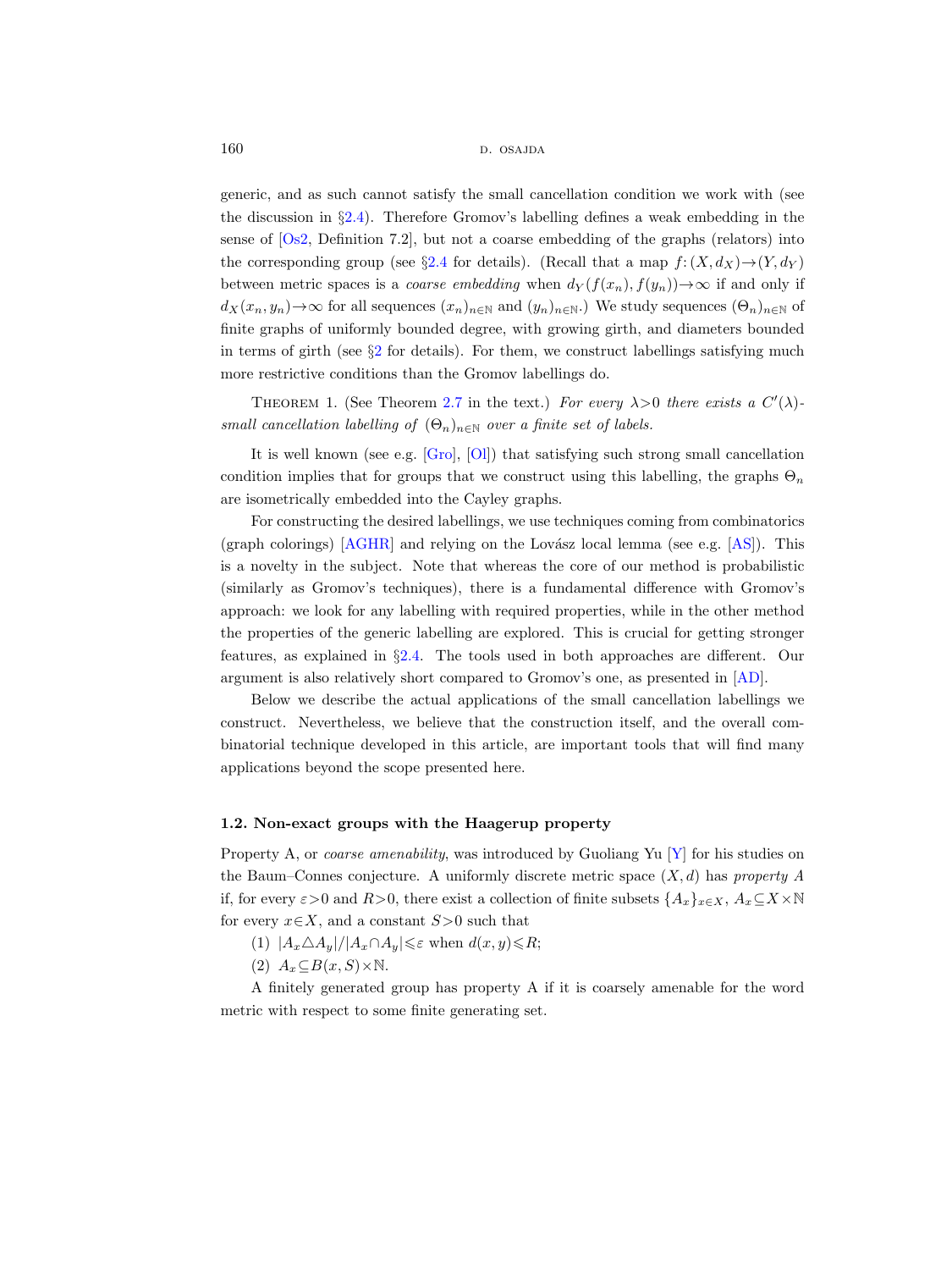Property A may be seen as a weak (non-equivariant) version of amenability, and similarly to the latter notion it has many equivalent formulations and a large number of significant applications; see e.g. [\[Wil1\]](#page-32-1), [\[NY\]](#page-31-4). For countable discrete groups, property A is equivalent to the existence of a topological amenable action on a compact Hausdorff space [\[HR\]](#page-31-5), to the exactness of the reduced  $C^*$ -algebra [\[GK1\]](#page-31-6), [\[Oz\]](#page-32-2), to nuclearity of the uniform Roe algebra [\[R\]](#page-32-3), and to few other geometric and analytic properties; see e.g. [\[NY,](#page-31-4) pp. 81–82].

Property A implies coarse embeddability into a Hilbert space [\[Y\]](#page-32-0). Analogously, amenability implies the Haagerup property (that is, a-T-menability in the sense of Gromov). The following diagram depicts relations (arrows denoting implications) between those properties for groups; see e.g.  $[NY, p. 124]$ . Observe that the notions on the right may be seen as non-equivariant counterparts of the ones on the left:



In view of the above a natural question, which was open till now, arose: Do groups coarsely embeddable into a Hilbert space have property A? See e.g. [\[A-D,](#page-30-3) Remark 3.8 (2)], [\[HG,](#page-31-7) Problem 3.4], [\[GK2,](#page-31-8) pp. 257 and 261], [\[NSW,](#page-31-9) p. 6], [\[AD,](#page-30-0) footnote p. 27], [\[Wil1,](#page-32-1) p. 251], or [\[NY,](#page-31-4) Open question 5.3.3]. Approaches to answer this question (also in the positive) attracted much research in the area and triggered many new ideas. Following a program towards a negative answer initiated in [\[AO2\]](#page-30-4), we prove a stronger statement.

<span id="page-2-0"></span>Theorem 2. (See Theorem [6.3](#page-30-5) in the text.) There exist finitely generated groups acting properly on CAT(0) cubical complexes and not having property A.

Acting properly on a CAT(0) cubical complex is equivalent to acting properly on a space with walls  $[HP], [Ni], [CN],$  $[HP], [Ni], [CN],$  $[HP], [Ni], [CN],$  $[HP], [Ni], [CN],$  $[HP], [Ni], [CN],$  that is to having property PW (in a language of  $[Cor]$ ). This implies in particular the Haagerup property, and hence equivariant coarse embeddability into a Hilbert space. Theorem [2](#page-2-0) shows that the diagram above is complete—there are no other implications between the properties there; see [\[NY,](#page-31-4) p. 124]. Besides the Gromov monsters  $[Gro]$ , the groups constructed in the current paper (see also  $\S1.3$  $\S1.3$  below) are the only finitely generated groups without property A known at the moment; see e.g. [\[No\]](#page-31-14), [\[NSW,](#page-31-9) p. 6], [\[AD,](#page-30-0) p. 28], [\[Wil1,](#page-32-1) p. 251 and §7.5], or [\[NY,](#page-31-4) Open question 4.5.4] for related remarks and questions. Note that coarsely non-amenable spaces embeddable into  $l_2$  were constructed in [\[No\]](#page-31-14) (locally finite case) and in [AGS̆] (bounded geometry case). Our construction relies on examples constructed in [\[Os1\]](#page-31-15).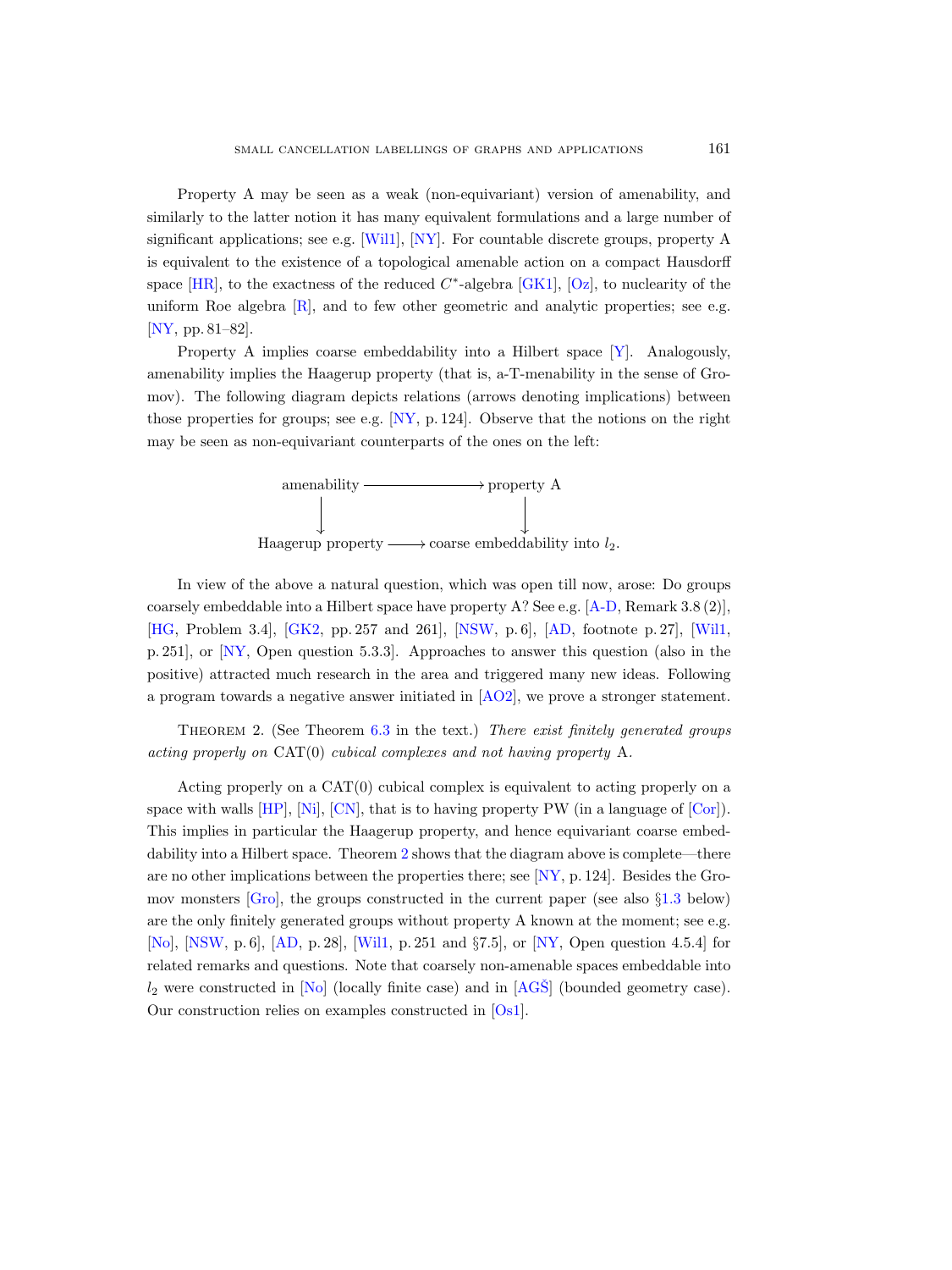162 d. osajda b. osajda b. osajda b. osajda b. osajda b. osajda b. osajda b. osajda b. osajda b. osajda b. osa

Let us remark here that the lack of property A for a group was believed to be an essential obstacle to various Baum–Connes conjectures by some experts. This question is clarified by Theorem [2:](#page-2-0) there are groups without property A but satisfying the Haagerup property. For such groups, the strong Baum–Connes conjecture holds [\[HK\]](#page-31-16).

Coarsely non-amenable groups embeddable into a Hilbert space constructed in this article are given by infinite graphical small cancellation presentations (see §[6.2](#page-29-0) for details). The infinite family of graphs being relators consists of some coverings of regular graphs with girths growing to infinity. Relators are graphs with walls (see §[4\)](#page-19-0), and thus there is a walling for the group itself (see the proof of Theorem [6.3\)](#page-30-5). Therefore, the group acts on a space with walls. This action is proper if some additional conditions are satisfied. We study such a condition—the proper lacunary walling condition— in §[5.](#page-20-0) This is a theory of independent interest that relies on, and extends in a way, the preceding work of the author with Goulnara Arzhantseva [\[AO2\]](#page-30-4) (cf. also [\[AO1\]](#page-30-7)). In particular, we obtain the following analogue of [\[AO2,](#page-30-4) Main theorem and Theorem 1.1].

<span id="page-3-1"></span>THEOREM 3. (See Theorem [5.6](#page-25-0) in the text.) Let X be a complex satisfying the proper lacunary walling condition. Then, the wall pseudo-metric is proper. Consequently, a group acting properly on  $X$  acts properly on a  $CAT(0)$  cubical complex.

A group as in Theorem [2](#page-2-0) is constructed so that the proper lacunary walling condition is satisfied for a space acted properly upon by the group. Therefore, the group acts properly on a CAT(0) cubical complex. On the other hand, by the small cancellation condition, the infinite family of relators embeds isometrically into the Cayley graph. Since, by a result of Willett [\[Wil2\]](#page-32-4), such a family has not property A, we conclude that the whole group is coarsely non-amenable.

#### <span id="page-3-0"></span>1.3. Groups with expanders in Cayley graphs

Using his labelling of expanders Gromov constructed a finitely generated group, for which there exists a weak embedding in the sense of [\[Os2,](#page-31-2) Definition 7.2] of an expander [\[Gro\]](#page-31-0). A weak embedding is not necessarily a coarse embedding and with Gromov's construction one cannot obtain the latter; see the discussion in §[2.4.](#page-14-1) Having weakly embedded expanders is enough to claim that the group does not coarsely embed into a Hilbert space [\[Gro\]](#page-31-0), or that the Baum–Connes conjecture with coefficients fails for such groups [\[HLS\]](#page-31-17) (cf. our Corollaries [3.3](#page-18-0) and [3.4\)](#page-18-1). However, in many other situations it seems to be necessary to have an actual coarse embedding of an expander to obtain desired properties; see e.g. [\[WY\]](#page-32-5). Our labelling allows us to provide groups with such a property and more, as the following result shows.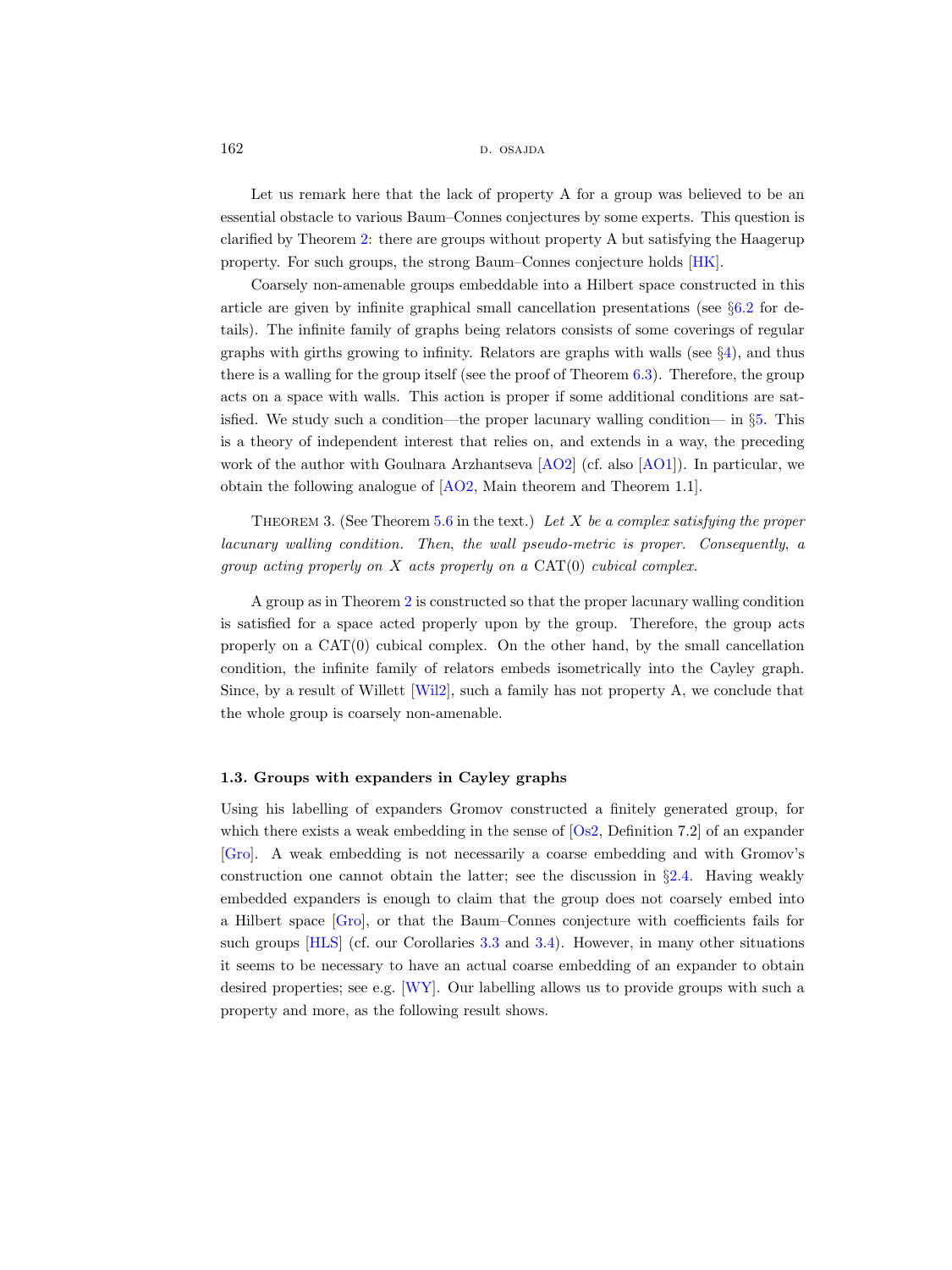<span id="page-4-1"></span>Theorem 4. (See Corollary [3.3](#page-18-0) in the text.) There exist finitely generated groups with expanders isometrically embedded into their Cayley graphs.

The existence of such examples is crucial for some analyses of failures of the Baum– Connes conjecture with coefficients, as in [\[WY,](#page-32-5) Theorem 8.3] (see Corollary [3.4\)](#page-18-1) or in [\[BGW,](#page-31-18) §7]. Besides Gromov's monsters (and groups derived from them), our examples are the only finitely generated counterexamples to the Baum–Connes conjecture with coefficients, and the only finitely generated groups not coarsely embeddable into Hilbert space, known at the moment.

As direct consequence of Theorem [4](#page-4-1) and a result by Sapir [\[S\]](#page-32-6), we obtain that there exist closed aspherical manifolds whose fundamental groups contain coarsely embedded expanders; see Corollary [3.5.](#page-19-1) Those are the first examples of this type.

Note that, in some situations, it may be necessary to have the actual isometric embedding of given graphs into groups—this happens for example in our construction of PW non-A groups; see §[1.2](#page-1-0) above and §[6.](#page-26-0) There we need it for the delicate construction of walls. We believe that it may be crucial for further applications.

Acknowledgments. First and foremost, I would like to thank Goulnara Arzhantseva for introducing me to the subject, leading through it, and for the great collaboration preceding this work. I am grateful for encouragement, for helpful discussions, and/or for remarks improving the manuscript to Dominik Gruber, Vincent Guirardel, Frédéric Haglund, Ashot Minasyan, Piotr Nowak, Denis Osin, Mark Sapir, Ján Špakula, and Rufus Willett. I thank the anonymous referee for a careful reading of the manuscript and numerous important comments.

This research was partially supported by Narodowe Centrum Nauki, grants no. UMO-2012/06/A/ST1/00259, UMO-2015/18/M/ST1/00050, and UMO-2017/25/B/ ST1/01335, and by the ERC grant ANALYTIC no. 259527.

#### 2. Small cancellation labellings of some graphs

<span id="page-4-0"></span>The goal of this section is proving Theorem [1](#page-1-1) from the introduction or, more precisely, Theorem [2.7](#page-14-2) below. Considering a metric on a graph we always mean a metric on the set of vertices, being a path metric within connected components.

Throughout this paper, we work with the sequence  $\Theta = (\Theta_n)_{n \in \mathbb{N}}$  of disjoint finite connected graphs of degree bounded by D>0. Furthermore, we have girth  $\Theta_n \to \infty$  as  $n \rightarrow \infty$  and  $\Theta$  satisfies the following condition:

<span id="page-4-2"></span>
$$
diam \Theta_n \leqslant A \operatorname{girth} \Theta_n,\tag{1}
$$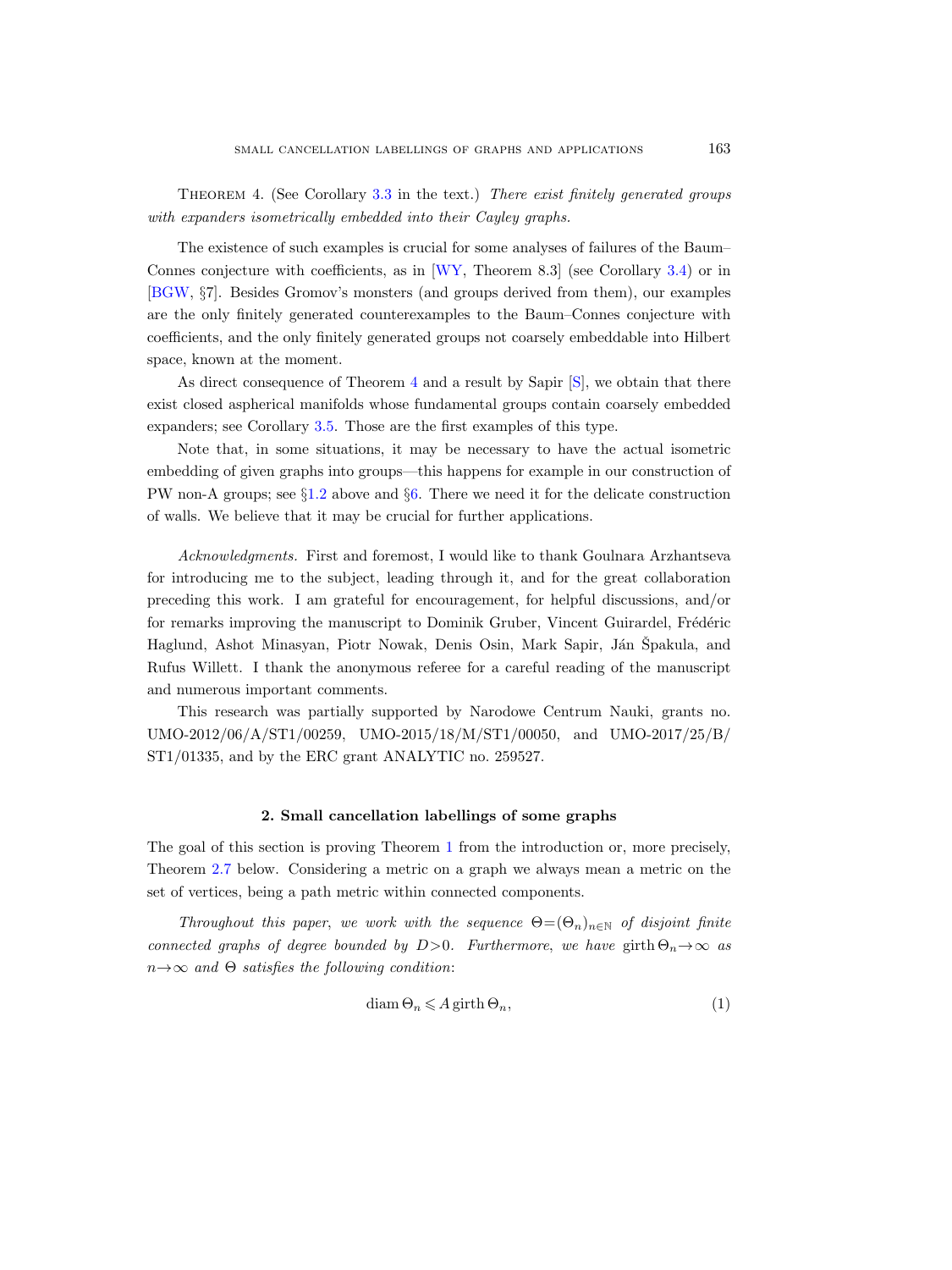

<span id="page-5-0"></span>Figure 1. Three representations of the same labelling.

where diam denotes the diameter, girth is the length of the shortest simple cycle, and A is a universal (not depending on n) constant. For this section we fix a small cancellation constant  $\lambda \in (0, \frac{1}{6}]$ . We also assume that  $1 < |\lambda \text{ girth } \Theta_n$   $| < |\lambda \text{ girth } \Theta_{n+1}|$ .

Observe that, for a sequence  $(\Theta_n)_{n\in\mathbb{N}}$  with growing girths, the last assumption can be fulfilled by passing to a subsequence—this is allowed from the point of view of our applications.

By a *labelling*  $(\Gamma, f)$  of an undirected graph  $\Gamma$  we mean a graph morphism  $f: \Gamma \rightarrow W$ into a bouquet of finitely many loops  $W$ , that is a graph with one vertex end several edges. Usually, we refer however to the following interpretation of the labelling f. Orient edges of W and decorate every directed edge (loop) by an element of a finite set  $S$ . Then, the labelling f is determined by the following data: We orient every edge of  $\Gamma$  and we is a universal (not depending on n) constant. For this section we fix a small cancellation<br>constant  $\lambda \in (0, \frac{1}{6}]$ . We also assume that  $1 < \lfloor \lambda \text{ girth } \Theta_n \rfloor < \lfloor \lambda \text{ girth } \Theta_{n+1} \rfloor$ .<br>Observe that, for a sequence  $(\Theta_n)_{n \in$ constant  $\lambda \in (0, \frac{1}{6}]$ . We also assume that  $1 < |\lambda \text{ girth } \Theta_n| < |\lambda \text{ girth } \Theta_{n+1}|$ .<br>
Observe that, for a sequence  $(\Theta_n)_{n \in \mathbb{N}}$  with growing girths, the last assumption can<br>
be fulfilled by passing to a subsequence—this i we denote the *inverse* of s. Using this interpretation, we identify the labelling assigning the label s to an oriented edge vw with the labelling of wv by  $\bar{s}$ ; see Figure [1.](#page-5-0) The labelling  $(\Gamma, f)$  is reduced if  $f: \Gamma \rightarrow W$  is locally injective, that is, for every vertex and every two edges leaving the vertex their labels are different. We will usually not specify the (symmetrized) set of labels (although it will change often)—we will just mention that it is finite.

We construct the small cancellation labelling  $(\Theta, m) = ((\Theta_n, m_n))_{n \in \mathbb{N}}$  in three steps. First, in §[2.1](#page-6-0) we construct a labelling  $(\Theta, l) = ((\Theta_n, l_n))_{n \in \mathbb{N}}$  such that  $l_n$ -labellings of long (relative to girth  $\Theta_n$ ) paths in  $\Theta_n$  do not appear in  $(\Theta_{n'}, l_{n'})$ , for  $n \neq n'$ ; see Lemma [2.3.](#page-7-0) Then, in §[2.2](#page-8-0) we construct a labelling  $(\Theta, l') = ((\Theta_n, l'_n))_{n \in \mathbb{N}}$  with the property that, for each n, long paths in  $\Theta_n$  are labelled differently; see Lemma [2.6.](#page-14-3) Finally, in §[2.3](#page-14-0) we combine  $(\Theta, l)$  and  $(\Theta, l')$  to obtain the required small cancellation labelling  $(\Theta, m)$ ; see Theorem [2.7.](#page-14-2)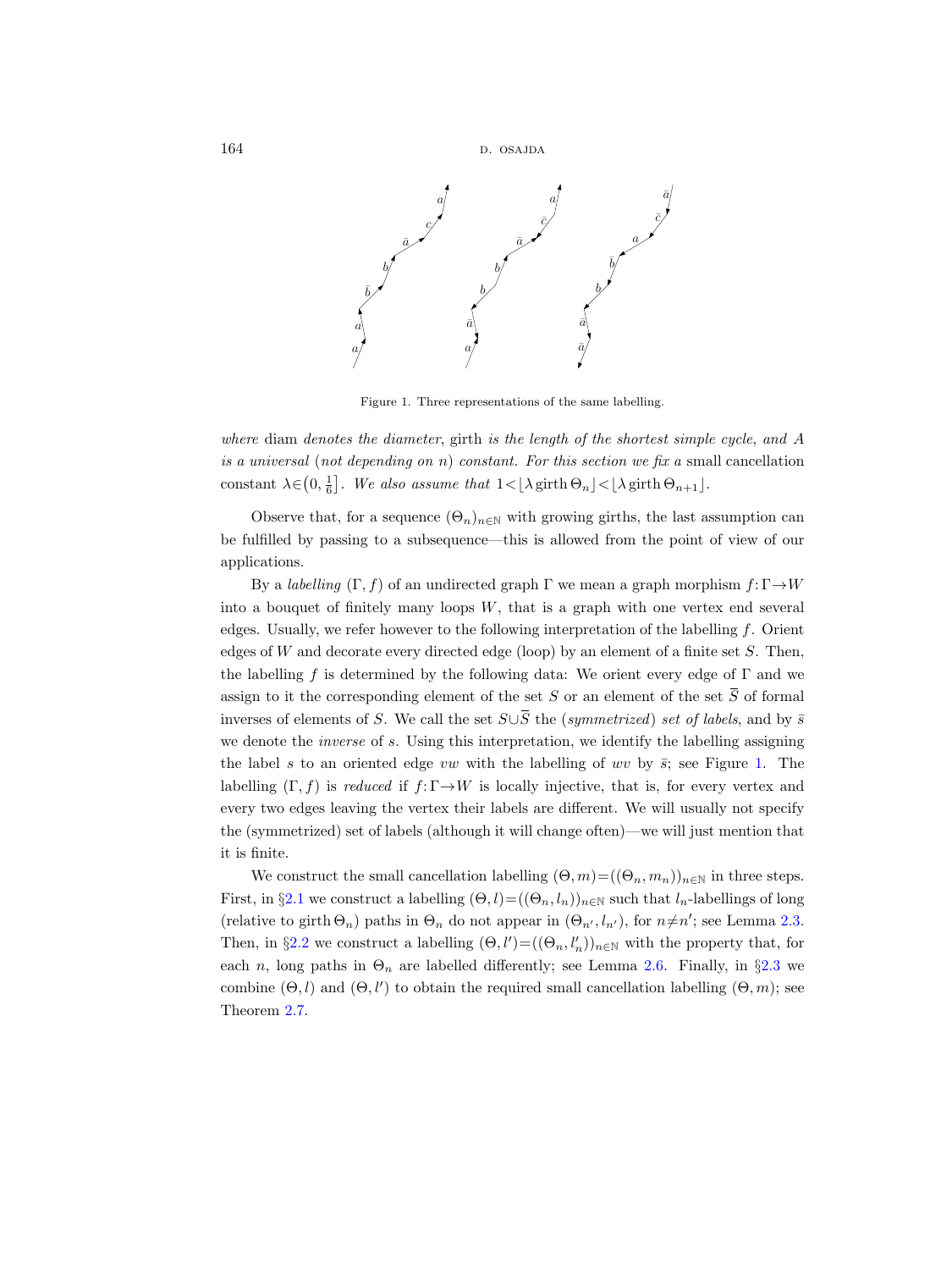#### <span id="page-6-0"></span>2.1. The labelling  $(\Theta, l)$ : small cancellation between graphs

Recall the following version of the Lovász local lemma (see e.g.  $[AS]$ ) that can be found in  $[AGHR, Lemma 1]$ . Here,  $Pr(A)$  denotes the (discrete) probability of an event A, and  $\overline{A}$  denotes the opposite event (complementary set).

<span id="page-6-1"></span>LEMMA 2.1. (Lovász local lemma) Let  $\mathcal{A} = \mathcal{A}_1 \cup \mathcal{A}_2 \cup ... \cup \mathcal{A}_r$  be a partition of a finite set of events A, with  $Pr(A)=p_i$  for every  $A \in A_i$ ,  $i=1,2,...,r$ . Suppose that there are real numbers  $0 \leq a_1, a_2, ..., a_r < 1$  and  $\Delta_{ij} \geq 0, i, j = 1, 2, ..., r$ , such that the following conditions hold:

(i) for any event  $A \in \mathcal{A}_i$  there exists a set  $\mathcal{D}_A \subseteq \mathcal{A}$ , with  $|\mathcal{D}_A \cap \mathcal{A}_i| \leq \Delta_{ij}$  for all j= 1, 2, ..., r, such that A is independent of  $\mathcal{A}\setminus(\mathcal{D}_A\cup\{A\});$ 

(ii)  $p_i \leq a_i \prod_{j=1}^r (1-a_j)^{\Delta_{ij}}$  for all  $i=1, 2, ..., r$ . Then,

<span id="page-6-5"></span>
$$
\Pr\bigg(\bigcap_{A\in\mathcal{A}}\bar{A}\bigg)>0.
$$

Let  $\gamma_n = \lfloor \lambda \operatorname{girth}\nolimits \Theta_n \rfloor$ . Observe that  $\lambda \operatorname{girth}\nolimits \Theta_n - 1 \langle \gamma_n, \text{ and thus } \rangle$ 

$$
\frac{\text{girth}\,\Theta_n}{\gamma_n} < \frac{1}{\lambda} + \frac{1}{\lambda\gamma_n} < \frac{2}{\lambda}.\tag{2}
$$

We will find a labelling  $(\Theta, l) = ((\Theta_n, l_n))_{n \in \mathbb{N}}$  with L labels such that  $l_n$ -labellings of paths of length at least  $\gamma_n$  do not appear as  $l_{n'}$ -labellings, for  $n' > n$ . Unless stated otherwise, we always assume that paths are without backtracking. It implies that all paths shorter than the girth are simple. Define  $L$  as follows (here  $e$  denotes the Euler constant):

$$
L := \lceil 2De^4 D^{2A/\lambda + 1} \rceil. \tag{3}
$$

The number  $e_n$  of edges of  $\Theta_n$  is bounded by  $e_n \leq D^{\text{diam}\,\Theta_n}$ . Thus, by the condition [\(1\)](#page-4-2), we have

<span id="page-6-6"></span><span id="page-6-4"></span>
$$
e_n \leqslant D^{A \text{ girth } \Theta_n}.\tag{4}
$$

We construct  $((\Theta_n, l_n))_{n\in\mathbb{N}}$  inductively:  $(\Theta_1, l_1)$  is an arbitrary labelling with L labels, and further we execute an inductive step. Assume that  $(\Theta_1, l_1), ..., (\Theta_{n-1}, l_{n-1})$ are defined. Let  $M_i$  denote the number of words appearing as labels of paths of length  $\gamma_i$  in  $(\Theta_i, l_i)$ . Let  $N_i$  denote the number of possibilities of labelling a fixed simple path of length  $\gamma_i$  by L letters. Observe that, for  $i=1, ..., n-1$ , we have

$$
M_i < e_i D^{\gamma_i},\tag{5}
$$

and

<span id="page-6-3"></span><span id="page-6-2"></span>
$$
N_i = L^{\gamma_i}.\tag{6}
$$

The labelling  $(\Theta_n, l_n)$  is then one given by the following lemma.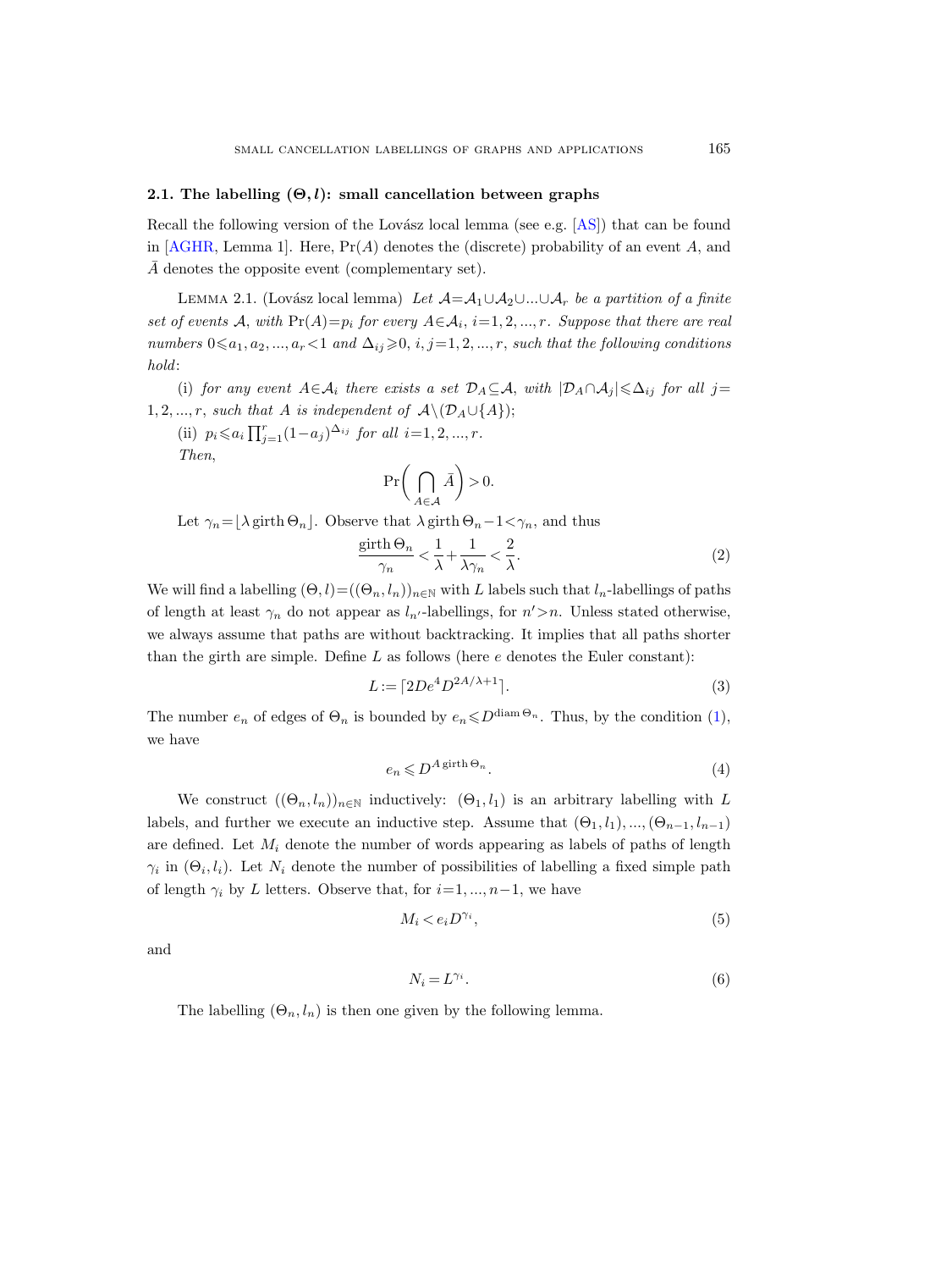166 d. osajda d. osajda d. osajda d. osajda d. osajda d. osajda d. osajda d. osajda d. osajda d. osajda d. osa

<span id="page-7-2"></span>LEMMA 2.2. There is a labelling  $(\Theta_n, l_n)$  with L labels such that, for  $i=1, 2, ..., n-1$ , no l<sub>i</sub>-labelling of a path of length  $\gamma_i$  in  $\Theta_i$  appears as an l<sub>n</sub>-labelling of a path of length  $\gamma_i$  in  $\Theta_n$ .

*Proof.* We use the Lovász local lemma (Lemma  $2.1$ ) following closely the proof of [\[AGHR,](#page-30-1) Theorem 1]. Randomly label the edges of  $\Theta_n$  by L labels. For a path p in  $\Theta_n$ of length  $\gamma_i$ , let  $A(p)$  denote the event that its  $l_n$ -labelling is the same as an  $l_i$ -labelling of some path in  $\Theta_i$  of length  $\gamma_i$ , for  $i \leq n$ . Set

<span id="page-7-1"></span> $\mathcal{A}_i = \{A(p) : p \text{ is a path of length } \gamma_i \text{ in } \Theta_n\}.$ 

Recall (see Lemma [2.1\)](#page-6-1) that  $p_i$  denotes the probability  $Pr(A)$  for every  $A \in \mathcal{A}_i$ . Then, by  $(5)$ ,  $(6)$ ,  $(4)$ , and  $(2)$ , we have

$$
p_i \leqslant \frac{e_i D^{\gamma_i}}{L^{\gamma_i}} \leqslant \frac{D^A \operatorname{girth}\nolimits \Theta_i + \gamma_i}{L^{\gamma_i}} = \left(\frac{D^A \operatorname{girth}\nolimits \Theta_i / \gamma_i + 1}{L}\right)^{\!\!\gamma_i} < \left(\frac{D^{2A/\lambda + 1}}{L}\right)^{\!\!\gamma_i}.\tag{7}
$$

Each path of length  $\gamma_i$  shares an edge with not more than  $\gamma_i \gamma_j D^{\gamma_j}$  paths of length  $\gamma_j$ , so that we may take  $\Delta_{ij} = \gamma_i \gamma_j D^{\gamma_j}$ . Let  $a_i = a^{-\gamma_i}$ , where  $a = 2D$ . Then, by using subsequently: formulas [\(7\)](#page-7-1) and [\(3\)](#page-6-6), the definition of  $a_i$ , the fact that  $\sum_{j=1}^{\infty} j/2^j = 2$ , the definitions of a,  $\Delta_{ij}$ , and  $a_j$ , we obtain

$$
p_i < \left(\frac{D^{2A/\lambda+1}}{L}\right)^{\gamma_i} \leq 2^{-\gamma_i} D^{-\gamma_i} e^{-4\gamma_i} = a_i \exp\left(-2\sum_{j=1}^{\infty} \gamma_i \frac{j}{2^j}\right) \leq a_i \exp\left(-2\sum_j \gamma_i \frac{\gamma_j}{2^{\gamma_j}}\right)
$$
  
=  $a_i \exp\left(-2\sum_j \gamma_i \gamma_j \left(\frac{D}{a}\right)^{\gamma_j}\right) = a_i \exp\left(-2\sum_j \Delta_{ij} a_j\right) = a_i \prod_j e^{-2a_j \Delta_{ij}}.$ 

Since, by  $a_j \leq \frac{1}{2}$ , we have  $e^{-2a_j} \leq (1-a_j)$  (because for the function  $f: \mathbb{R} \to \mathbb{R}$  that sends x to  $e^{-2x}$ , we have  $f(0)=1-0$ ,  $f(\frac{1}{2})<1-\frac{1}{2}$ , and  $f'$  is increasing), we finally obtain

$$
p_i \leqslant a_i \prod_j (1 - a_j)^{\Delta_{ij}}.
$$

Therefore, the hypotheses of the Lovász local lemma are fulfilled, and we conclude that there exists a labelling  $l_n$  as required.  $\Box$ 

The labelling  $(\Theta, l) = ((\Theta_n, l_n))_{n \in \mathbb{N}}$  with L labels obtained by the inductive construction has the following property.

<span id="page-7-0"></span>LEMMA 2.3. For each  $n \in \mathbb{N}$ , no  $l_n$ -labelling of a path of length at least  $\lambda$  girth  $\Theta_n$  is a labelling of a path in  $(\Theta_{n'}, l_{n'})$ , with  $n' \neq n$ .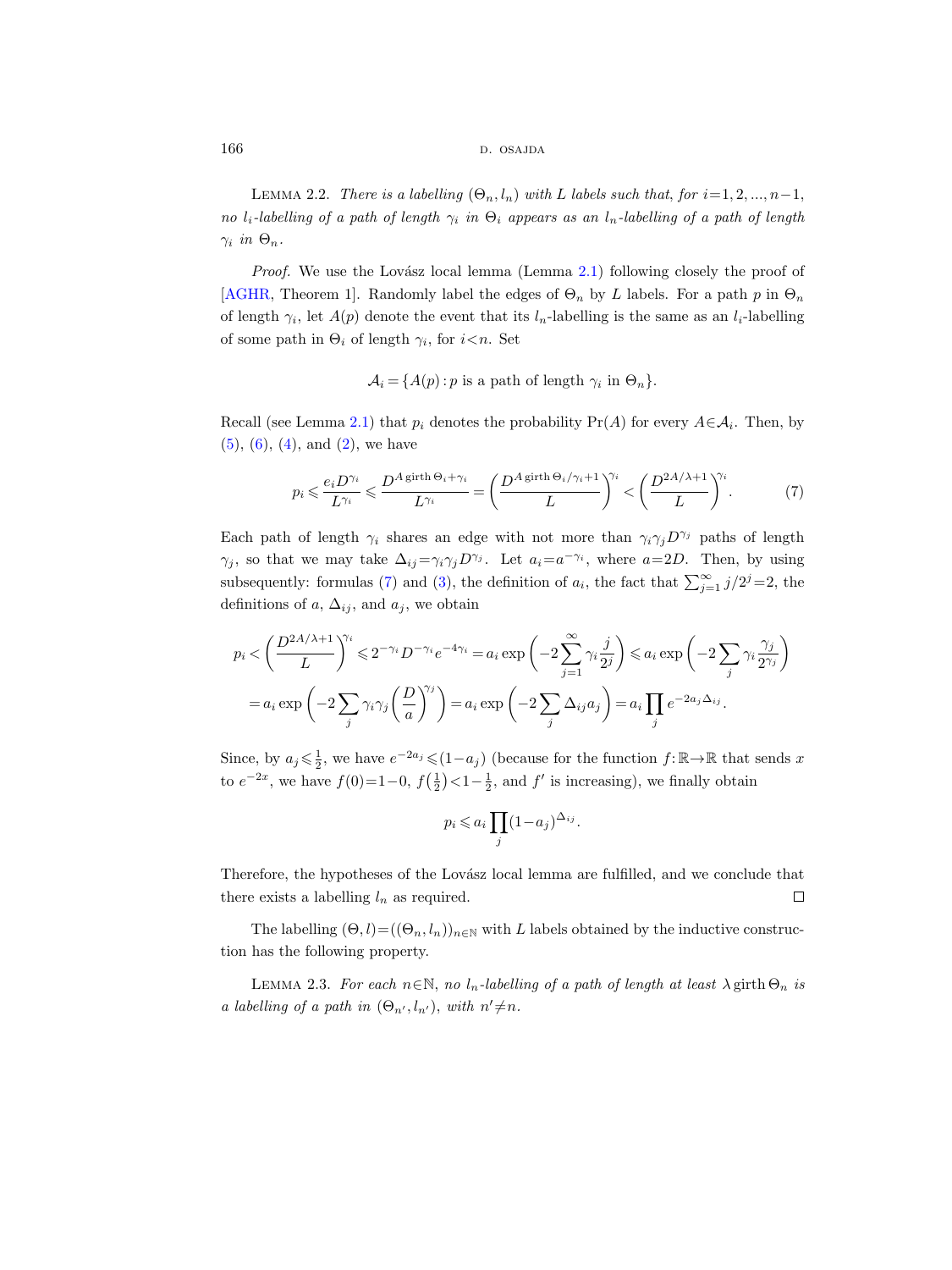

<span id="page-8-1"></span>Figure 2. Case I.

## <span id="page-8-0"></span>2.2. The labelling  $(\Theta, l')$ : small cancellation within  $\Theta_n$

For this subsection we fix n and we will work only with  $\Theta_n$ . Again, unless stated otherwise, we always assume that paths are without backtracking, in particular all paths shorter than the girth are simple. First we show that if two distinct relatively long paths in  $\Theta_n$  have the same labelling, then a path with a specific labelling appears; see Lemma [2.4.](#page-12-0) Then, we use this observation to find a required labelling  $(\Theta_n, l'_n)$ , by an application of the Lovász local lemma, similarly as in the proof of Lemma [2.2.](#page-7-2)

Let  $\tilde{v}=(v_0, v_1, ..., v_k)$  and  $\tilde{w}=(w_0, w_1, ..., w_k)$  be two paths with the same labelling and with  $k=|\lambda \text{ girth } \Theta_n|$  (here,  $v_i$  and  $w_i$  are consecutive vertices). Denote the labelling of the directed edge  $v_{i-1}v_i$  by  $a_i$ , for  $i=1, 2, ..., k$ . We consider separately the cases when  $\tilde{v}$  and  $\widetilde{w}$  share an edge, and when they do not.

Case I:  $\tilde{v}$  and  $\tilde{w}$  do not share an edge. Then, there exists a path

$$
\tilde{u} = (u_0 := v_s, u_1, ..., u_r := w_t)
$$

of minimal length connecting  $\tilde{v}$  and  $\tilde{w}$ . Possibly  $r=0$ , that is,  $\tilde{u}$  is one vertex  $u_0 := v_s = w_t$ . Without loss of generality (subject to renaming), we may assume that  $s \geq t \geq \frac{1}{2}k$  (if  $s < t$ ) we may exchange  $\tilde{v}$  with  $\tilde{w}$ , if  $t < \frac{1}{2}k$ , then we exchange  $w_i$  with  $w_{k-i}$ —this corresponds to difference in labellings in Cases Ia and Ib below); see Figure [2.](#page-8-1) By our assumptions, we have  $r \leq \text{diam } \Theta_n \leq A$  girth  $\Theta_n$ . We consider the following two cases separately.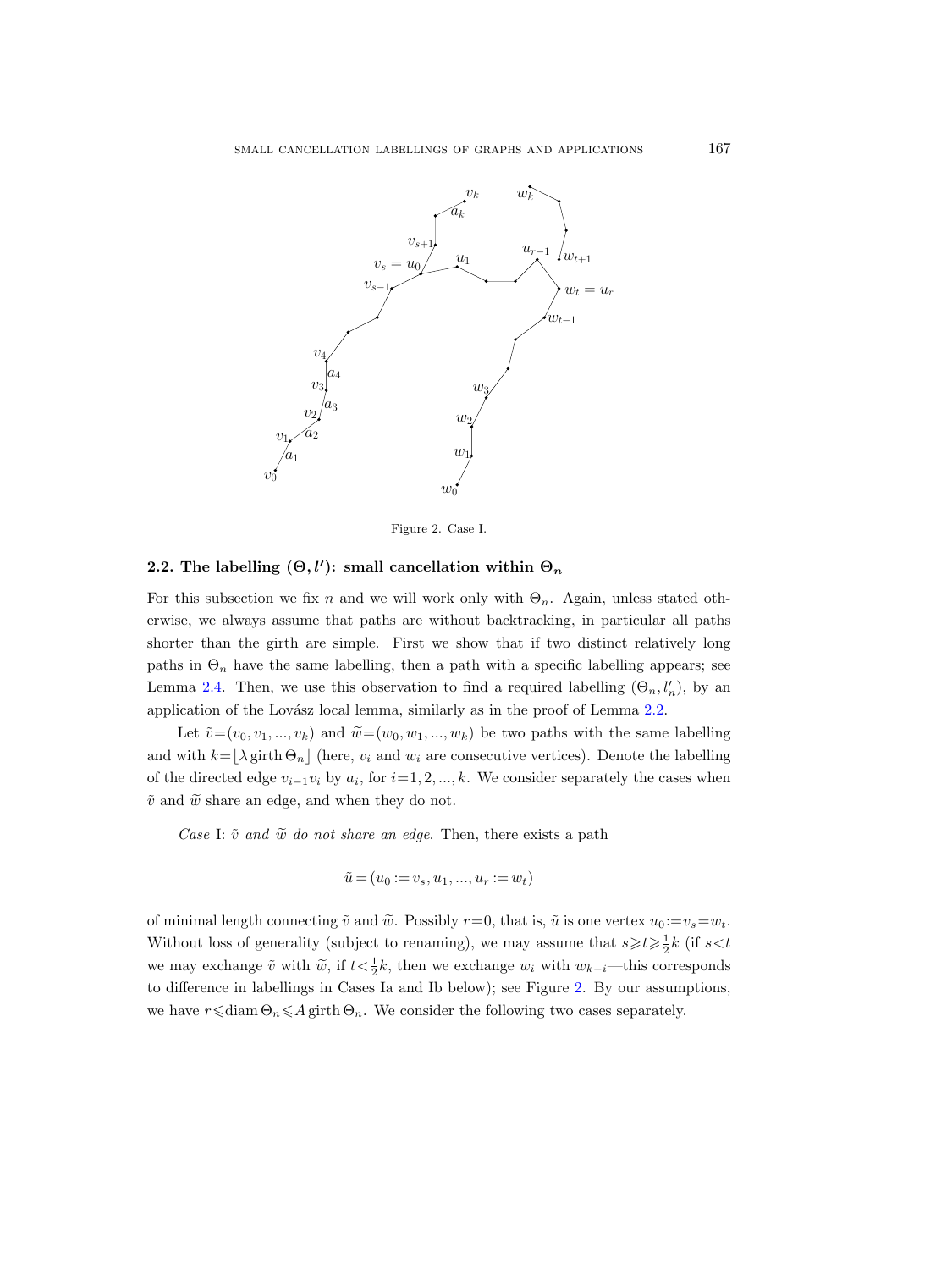168 d. osajda b. osajda b. osajda b. osajda b. osajda b. osajda b. osajda b. osajda b. osajda b. osajda b. osa



<span id="page-9-0"></span>Figure 3. Case Ia (left) and Case Ib (right).

Case Ia: The labelling of a directed edge  $w_{i-1}w_i$  is  $a_i$  (see Figure [3](#page-9-0) on the left). Then, we have the path  $p:=(v_0, ..., v_s, u_1, ..., u_{r-1}, w_t, ..., w_0)$ . By [\(1\)](#page-4-2), its length  $|p|$  may be bounded from above by

$$
2k + r \le 2\lambda \operatorname{girth}\n\Theta_n + A \operatorname{girth}\n\Theta_n = (2\lambda + A) \operatorname{girth}\n\Theta_n.
$$
\n(8)

In its labelling, the initial sub-path of length  $t$  is labelled the same way—up to changing orientation—as the ending sub-path of length  $t$ , that is, it has the form (where 'repetitive' parts are underlined)

<span id="page-9-1"></span>
$$
(a_1, a_2, \ldots, a_t, \ldots, \bar{a}_t, \ldots, \bar{a}_2, \bar{a}_1), \tag{9}
$$

with

<span id="page-9-3"></span><span id="page-9-2"></span>
$$
t \geqslant \frac{1}{2}k > \frac{1}{4}\lambda \operatorname{girth}\Theta_n.
$$
\n<sup>(10)</sup>

(The last inequality is a rough estimate coming from  $k > \lambda$  girth  $\Theta_n - 1$ .)

Case Ib: The labelling of a directed edge  $w_{i+1}w_i$  is  $a_{k-i}$  (see Figure [3](#page-9-0) on the right). In this case again we consider separately two subcases:

(i) If  $t \leq \frac{3}{4}k$ , then we consider the path  $p' := (v_0, ..., v_s, u_1, ..., u_{r-1}, w_t, ..., w_k)$ . Its length may be again bounded from above by [\(8\)](#page-9-1), and its labelling is of the form similar to  $(9)$ :

$$
(\underline{a_1}, \underline{a_2}, ..., \underline{a_{k-t}}, ..., \underline{\bar{a}_{k-t}}, ..., \underline{\bar{a}_2}, \underline{\bar{a}_1}),
$$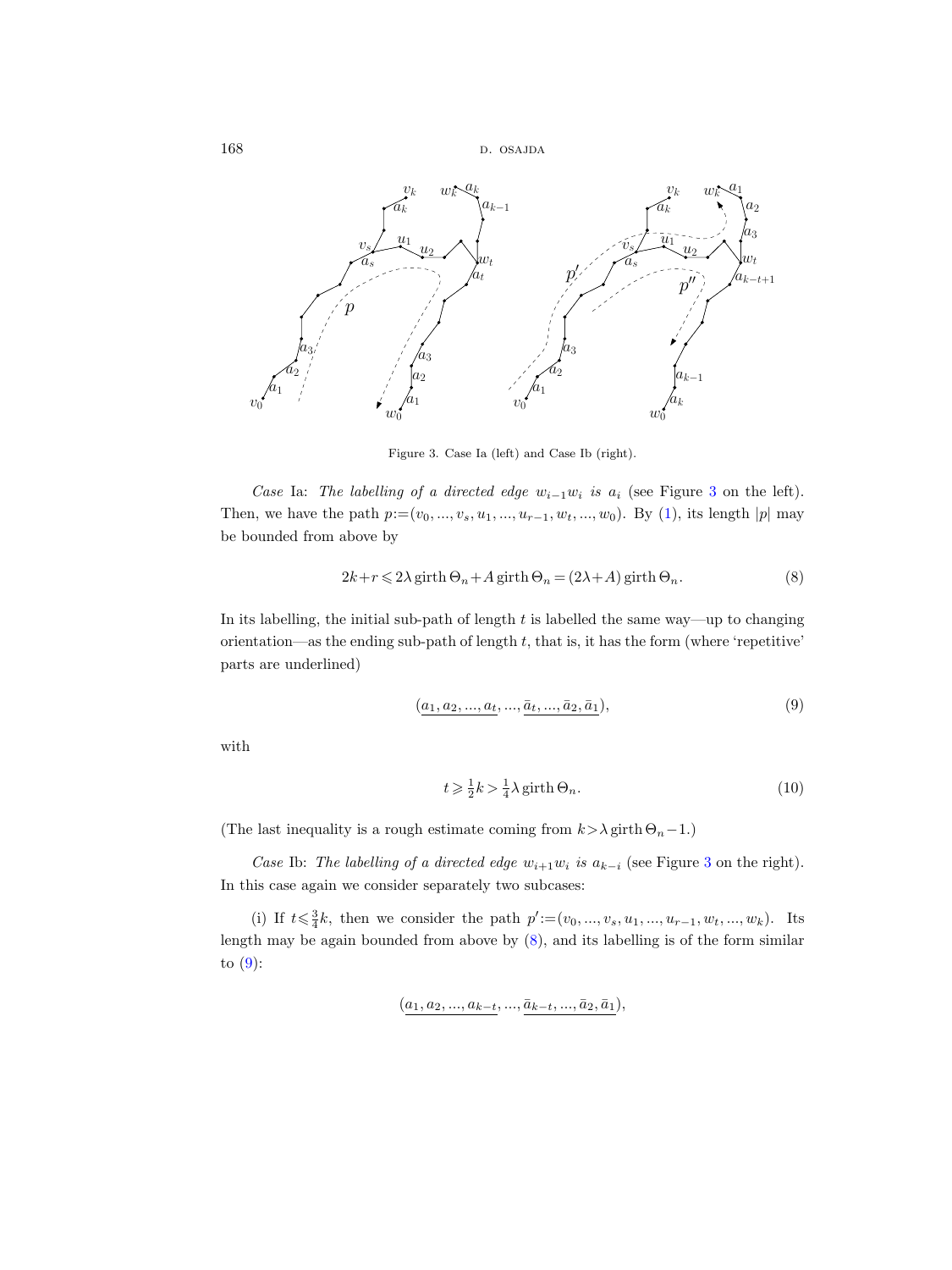

<span id="page-10-2"></span><span id="page-10-1"></span><span id="page-10-0"></span>Figure 4. Case II.

with

$$
k-t \geqslant k - \frac{3}{4}k = \frac{1}{4}k > \frac{1}{8}\lambda \operatorname{girth}\Theta_n.
$$
\n<sup>(11)</sup>

(ii) If  $t > \frac{3}{4}k$ , then we consider the path  $p'' := (v_{k-t}, ..., v_s, u_1, ..., u_{r-1}, w_t, ..., w_{k-s})$ . We bound its length from above by [\(8\)](#page-9-1), and its labelling is of the form

 $(a_{k-t+1}, a_{k-t+2}, ..., a_s, ..., a_{k-t+1}, a_{k-t+2}, ..., a_s),$ 

with the lengths of the 'repetitive' pieces at least

$$
s - (k - t + 1) + 1 = s + t - k > \frac{1}{2}k + \frac{3}{4}k - k = \frac{1}{4}k > \frac{1}{8}\lambda \text{ girth } \Theta_n.
$$
 (12)

Case II:  $\tilde{v}$  shares an edge with  $\tilde{w}$ . Then, there are  $r \geq 1$ , and s and t, such that  $v_{s+i} = w_{t+i}$ , for  $i = 1, 2, ..., r$ , and  $v_i \neq w_j$  in other cases (because the paths are much shorter than the girth). Similarly, as in Case I, without loss of generality (subject to renaming) we may assume that  $s \geq t$ ; see Figure [4.](#page-10-0) We consider the following two cases separately.

Case IIa: The labelling of a directed edge  $w_{i-1}w_i$  is  $a_i$  (see Figure [5](#page-11-0) on the left). In this case, we consider separately two subcases:

(i) If  $s=t$ , then we consider the path  $(v_{s-1}, v_s, w_{s-1})$ , if  $s>0$ , or otherwise the path  $(v_{s+r+1}, v_{s+r}, w_{s+r+1})$ . We obtain the labelling

$$
(\underline{a_s}, \underline{\bar{a}_s})
$$
 or  $(\underline{\bar{a}_{s+r+1}}, \underline{a_{s+r+1}})$ .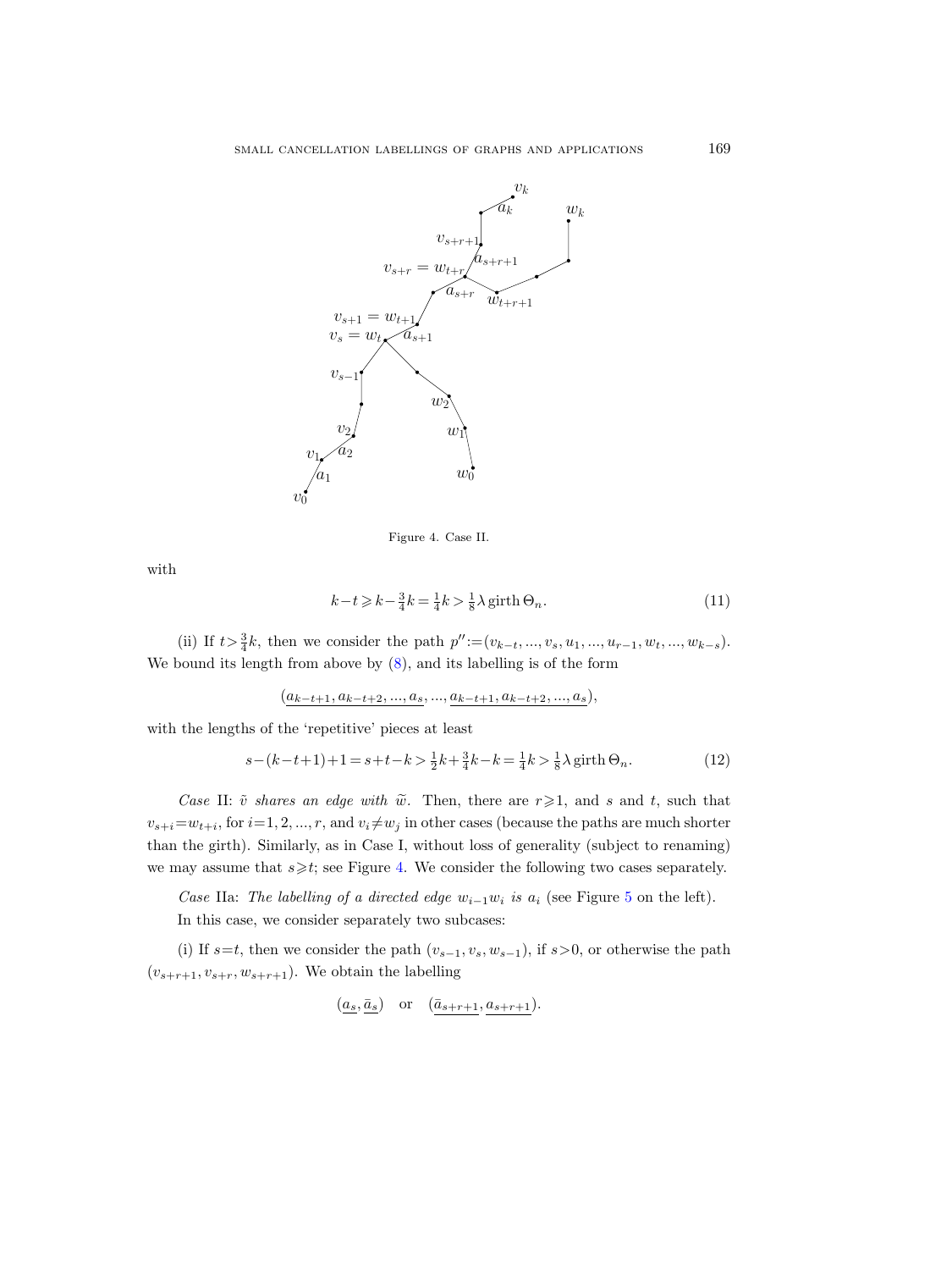

<span id="page-11-0"></span>Figure 5. Case IIa (left) and Case IIb (right).

(ii) If  $s > t$ , then we obtain a path  $p := (v_t, v_{t+1}, ..., w_t, w_{t+1}, ..., w_s)$  of length bounded from above by

<span id="page-11-2"></span><span id="page-11-1"></span>
$$
2k \leqslant 2\lambda \operatorname{girth}\n\Theta_n. \tag{13}
$$

Its labelling has the form

$$
(a_{t+1}, a_{t+2}, ..., a_s, a_{t+1}, a_{t+2}, ..., a_s). \tag{14}
$$

(The two above cases are 'repetitive' labellings as in [\[AGHR\]](#page-30-1).)

Case IIb: The labelling of a directed edge  $w_{i+1}w_i$  is  $a_{k-i}$  (see Figure [5](#page-11-0) on the right). In this case, we consider separately three subcases:

(i) If  $s > \frac{1}{3}k$  and  $t < \frac{2}{3}k$ , then we consider the path  $p' := (v_0, ..., v_s, w_{t+1}, ..., w_k)$ . Its length is bounded from above by [\(13\)](#page-11-1), and its labelling has the form

$$
(a_1, a_2, ..., a_q, ..., \bar{a}_q, ..., \bar{a}_2, \bar{a}_1),
$$

with

<span id="page-11-3"></span>
$$
q > \frac{1}{3}k. \tag{15}
$$

(ii) If  $t \geq \frac{2}{3}k$ , then  $s \geq t \geq \frac{2}{3}k$ . In this case, we consider the path

$$
p'' := (v_{k-t}, ..., v_s, w_{t-1}, ..., w_{k-s}).
$$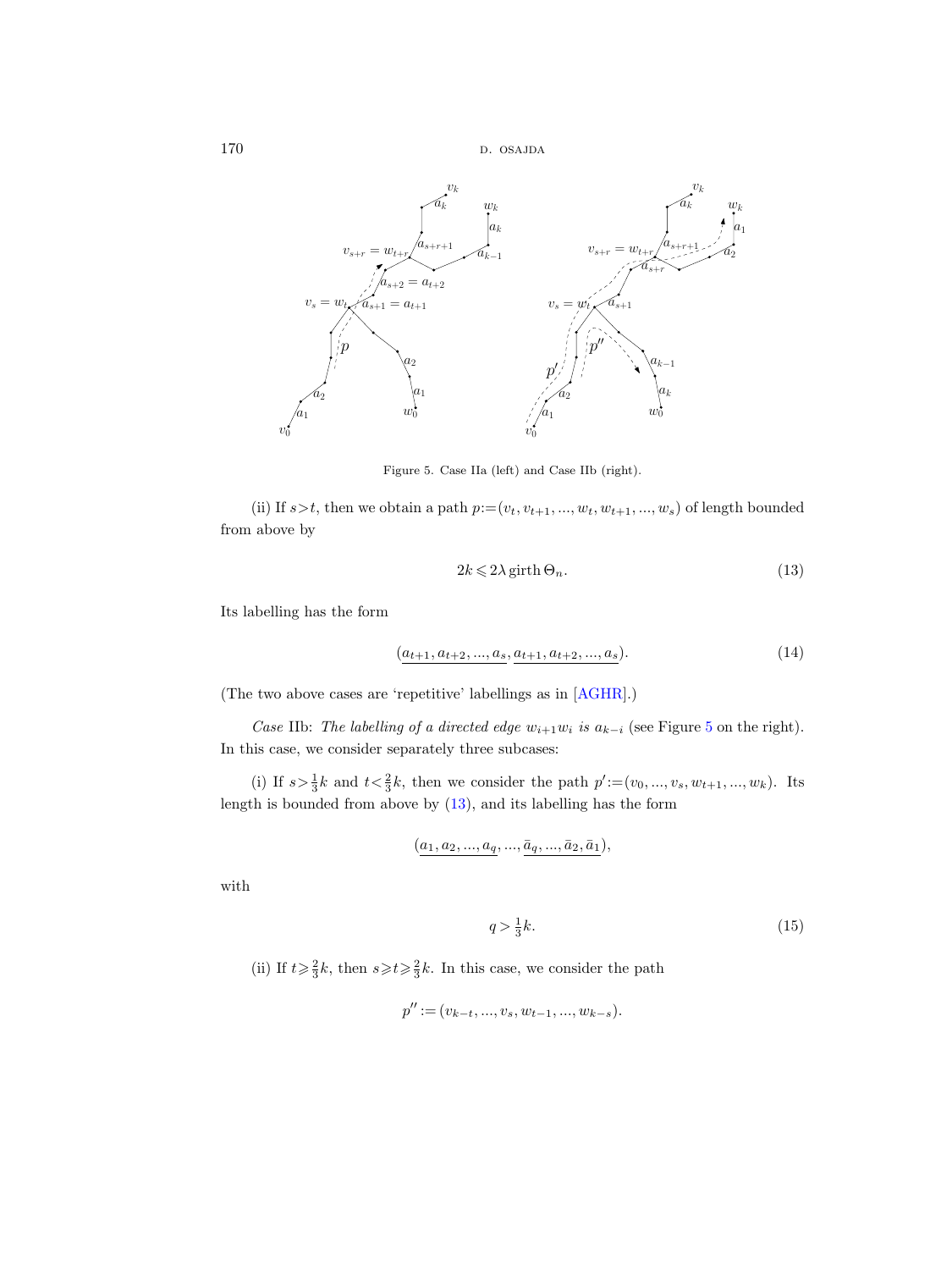Its length is bounded from above by [\(13\)](#page-11-1), and its labelling has the form

$$
(a_{k-t+1},...,a_s,a_{k-t+1},...,a_s). \t\t(16)
$$

(iii) If  $s \le \frac{1}{3}k$ , then for  $s+r < \frac{2}{3}k$  we are in one of the previous cases (with  $s > \frac{1}{3}k$ ) after changing indexes i to  $k-i$  and renaming. Thus, we may assume that  $s+r\geqslant \frac{2}{3}k$ . Then, we consider the path  $p' := (v_0, v_1, ..., v_s, w_{t+1}, ..., w_k)$ . Its length is bounded from above by [\(13\)](#page-11-1), and its labelling has the form

$$
(\underline{a_1, a_2, ..., a_q, ..., \bar{a}_q, ..., \bar{a}_2, \bar{a}_1}),
$$
\n(17)

with

<span id="page-12-2"></span><span id="page-12-1"></span>
$$
q \geqslant \frac{1}{3}k.\tag{18}
$$

<span id="page-12-0"></span>LEMMA 2.4. Let  $E:=\lambda/(16\lambda+8A)$  and  $F:=(2\lambda+A)$  girth  $\Theta_n$ . Assume that there are two different paths in  $(\Theta_n, m_n)$ , of length at least  $\lambda$  girth  $\Theta_n$ , with the same labelling. Then, one of the following situations happens:

(A) there is a path p with the labelling  $(a_{i_1}, a_{i_2}, ..., a_{i_q}, ..., a_{i_1}, a_{i_2}, ..., a_{i_q})$ , for  $|p| \leq F$ and  $q \ge E|p|$ ;

(B) there is a path p with the labelling  $(a_{i_1}, a_{i_2}, ..., a_{i_q}, ..., \bar{a}_{i_q}, ..., \bar{a}_{i_2}, \bar{a}_{i_1}),$  for  $|p| \leq R$ and  $q \geq E|p|$ ;

(C) there is a path p with the labelling  $(a_i, \bar{a}_i)$ .

*Proof.* We show that all the cases analyzed earlier in this section lead to  $(A)$ ,  $(B)$ or (C). This covers all the possible configurations.

(A) corresponds to the cases Ib (ii), IIa (ii) and IIb (ii). The estimates on |p| and q follow then from: formula  $(8)$  and formula  $(12)$ , or from  $(14)$ , or from  $(16)$ , and from the fact that

$$
E = \frac{\lambda}{16\lambda + 8A} < \frac{1}{16}.\tag{19}
$$

(B) corresponds to one of the cases: Ia, Ib (i), IIb (i) or IIb (iii). The estimates on |p| and q follow then from  $(8)$  and  $(10)$  or  $(11)$ , or from  $(13)$  and  $(15)$  or  $(18)$ , using  $(19)$ .

(C) corresponds to Case IIa (i).

Now we show, similarly as in the preceding  $\S 2.1$ , that there exists a labelling  $(\Theta_n, l'_n)$ such that none of the patterns  $(A)$ ,  $(B)$  or  $(C)$  from Lemma [2.4](#page-12-0) appears. This will imply that no two different paths in  $\Theta_n$  of length at least  $\lambda$  girth  $\Theta_n$  have the same  $l'_n$ -labelling. This will also mean that  $l'_n$  is reduced. The labelling  $l'_n$  will use L' labels. Define L' as (here e denotes the Euler constant)

$$
L' := \lceil (4De^4)^{1/E} \rceil,\tag{20}
$$

<span id="page-12-4"></span><span id="page-12-3"></span> $\Box$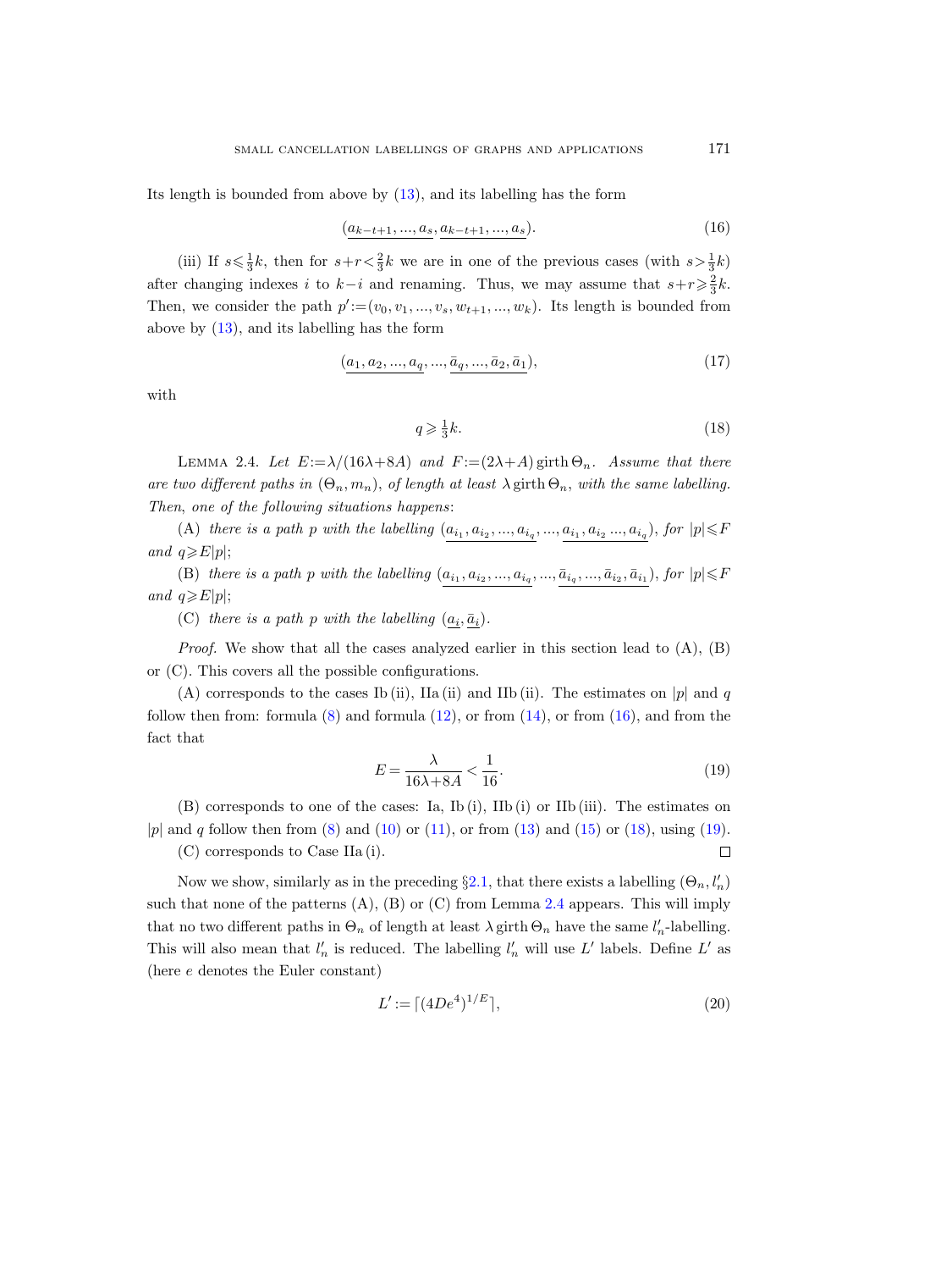172 d. osajda b. osajda b. osajda b. osajda b. osajda b. osajda b. osajda b. osajda b. osajda b. osajda b. osa

where  $E=\lambda/(16\lambda+8A)$  is the constant from Lemma [2.4.](#page-12-0) Call a labelling of a path p bad if it is of the form  $(A)$ ,  $(B)$  or  $(C)$  as in Lemma [2.4.](#page-12-0) Let  $M_i$  denote the number of possibilities of labelling a fixed simple path of length  $i$  in a bad way by  $L'$  letters. Let  $N_i$  denote the number of possibilities of labelling a fixed simple path of length i by  $L'$ letters. Observe that

$$
M_i \leqslant 2L'^{(1-E)i},\tag{21}
$$

and

<span id="page-13-1"></span><span id="page-13-0"></span>
$$
N_i = L'^i. \tag{22}
$$

<span id="page-13-3"></span>LEMMA 2.5. There exists a labelling  $(\Theta_n, l'_n)$  with L' labels such that, for  $2 \leq i \leq F =$  $(2\lambda+A)$  girth  $\Theta_n$ , no  $l'_n$ -labelling of a path of length i is bad.

*Proof.* We use the Lovász local lemma  $2.1$  as in the proof of Lemma  $2.2$ . Randomly label the edges of  $\Theta_n$  with L' labels. For a path p in  $\Theta_n$  of length i, let  $A(p)$  denote the event that its labelling is bad. Set

 $\mathcal{A}_i = \{A(p): p \text{ is a path of length } i \text{ in } \Theta_n\}.$ 

Recall (see Lemma [2.1\)](#page-6-1) that  $p_i$  denotes the probability  $Pr(A)$  for every  $A \in \mathcal{A}_i$ . Then, by  $(21)$  and  $(22)$ , we have

<span id="page-13-2"></span>
$$
p_i \leqslant \frac{2L'^{(1-E)i}}{L'^i} \leqslant \left(\frac{2}{L'^E}\right)^i.
$$
\n
$$
(23)
$$

Each path of length i shares an edge with no more than  $ijD<sup>j</sup>$  paths of length j, so that we may take  $\Delta_{ij} = ijD^j$ . Let  $a_i = a^{-i}$ , where  $a = 2D$ . Then, by using subsequently formulas [\(23\)](#page-13-2) and [\(20\)](#page-12-4), the definition of  $a_i$ , the fact that  $\sum_{j=1}^{\infty} j/2^j = 2$ , and the definitions of a,  $\Delta_{ij}$ , and  $a_j$ , we obtain

$$
p_i \leqslant \left(\frac{2}{L'^E}\right)^i \leqslant 2^{-i}D^{-i}e^{-4i} = a_i \exp\left(-2\sum_{j=1}^{\infty} i\frac{j}{2^j}\right)
$$
  

$$
< a_i \exp\left(-2\sum_j ij\left(\frac{D}{a}\right)^j\right) = a_i \exp\left(-2\sum_j \Delta_{ij}a_j\right) = a_i \prod_j e^{-2a_j\Delta_{ij}}.
$$

Since, by  $a_j \leq \frac{1}{2}$ , we have  $e^{-2a_j} \leq (1-a_j)$  (see the end of the proof of Lemma [2.2\)](#page-7-2), we obtain finally

$$
p_i \leqslant a_i \prod_j (1 - a_j)^{\Delta_{ij}}.
$$

Therefore, the hypotheses of the Lovász local lemma are fulfilled, and we conclude that there exists a labelling  $l'_n$  as required.  $\Box$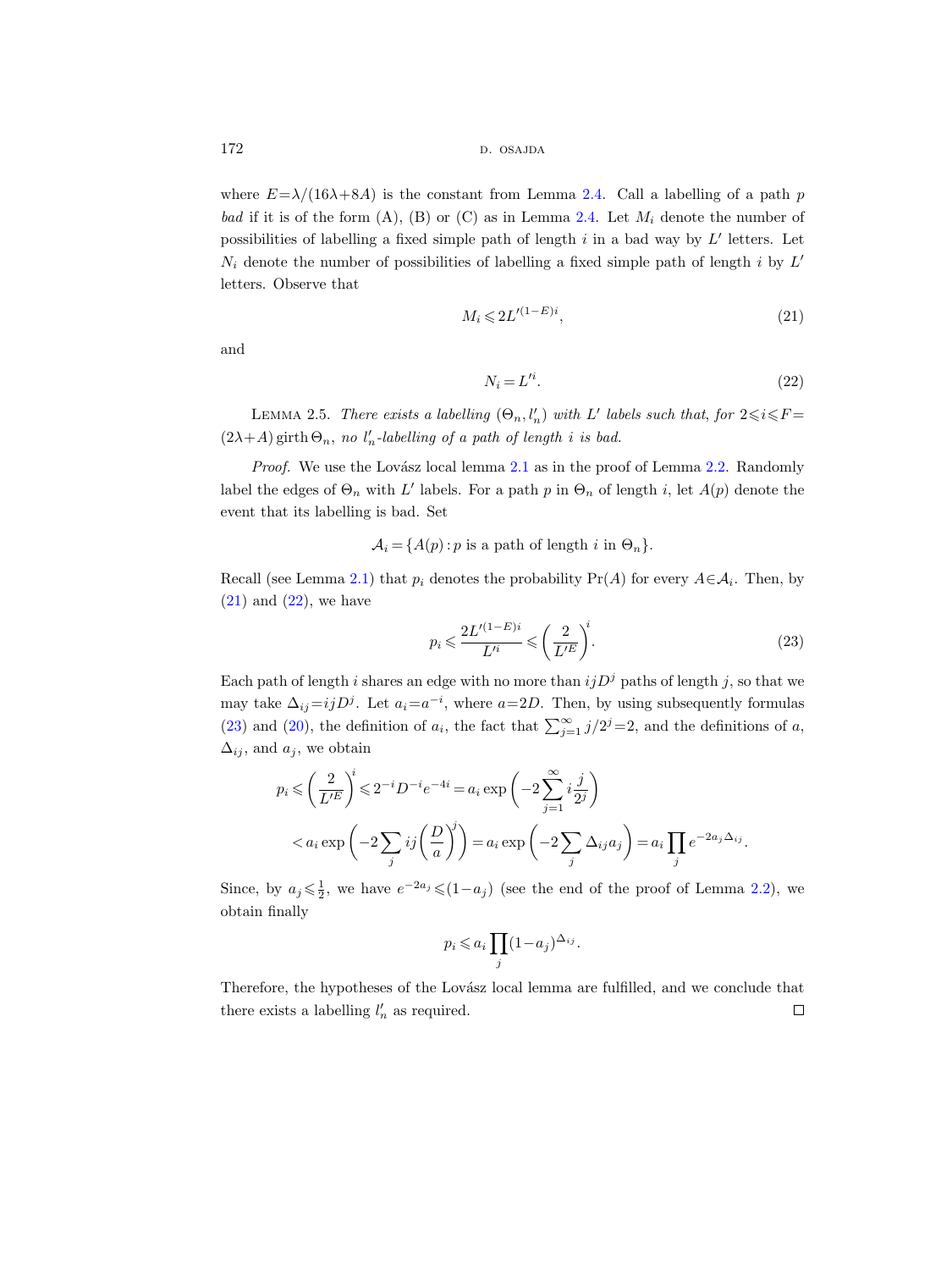<span id="page-14-3"></span>LEMMA 2.6.  $(C'(\lambda)$ -small cancellation labelling of  $\Theta_n$ ) The labelling  $(\Theta_n, l'_n)$  with L' labels is reduced and no two paths in  $\Theta_n$  of length at least  $\lambda$  girth  $\Theta_n$  have the same  $l'_n$ -labelling.

*Proof.* The labelling  $(\Theta_n, l'_n)$  is reduced because the situation (C) from Lemma [2.4](#page-12-0) does not appear. The second assertion follows from Lemma [2.4](#page-12-0) and the fact that none of the situations (A) and (B) appears for  $l'_n$ , by Lemma [2.5.](#page-13-3)  $\Box$ 

#### <span id="page-14-0"></span>2.3. Small cancellation labelling of Θ

Let  $(\Theta, l) = ((\Theta_n, l_n))_{n \in \mathbb{N}}$  and  $(\Theta, l') = ((\Theta_n, l'_n))_{n \in \mathbb{N}}$  be the labellings with, respectively, L and L' labels given by Lemmas [2.3](#page-7-0) and [2.6.](#page-14-3) Let  $(\Theta, m) = ((\Theta_n, m_n))_{n \in \mathbb{N}}$  be a labelling being the product of  $(\Theta, l)$  and  $(\Theta, l')$ . That is, to every directed edge e in  $\Theta_n$  we assign a pair  $(l(e), l'(e))$ . By Lemmas [2.3](#page-7-0) and [2.6,](#page-14-3) we obtain the following main technical result of the paper (see Theorem [1](#page-1-1) in the introduction).

<span id="page-14-2"></span>THEOREM 2.7.  $(C'(\lambda)$ -small cancellation labelling of  $\Theta$ ) The labelling  $(\Theta, m)$  is reduced and no  $m_n$ -labelling of a path of length at least  $\lambda$  girth  $\Theta_n$  in  $\Theta_n$  appears as the m-labelling of some other path in  $\Theta$ .

<span id="page-14-4"></span>Remark 2.8. Observe that, for every n, a given finite labelling  $(\Theta_1, l_1), (\Theta_2, l_2), ...,$  $(\Theta_n, l_n)$  from §[2.1](#page-6-0) can be extended to  $(\Theta_{n+1}, l_{n+1})$  by using the brute-force algorithm (see Lemma [2.2\)](#page-7-2). The same holds for the labelling  $(\Theta, l')$  from §[2.2.](#page-8-0) Therefore, if the sequence Θ of finite graphs is recursive, the small cancellation labelling  $(\Theta, m)$ , as well as the resulting small cancellation presentation (see §[3\)](#page-16-0) are recursive. This observation is important in particular in view of applications described in §[3.2.2](#page-18-2) below.

Recursive sequences of finite graphs Θ (satisfying our assumptions from the beginning of §[2\)](#page-4-0) exist. Examples are expander graphs given by Cayley graphs of some finite linear groups; see §[2.4](#page-14-1) for some details.

#### <span id="page-14-1"></span>2.4. Remarks on the Gromov labelling

In this subsection we recall the idea of Gromov's construction of a 'small cancellation' labelling of some expanders [\[Gro\]](#page-31-0), following its exposition presented in [\[AD\]](#page-30-0). We remark that a construction of a labelling as in Lemma [2.6](#page-14-3) could be obtained using Gromov's construction. (Let us also remark that it could be concluded from [\[OW,](#page-31-19) Proposition 7.4].) Further, we explain why one cannot obtain the small cancellation labelling out of the one of Gromov, that is, why Lemma [2.3](#page-7-0) does not hold for the generic labelling.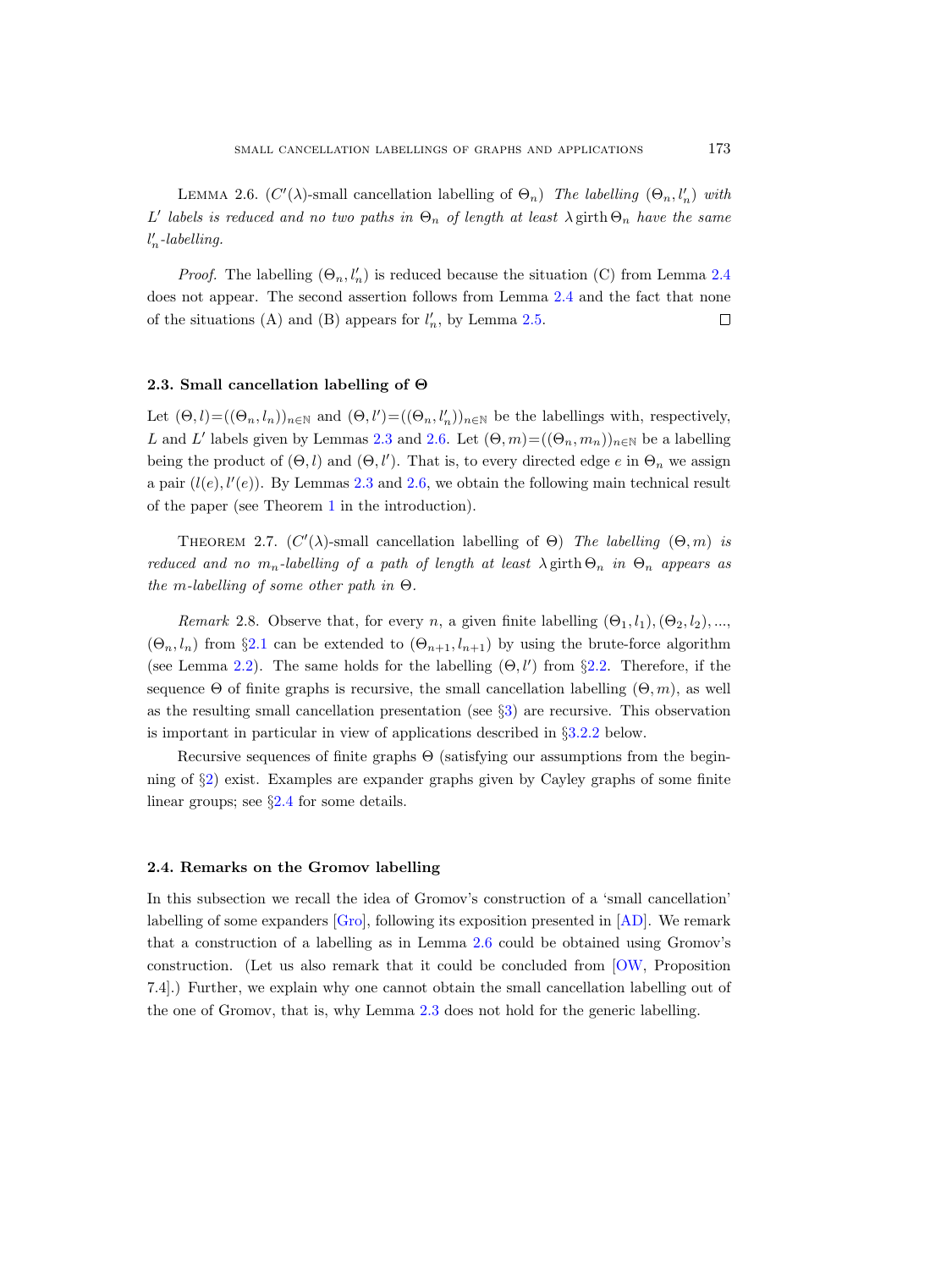174 d. osajda b. osajda b. osajda b. osajda b. osajda b. osajda b. osajda b. osajda b. osajda b. osajda b. osa

For primes  $p \neq q$  congruent to 1 modulo 4 and with the Legendre symbol

$$
\left(\frac{p}{q}\right) = -1,
$$

let  $X^{p,q}$  be the Cayley graph of the projective linear group  $PGL_2(q)$ , for some particular set of  $p+1$  generators, as in [\[AD,](#page-30-0) §7.2]. Fix p. Throughout this subsection we consider subsequences of the sequence  $\Theta=(\Theta_n)_{n\in\mathbb{N}}$ , where  $\Theta_n=X^{p,q_n}$ , with  $q_n$  denoting the nth prime. Then, the family  $\Theta$  is an expander with the constant degree  $D:=p+1$ , with girth  $\Theta_n \rightarrow \infty$ , as  $n \rightarrow \infty$ , and for which there exists a constant A such that [\(1\)](#page-4-2) holds. Gromov [\[Gro\]](#page-31-0) constructs a labelling  $(\Theta, l') = ((\Theta_n, l'_n))_{n \in \mathbb{N}}$  (also for a class of expanders) satisfying some small cancellation conditions.

Let  $G_0$  be the free group generated by a finite set S. The labelling  $l'$  is a map  $l'\!:\!\Theta\!\rightarrow\!W$  onto the bouquet of  $|S|$  oriented loops labelled by  $S$  (whose fundamental group is  $G_0$ ). The labelling  $(\Theta, l')$  is obtained inductively.

We begin with  $\Theta_1$  and we find a labelling  $l'_1$ :  $\Theta_1 \rightarrow W$  satisfying some small cancellation conditions. We obtain a hyperbolic group  $G_1$  being the quotient of the free group  $G_0$  by the normal subgroup generated by images of  $l'_1$ . At the inductive step, having a hyperbolic group  $G_{n-1}$  generated by S, a random (generic) labelling  $l'_n: \Theta_n \to W$  satisfies the very small cancellation conditions for the small cancellation constant arbitrarily close to zero by  $[AD,$  Proposition 5.9. The labelling  $l'$  may be used to construct a labelling with properties as in Lemma [2.6.](#page-14-3)

However, out of  $l'$ , one cannot derive the required small cancellation labelling as in Theorem [2.7.](#page-14-2) Since at each step Gromov's labelling is the generic labelling appearing as girth  $\Theta_n \to \infty$ , it is clear that the following holds: For any fixed labelling of a path of a fixed length, with overwhelming probability this labelling will appear among labellings of  $\Theta_n$  as  $n \to \infty$ . In particular, labellings of all cycles in graphs obtained at earlier inductive steps will appear as labellings of paths in later steps. This is the reason why Gromov's labelling is not a graphical small cancellation labelling. Let G be the group being the limit of  $(G_n)_{n\in\mathbb{N}}$ . Observe that endpoints of a simple path in  $\Theta_n$  (for large n) labelled the same as a cycle in some  $\Theta_m$  with  $m \ll n$  will be mapped to a same point by the map  $\Theta_n \rightarrow G$  defined by the labelling. Since there are such paths of arbitrarily large length, this labelling does not define a coarse embedding of  $\Theta$  into G. There is only a weak embedding or, stronger, a map  $f: \Theta \to G$  satisfying the following condition: for  $x, y \in \Theta_n$ , one has

$$
d_G(f(x),f(y))\geqslant Bd_{\Theta}(x,y)-c_n,
$$

where B is a universal constant, and additive constants  $c_n>0$  grow to infinity with  $n \to \infty$ ; see [\[Gro,](#page-31-0) §4.8] and [\[AD,](#page-30-0) Theorem 7.7].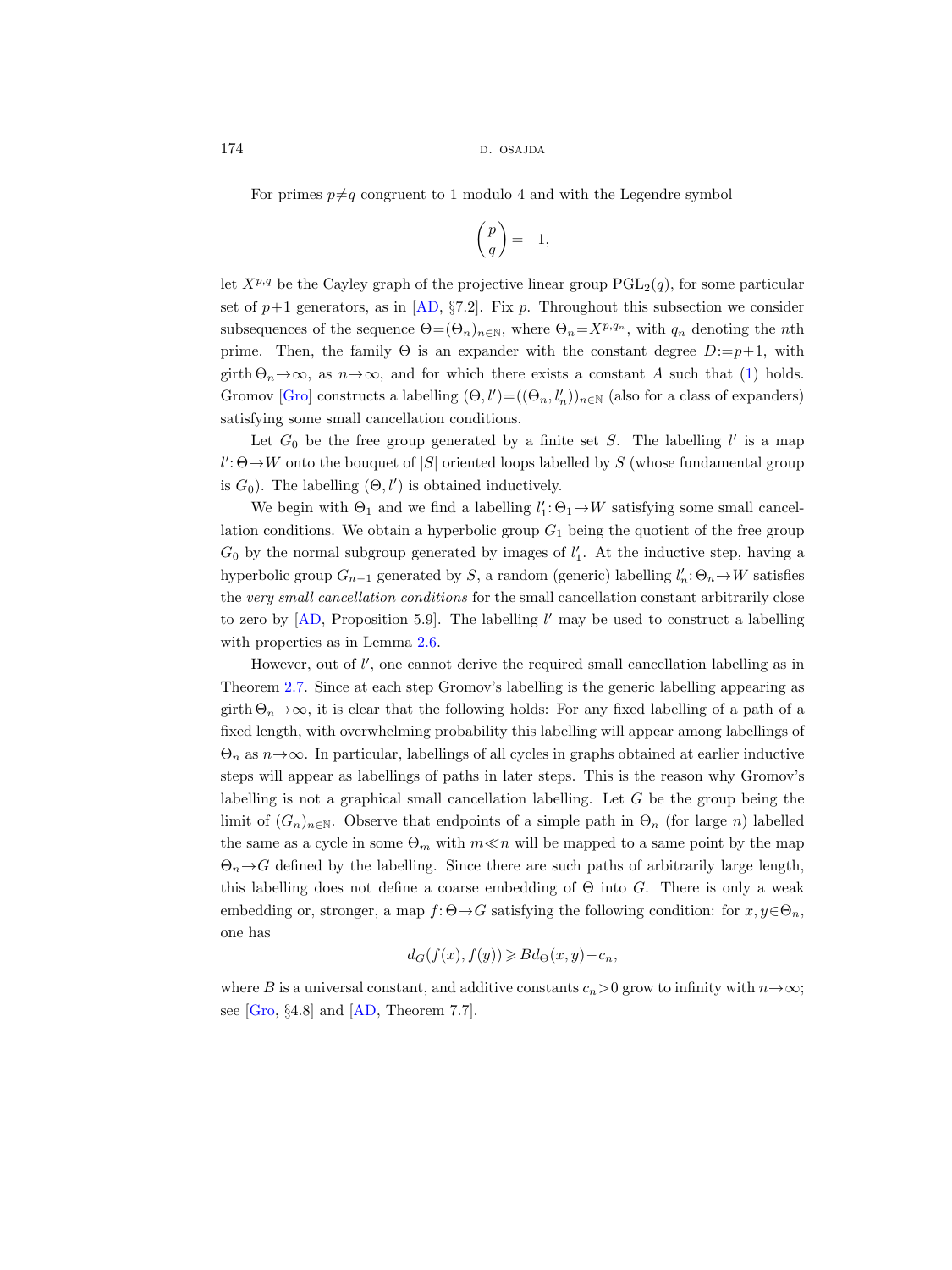#### 3. Groups with Θ in Cayley graphs

<span id="page-16-0"></span>In this section we construct groups, such that Θ embeds isometrically into their Cayley graphs—this means that the vertex set of every connected component  $\Theta_n$  embeds isometrically. The groups are defined by graphical small cancellation presentations. The graphical small cancellation theory is a straightforward generalization of the classical small cancellation theory—see e.g. the book by Lyndon and Schupp [\[LS\]](#page-31-20) for the exposition of the latter. The introduction of the graphical theory is attributed to Gromov [\[Gro\]](#page-31-0), but the methods had appeared implicitly before, e.g. in the work of Rips and Segev [\[RS\]](#page-32-7). In order to apply small cancellation, we use the sequence Θ as follows. Let Γ be a finite graph and let  $(\varphi_n: \Theta_n \to \Gamma)_{n \in \mathbb{N}}$  be a family of local isometries of graphs. They form a graphical presentation

<span id="page-16-1"></span>
$$
\langle \Gamma | \Theta \rangle, \tag{24}
$$

defining a group

$$
G:=\pi_1(\Gamma)/\langle\langle\varphi_*(\pi_1(\Theta_n))_{n\in\mathbb{N}}\rangle\rangle.
$$

In our case, we choose  $\Gamma$  to be a bouquet of loops with local isometries  $\varphi_n$  corresponding to the labellings  $m_n$ . Each loop in the bouquet corresponds to one generator of G.

## <span id="page-16-2"></span>3.1.  $C'(\lambda)$ -small cancellation complexes

This subsection follows closely [\[AO2,](#page-30-4) §2]. Here, we describe the spaces that we will work with further. Let  $(\varphi_i: r_i \to X^{(1)})_{i \in \mathbb{N}}$  be a family of local isometries of finite graphs  $r_i$ . We will call these finite graphs *relators*. The *cone* over the relator  $r_i$  is the quotient space

cone 
$$
r_i := (r_i \times [0, 1]) / \{(x, 1) \sim (y, 1)\}.
$$

The main object of our study in this section is the coned-off space

$$
X := X^{(1)} \cup_{(\varphi_i)} \bigcup_{i \in \mathbb{N}} \text{cone } r_i,
$$

where  $\varphi_i$  is the map  $r_i \times \{0\} \rightarrow X^{(1)}$ . We assume that X is simply connected. The space X has a natural structure of a CW complex and we call X a 'complex'. If not specified otherwise, we consider the path metric, denoted by  $d(\cdot, \cdot)$ , defined on the 0-skeleton  $X^{(0)}$ of X by (combinatorial) paths in the 1-skeleton  $X^{(1)}$ . Geodesics are the shortest paths in  $X^{(1)}$  for this metric. (In other words, a geodesic between vertices  $p, q \in X^{(0)}$  is a shortest sequence  $p_0 := p, p_1, ..., p_k := q$  of vertices such that  $p_i$  and  $p_{i+1}$  are connected by an edge in  $X^{(1)}$ .)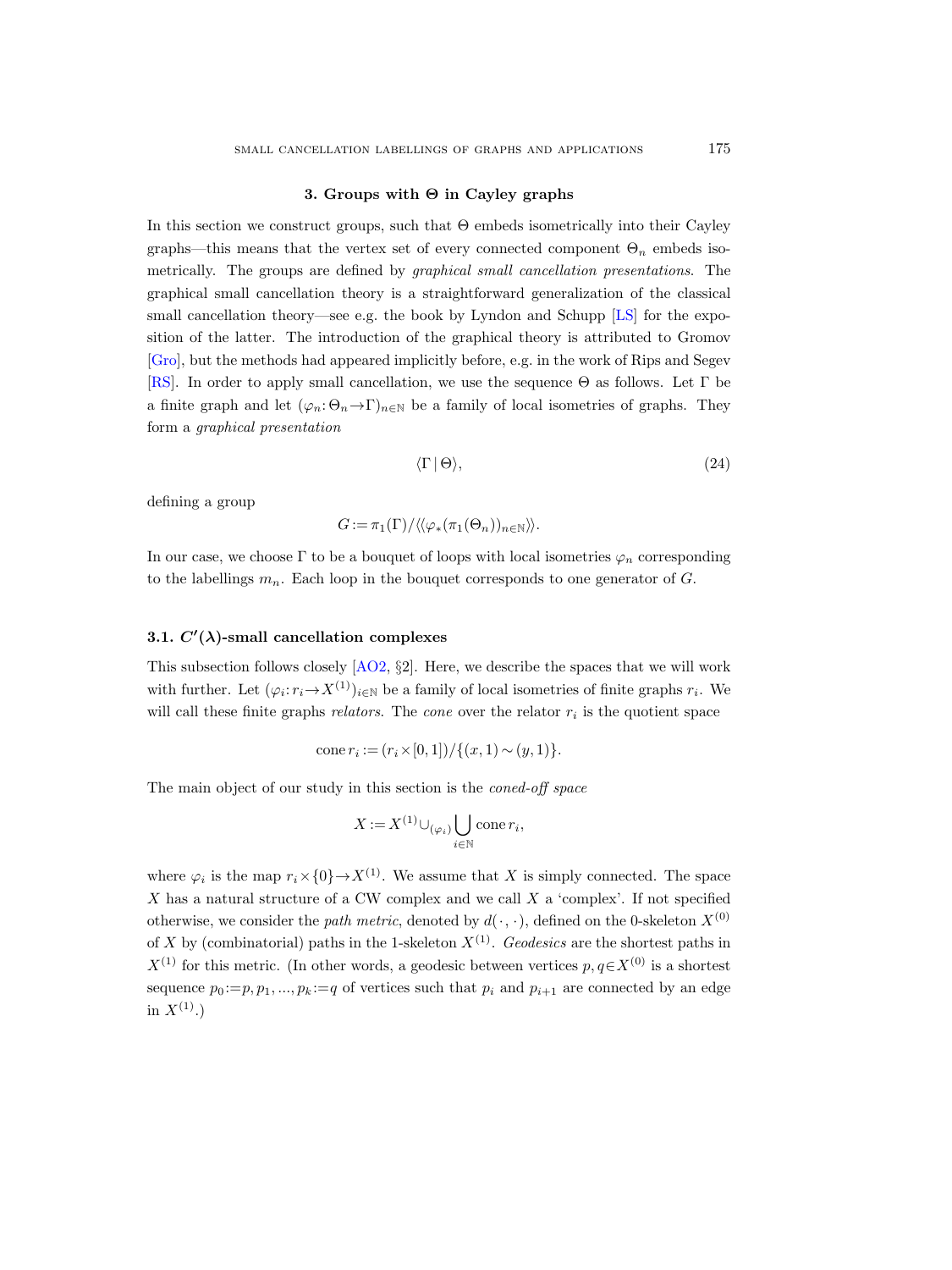176 d. osajda b. osajda b. osajda b. osajda b. osajda b. osajda b. osajda b. osajda b. osajda b. osajda b. osa

A path in X is a locally injective simplicial map  $p \rightarrow X$  from a graph p homeomorphic to a segment. A path  $p \rightarrow X$  is a piece, if there are relators  $r_i$  and  $r_j$  such that  $p \rightarrow X$ factors as  $p \rightarrow r_i \xrightarrow{\varphi_i} X$  and as  $p \rightarrow r_j \xrightarrow{\varphi_j} X$ , but there is no isomorphism  $r_i \rightarrow r_j$  that makes the following diagram commutative:

$$
\begin{array}{ccc}\np & \longrightarrow r_j \\
\downarrow & \nearrow \\
r_i & \longrightarrow X\n\end{array}
$$

This means that  $p$  occurs in  $r_i$  and  $r_j$  in two essentially distinct ways.

For  $\lambda \in (0, 1)$ , we say that the complex X satisfies the  $C'(\lambda)$ -small cancellation condition (or that X is a  $C'(\lambda)$ -complex) if every piece  $p \to X$  factorizing through  $p \to r_i \xrightarrow{\varphi_i} X$ has length (that is, the number of edges in  $p$ ) strictly less than  $\lambda$  girth  $r_i$ .

For a given graphical presentation  $\langle \Gamma | \Theta \rangle$ , we define an associated complex X as follows. The coned-off space is obtained by gluing, using the (labelling) maps  $\Theta_n \rightarrow \Gamma$ , cones over graphs  $\Theta_n$  to Γ. The fundamental group of this space is G. The Cayley graph of  $\langle \Gamma | \Theta \rangle$  is the 1-skeleton  $(X')^{(1)}$  of the universal cover X' of the coned-off space. We define maps  $\varphi'_i: r_i \to X^{(1)}$  as lifts of the maps  $\Theta_n \to \Gamma$ . In particular, the graphs  $r_i$  are copies of graphs  $\Theta_n$ , for various n. Finally, we define X as the quotient complex of X', where we identify the cones attached by  $\varphi'_i : r_i \to (X')^{(1)}$  and  $\varphi'_j : r_j \to (X')^{(1)}$  when there is an isomorphism of labelled (by the labelling induced by  $\Theta_n \to \Gamma$ ) graphs  $r_i \to r_j$  such that  $\varphi'_i$  factors as  $r_i \to r_j \frac{\varphi'_j}{\to} (X')^{(1)}$ . The maps  $\varphi_i : r_i \to X$  are the compositions of the maps  $\varphi'_i$  with the quotient map  $X' \to X$ . If the complex X is a  $C'(\lambda)$ -complex then we call the presentation  $\langle \Gamma | \Theta \rangle$  a graphical  $C'(\lambda)$ -small cancellation presentation.

The following lemma attributed to Gromov is crucial for our results.

<span id="page-17-0"></span>LEMMA3.1. ([\[Ol,](#page-31-3) Theorem 1] and [\[Gru,](#page-31-21) Theorem 5.10]) For the Cayley graph  $X^{(1)}$ of a graphical  $C'(\frac{1}{6})$ -small cancellation presentation  $\langle \Gamma | \Theta \rangle$  the maps  $\varphi_i : r_i \to X^{(1)}$  are isometric embeddings.

#### 3.2. The groups

In this section we use the labelling  $(\Theta, m)$  as in Theorem [2.7,](#page-14-2) obtained for  $\lambda \leq \frac{1}{24}$ .

<span id="page-17-1"></span>THEOREM 3.2. (Groups containing  $\Theta$ ) Let G be the group defined by the graphical presentation  $\langle \Gamma | \Theta \rangle$ , where the local isometries  $\Theta_n \to \Gamma$  are defined by labellings  $m_n$ . Then, each  $\Theta_n$  embeds isometrically into the Cayley graph of G given by  $\langle \Gamma | \Theta \rangle$ .

*Proof.* By Lemma [2.7,](#page-14-2) the complex X associated with  $\langle \Gamma | \Theta \rangle$  satisfies the  $C'(\lambda)$ -small cancellation condition. By Lemma [3.1,](#page-17-0) every  $r_i$  embeds isometrically into  $X^{(1)}$ .  $\Box$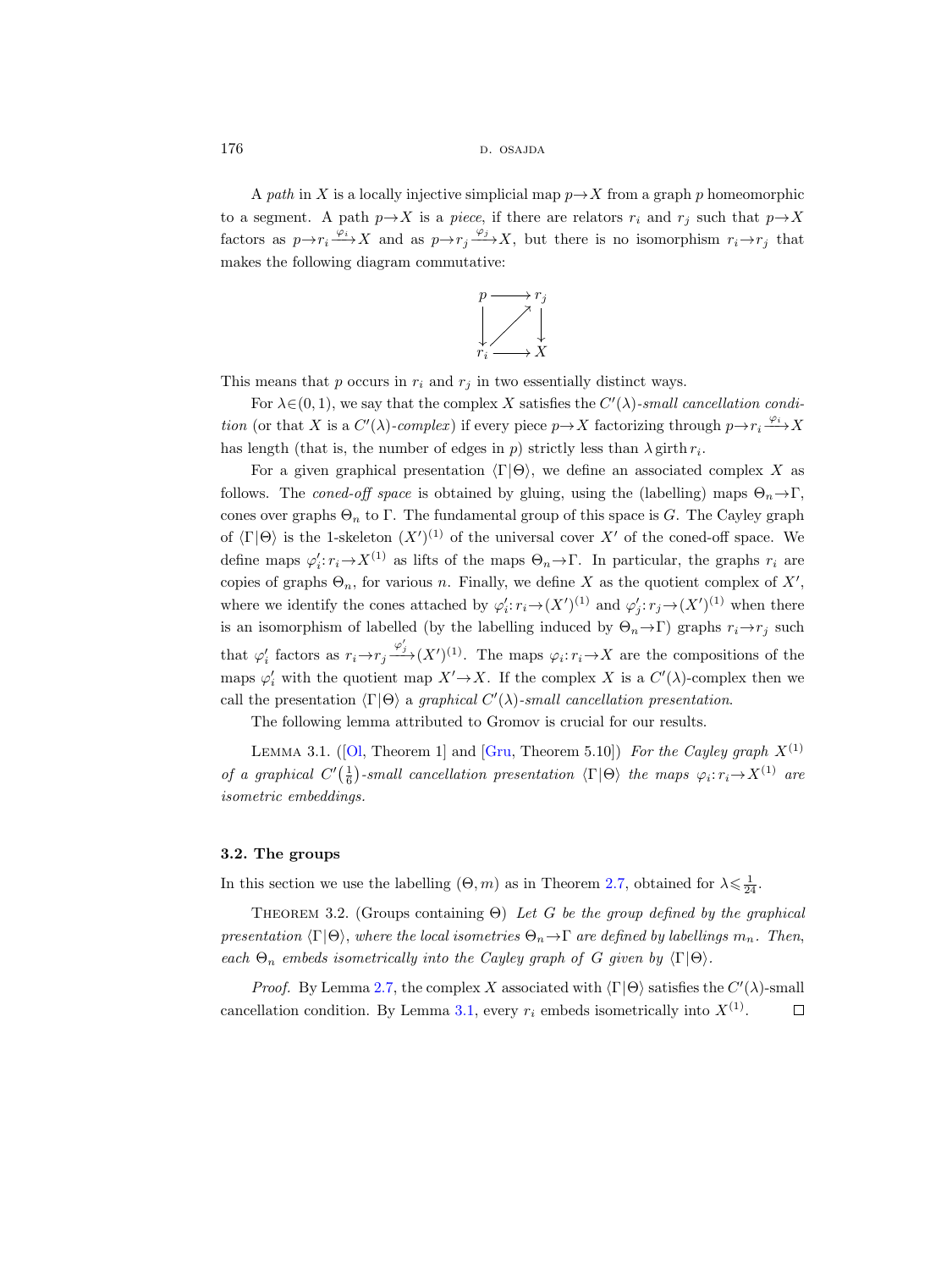In the following subsections we study more specific applications of Theorem [3.2.](#page-17-1)

#### 3.2.1. Groups containing expanders

Expanders do not admit coarse embeddings into Hilbert spaces [\[M\]](#page-31-22). It follows from [\[HLS,](#page-31-17) §7] that groups containing coarsely expanders do not satisfy the Baum–Connes conjecture with coefficients. The following is a direct consequence of the results above and Theorem [3.2.](#page-17-1)

<span id="page-18-0"></span>COROLLARY 3.3. If  $\Theta$  is an expanding sequence of graphs then the group  $\langle \Gamma | \Theta \rangle$  is not coarsely embeddable into a Hilbert space, and it does not satisfy the Baum–Connes conjecture with coefficients.

The next result has been proved in [\[WY\]](#page-32-5) for groups with coarsely embedded expanders. As explained in §[2.4,](#page-14-1) for Gromov's monster only the weak embedding is established. Therefore, our construction provides the first examples of groups, for which the conclusion of the following corollary holds.

<span id="page-18-1"></span>COROLLARY3.4. ( $[WY, Corollary 1.7]$  $[WY, Corollary 1.7]$ ) Let G be a group defined by the graphical presentation  $\langle \Gamma | \Theta \rangle$ , where the local isometries  $\Theta_n \rightarrow \Gamma$  are defined by labellings  $m_n$ , and where  $\Theta$  is the sequence of expanding graphs with growing girth. Let X be the image of the isometric embedding of  $\Theta$  into the Cayley graph Y of G. For each  $n \in \mathbb{N}$ , let

$$
X_n=\{y\in Y: d_Y(y,X)\leqslant n\}.
$$

Let  $A_n = l^{\infty}(X_n, \mathcal{K})$  and  $A = \lim_{n \to \infty} l^{\infty}(X_n, \mathcal{K})$ , where K is the algebra of compact operators on a given infinite-dimensional separable Hilbert space. Then, the right action of  $G$  on  $Y$  gives  $A$  the structure of a  $G-C^*$ -algebra and

(1) the Baum–Connes assembly map for  $G$  with coefficients in  $A$  is injective;

(2) the Baum–Connes assembly map for G with coefficients in  $A$  is not surjective;

(3) the maximal Baum–Connes assembly map for G with coefficients in A is an isomorphism.

Similarly, the existence of groups with coarsely embedded expanders is crucial for [\[BGW,](#page-31-18) §7].

#### <span id="page-18-2"></span>3.2.2. Exotic aspherical manifolds

Sapir [\[S\]](#page-32-6) developed a technique of embedding groups with combinatorially aspherical recursive presentation complexes into groups with finite combinatorially aspherical pre-sentation complexes. The presentation [\(24\)](#page-16-1) defined by the labelling  $(\Theta, m)$  from Theorem [2.7](#page-14-2) is aspherical; see e.g. [\[Ol\]](#page-31-3). It is also recursive—the brute-force algorithm can be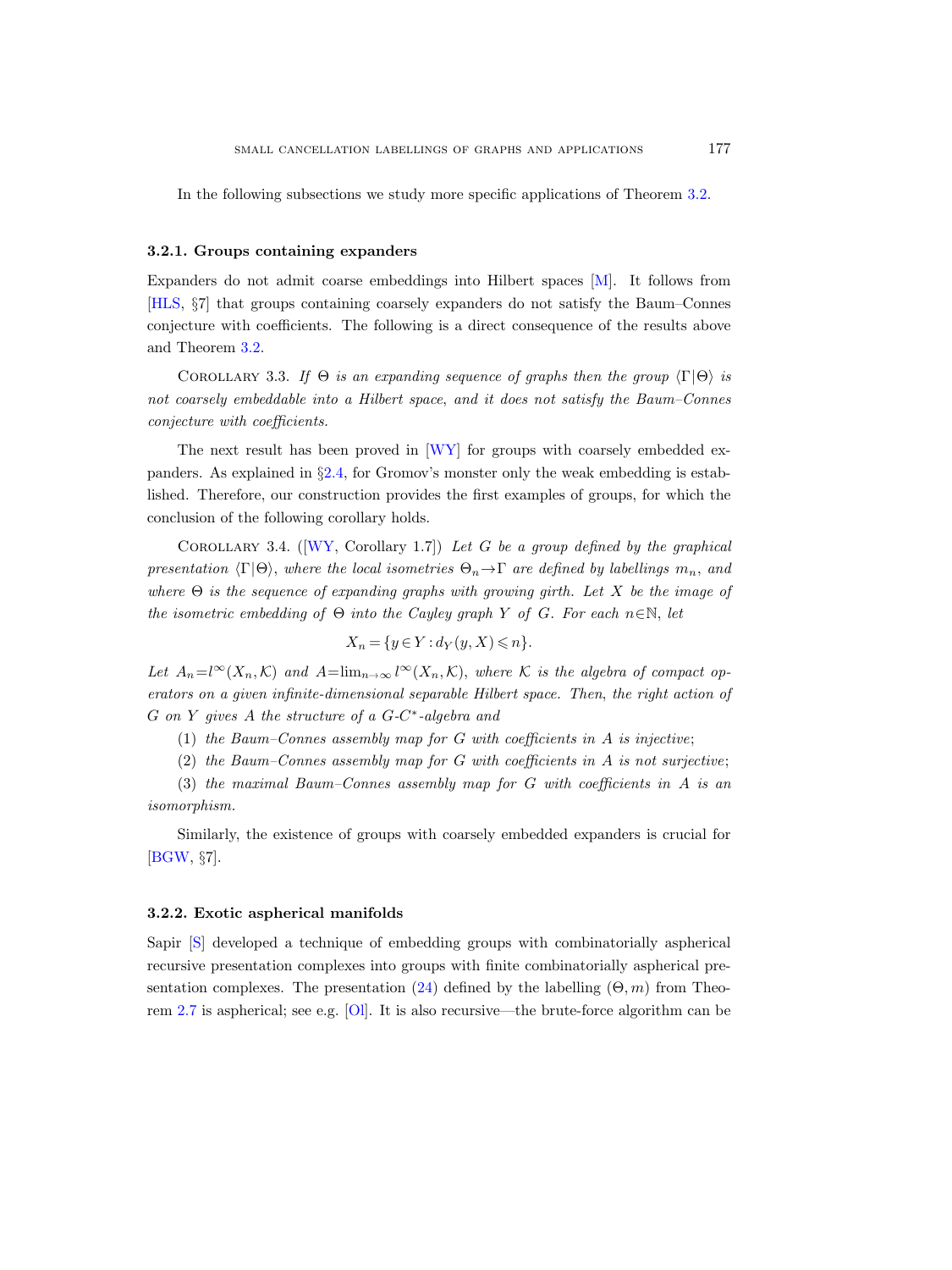used to find the labelling  $(\Theta, m)$ —see Remark [2.8.](#page-14-4) By embedding, the group  $\langle \Gamma | \Theta \rangle$  from Corollary [3.3](#page-18-0) into a finitely presented group we obtain the first examples of such groups coarsely containing expanders. Therefore, using Sapir's techniques and Theorem [3.2,](#page-17-1) we obtain the first examples of manifolds as follows.

<span id="page-19-1"></span>Corollary 3.5. There exist closed aspherical manifolds of dimension 4 and higher whose fundamental groups contain coarsely embedded expanders.

### 4. Walls

<span id="page-19-0"></span>In this section and in the next  $\S5$  $\S5$  we develop a theory that will allow us in  $\S6$  $\S6$  to show that the group we construct there acts properly on a space with walls. We use here the notation from §[3.1](#page-16-2) concerning  $C'(\lambda)$ -complexes. The current section is very similar to [\[AO2,](#page-30-4) §3].

Recall that, for a set Y and a family  $\mathcal W$  of partitions (called walls) of Y into two parts, the pair  $(Y, W)$  is called a *space with walls* [\[HP\]](#page-31-10) if the following holds. For every two distinct points  $x, y \in Y$  the number of walls separating x from y (called the wall pseudo-metric), denoted by  $d_{\mathcal{W}}(x, y)$ , is finite.

In this section, following the method of Wise [\[Wis3\]](#page-32-8) (see also [\[Wis2\]](#page-32-9)), we equip the 0-skeleton of a  $C'(\lambda)$ -complex with the structure of space with walls. To be able to do it, we have to make some assumptions on relators.

A wall in a graph  $\Gamma$  is a collection w of edges such that removing all open edges of w decomposes  $\Gamma$  in exactly two connected components. We call  $\Gamma$  a graph with walls, if every edge belongs to a unique wall. This is a temporary abuse of notations with respect to 'walls' defined as above, which will be justified later.

If not stated otherwise, we assume that for a  $C'(\frac{1}{24})$ -complex X associated with a graphical presentation as explained in  $\S 3.1$ , with given relators  $r_i$ , each graph  $r_i$  is a graph with walls. In the current section and in the following §[5,](#page-20-0) using Lemma [3.1,](#page-17-0) we treat the relators  $r_i$  as isometric subgraphs of X. This slight abuse of notation should not lead to confusion. Following [\[Wis3,](#page-32-8) §5], we define walls in  $X^{(1)}$  as follows: two edges are in the same wall if they are in the same wall in some relator  $r_i$ . This relation is then extended to an equivalence relation on the set of all edges of  $X$ . In particular, every edge is contained in a wall (possibly consisting of only that edge).

In general, the above definition may not result in walls for  $X^{(0)}$ . We require some further assumptions on walls in relators, which are formulated below.

<span id="page-19-2"></span>Definition 4.1. (( $\beta$ ,  $\Phi$ )-separation) For  $\beta \in (0, \frac{1}{2}]$  and a homeomorphism

$$
\Phi\hbox{\rm :}\ [0,+\infty) \longrightarrow [0,+\infty),
$$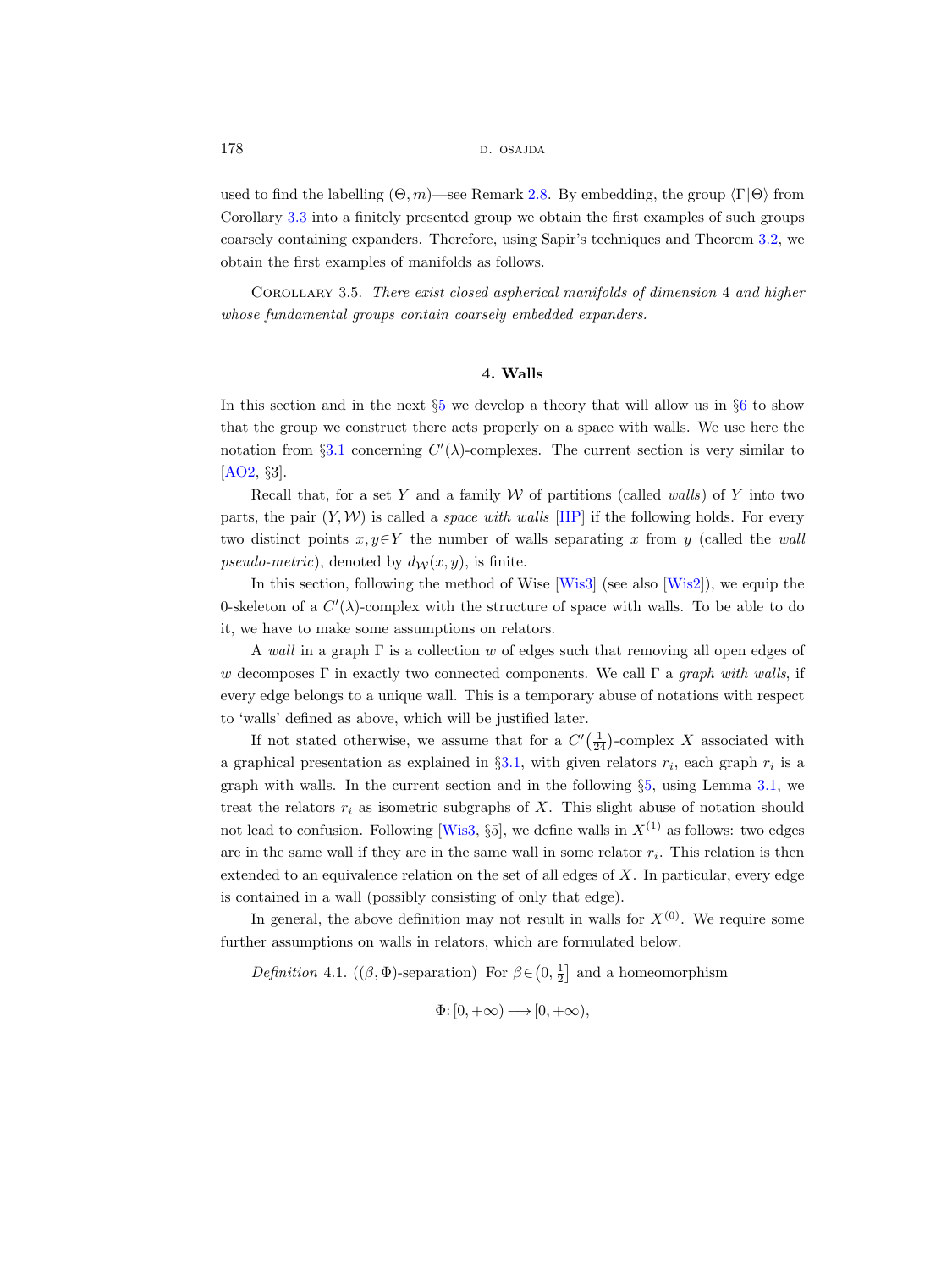a graph r with walls satisfies the  $(\beta, \Phi)$ -separation property if the following two conditions hold:

(1) ( $\beta$ -condition) for every two edges e and e' in r belonging to the same wall, we have

$$
d(e, e') + 1 \geq \beta \text{ girth } r;
$$

(2) (Φ-condition) for every geodesic  $\gamma$  in r, the number of edges in  $\gamma$  whose walls have only one edge in common with  $\gamma$  (and thus, in particular, separate the end-points of  $\gamma$ ) is at least  $\Phi(|\gamma|)$ .

A complex X satisfies the  $(\beta, \Phi)$ -separation property if every its relator does so.

<span id="page-20-1"></span>PROPOSITION4.1. ([\[AO2,](#page-30-4) Lemma 3.3]) For every  $\beta \in (0, \frac{1}{2}]$  there exists  $\lambda \leq \frac{1}{24}$  such that, for every  $C'(\lambda)$ -complex X satisfying the  $\beta$ -condition, the following holds. Removing all open edges from a given wall decomposes  $X^{(1)}$  into exactly two connected components. The family of the corresponding partitions induced on  $X^{(0)}$  defines the structure of a space with walls  $(X^{(0)}, W)$ .

In what follows we assume that a  $C'(\lambda)$ -complex X is as in the proposition. We recall further results on  $(X^{(0)}, W)$  that will be extensively used in §[5.](#page-20-0)

For a wall w, its hypergraph  $\Gamma_w$  is a graph defined as follows (see [\[Wis3,](#page-32-8) Defini-tion 5.18] and [\[Wis1\]](#page-32-10)). There are two types of vertices in  $\Gamma_w$  (see e.g. Figure [6](#page-22-0) below):

- *edge-vertices* correspond to edges in  $w$ ;
- *relator-vertices* correspond to relators containing edges in  $w$ .

An edge in  $\Gamma_w$  connects an edge-vertex to a relator-vertex whenever the corresponding relator contains the given edge.

The hypercarrier of a wall w is the 1-skeleton of the subcomplex of  $X$  consisting of all relators containing edges in w or of a single edge e, if  $w = \{e\}$ . The following theorem recalls the most important facts concerning walls; see [\[AO2,](#page-30-4) §3.3].

<span id="page-20-2"></span>THEOREM 4.2. Each hypergraph is a tree. Relators and hypercarriers are convex subcomplexes of  $X^{(1)}$ .

Observe that, if edges  $e$  and  $e'$  are in the same relator  $r$  and, moreover, they belong to the same wall in  $X^{(1)}$ , then e and e' belong to the same wall in r (for the initial wallspace structure on  $r$ ).

#### 5. Proper lacunary walling

<span id="page-20-0"></span>In this section we introduce the condition of proper lacunary walling (see Definition [5.1\)](#page-21-0), and we show that for complexes satisfying this condition the wall pseudo-metric is proper;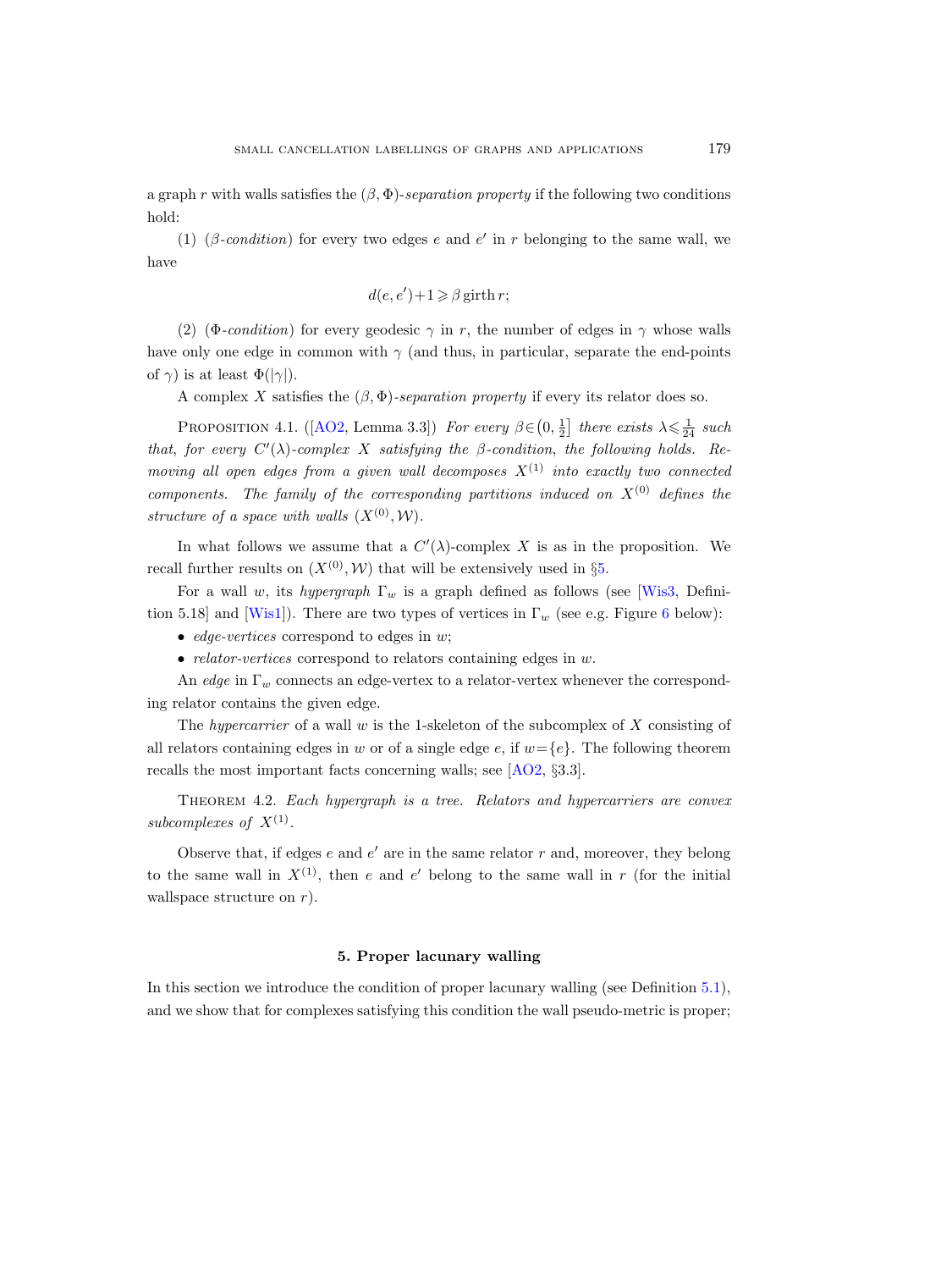180 d. osajda d. osajda d. osajda d. osajda d. osajda d. osajda d. osajda d. osajda d. osajda d. osajda d. osa

see Theorem [3](#page-3-1) in the introduction and Theorem [5.6](#page-25-0) below. We follow the notation from §[3.1](#page-16-2) and §[4.](#page-19-0) The section is based on [\[AO2,](#page-30-4) §4]. Note however that, whereas the proper lacunary walling condition from the current paper is weaker than the corresponding lacunary walling condition from [\[AO2\]](#page-30-4), consequences of the former are also weaker: We obtain properness of the wall pseudo-metric, and in [\[AO2\]](#page-30-4) a linear separation property is established. Unfortunately, we are not able to use the lacunary walling condition from [\[AO2\]](#page-30-4) to construct corresponding groups (and we believe it may be not possible). Therefore, for the sake of the constructions in this article, we introduced the proper lacunary walling conditions studied further in this section. Note also that the notions used here may be sometimes quite different from the ones used in [\[AO2\]](#page-30-4), and hence we have to provide new proofs of the corresponding results.

For a relator r and a vertex  $v \in r$ , let  $P_v(r)$  denote the number of edges in  $\bigcup_{r'} r \cap r'$ , where r' varies through all relators  $r' \neq r$  containing v. Let  $P(r)$  denote the maximal number among  $P_v(r)$  for  $v \in r$ .

<span id="page-21-0"></span>Definition 5.1. (Proper lacunary walling) Let  $\beta \in (0, \frac{1}{2}]$ , and let D be a natural number larger than 1. Let  $0 < \lambda < \frac{1}{2}\beta$  be as in Proposition [4.1](#page-20-1) (that is, such that  $(X^{(0)}, W)$ ) is a space with walls). Let  $\Phi, \Omega, \Delta: [0, +\infty) \to [0, +\infty)$  be homeomorphisms. We say that  $X$  satisfies the proper lacunary walling condition if

- $X^{(1)}$  has degree bounded by D;
- (small cancellation) X satisfies the  $C'(\lambda)$ -condition;
- (separation) X satisfies the  $(\beta, \Phi)$ -separation property;
- (lacunarity)  $\Phi((\beta \lambda) \text{ girth } r_i) 4 P(r_i) \geq \Omega(\text{ girth } r_i);$
- (large girth) girth  $r_i \geq \Delta(\text{diam } r_i)$ .

Assumption. For the rest of this section, we assume that the complex  $X$  satisfies the proper lacunary walling condition from Definition [5.1](#page-21-0) with parameters  $\beta$ , D,  $\lambda$ ,  $\Phi$ ,  $\Omega$ , and  $\Delta$ .

It is clear that  $d_W(p, q) \le d(p, q)$ . The rest of this section is devoted to bounding the wall pseudo-metric  $d_{\mathcal{W}}$  from below. Let  $\gamma$  be a geodesic in X (that is, in its 1-skeleton  $X^{(1)}$ ) with endpoints p and q. Let  $A(\gamma)$  denote the set of edges in  $\gamma$  whose walls meet  $\gamma$  in only one edge (in particular such walls separate p from q). Clearly,  $d_W(p,q) \geq |A(\gamma)|$ . We thus estimate  $d_W(p,q)$  by closely studying the set  $A(\gamma)$ . The estimate is first provided locally (in §[5.1](#page-22-1) below), and then we use the local bounds to obtain a global one. In what follows, by  $E(Y)$  we denote the set of edges of a subcomplex  $Y \subseteq X$ .

We begin with an auxiliary lemma. Let  $r$  be a relator. Since, by Theorem [4.2,](#page-20-2)  $r$ is convex in X, its intersection with  $\gamma$  is an interval  $p'q'$ , with  $p'$  lying closer to p; see Figure [6.](#page-22-0)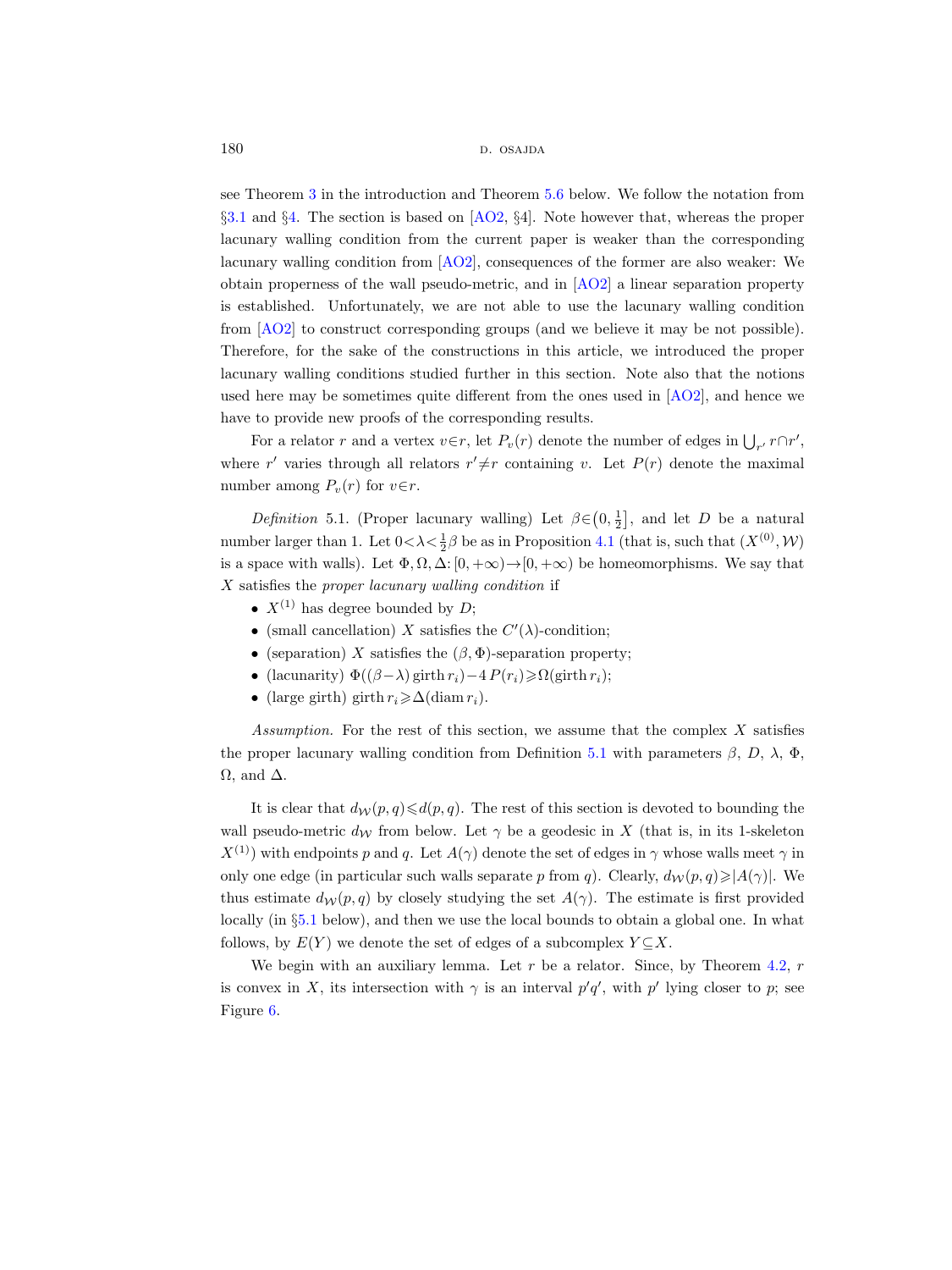

<span id="page-22-0"></span>Figure 6. Lemma [5.1.](#page-22-2)

Consider the set C of edges e in  $p'q'$ , whose walls w meet  $\gamma$  at least twice and, moreover, have the following properties. Let  $e' \in w$  (considered as an edge-vertex in the hypergraph  $\Gamma_w$  of the wall w) be a closest vertex to e in  $\Gamma_w$ , among edges of w lying on  $\gamma$ . In the hypergraph  $\Gamma_w$  of the wall w, which is a tree by Theorem [4.2,](#page-20-2) consider the unique geodesic  $\gamma_w$  between vertices e and e'. We assume that there are at least two distinct relator-vertices on  $\gamma_w$ , one of them being r.

<span id="page-22-2"></span>LEMMA 5.1. In the situation as above, we have  $|C| \leq 2P(r)$ .

*Proof.* The proof is basically the same as the one of  $[AO2, Lemma 4.2]$ . Since we need to express the statement in a slightly different way, we recall the proof for completeness. Suppose that q' lies between e and  $e'$  (on  $\gamma$ ). Let  $e'' \neq e$  be the edge-vertex on  $\gamma_w$  adjacent to r and, subsequently, let  $r'' \neq r$  be the relator-vertex on  $\gamma_w$  adjacent to  $e''$ ; see Figure [6.](#page-22-0) By convexity and the tree-like structure of the hypercarrier of  $w$  containing  $e$  and  $e'$  (see Theorem [4.2\)](#page-20-2), we have that  $q' \in r''$ . Since  $r \cap r''$  contains both  $e''$  and  $q'$ , we have that the number of edges  $e''$  as above is at most  $P(r)$ . The same number bounds the quantity of the corresponding walls. By our assumptions, every such wall contains only one edge in  $p'q'$ . Thus, the number of edges e as above is at most  $P(r)$ . Taking into account the situation when  $p'$  lies between  $e$  and  $e'$ , we have  $|C| \le 2P(r)$ .  $\Box$ 

#### <span id="page-22-1"></span>5.1. Local estimate on  $|A(\gamma)|$

For a local estimate, we need to define neighborhoods  $N_e^{\gamma}-relator$  neighborhoods in  $\gamma$ one for every edge  $e$  in  $\gamma$ , for which the number  $|E(N_e^{\gamma}) \cap A(\gamma)|$  of edges can be bounded from below.

For a given edge  $e$  of  $\gamma$  we define a corresponding relator neighborhood  $N_e^\gamma$  as follows. If  $e \in A(\gamma)$  then  $N_e^{\gamma} = \{e\}$ . Otherwise, we proceed in the way described below.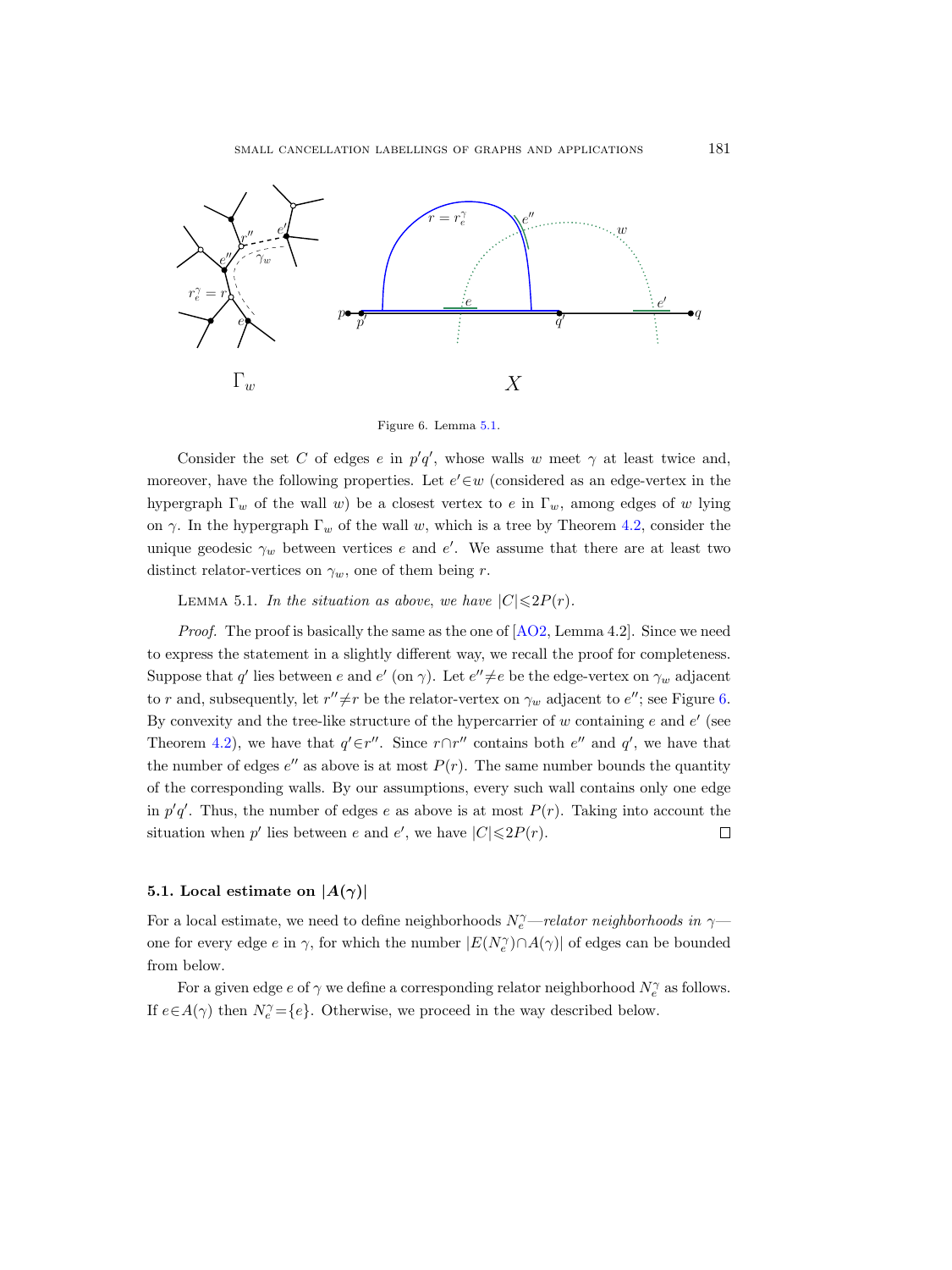Since e is not in  $A(\gamma)$ , its wall w crosses  $\gamma$  in at least one more edge. In the wall w, choose an edge  $e' \subseteq \gamma$  being a closest edge-vertex to  $e \neq e'$  in the hypergraph  $\Gamma_w$  of the wall w. We consider separately the two following cases.

Case I: The edges e and e' do not lie in a common relator. In the hypergraph  $\Gamma_w$ of the wall w, which is a tree by Theorem [4.2,](#page-20-2) consider the geodesic  $\gamma_w$  between vertices e and e'. Let  $r_e^{\gamma}$  be the relator-vertex in  $\gamma_w$  adjacent to e. Let e'' be an edge-vertex in  $\gamma_w$  adjacent to  $r_e^{\gamma}$ . Consequently, let r'' be the other relator-vertex in  $\gamma_w$  adjacent to  $e''$ . The intersection of  $r_e^{\gamma}$  with  $\gamma$  is an interval  $p'q'$ . Assume without loss of generality, that  $q'$  lies between e and e'; see Figure [6.](#page-22-0)

We define the relator neighborhood  $N_e^{\gamma}$  as the interval  $p'q' = r_e^{\gamma} \cap \gamma$ . The following lemma is the same as [\[AO2,](#page-30-4) Lemma 4.3].

<span id="page-23-0"></span>Lemma 5.2.

 $|E(N_{e}^{\gamma})| > (\beta-\lambda) \operatorname{girth} r_{e}^{\gamma}.$ 

Case II: The edges e and e' lie in a common relator  $r_e^{\gamma}$ . We may assume (exchanging e' if necessary) that e' is closest to e (in X) among edges in w lying in  $r_e^{\gamma} \cap \gamma$ .

The relator neighborhood  $N_e^{\gamma}$  is now defined as the interval  $p'q' = r_e^{\gamma} \cap \gamma$ . By the β-condition of the  $(β, Φ)$ -separation property, we have

<span id="page-23-3"></span>
$$
|E(N_e^{\gamma})| \geqslant \beta \operatorname{girth} r_e^{\gamma}.\tag{25}
$$

In the following two lemmas we estimate the local density of  $A(\gamma)$  separately in the two cases. The lemmas correspond to, respectively, Lemmas 4.4 and 4.5 from [\[AO2\]](#page-30-4).

<span id="page-23-1"></span>LEMMA 5.3. (Local density of  $A(\gamma)$ —Case I) The number of edges in  $N_e^{\gamma}$ , whose walls separate p from q is estimated as follows:

$$
|E(N_e^\gamma) \cap A(\gamma)| \geqslant \Phi\big((\beta-\lambda)\operatorname{girth} r_e^\gamma\big) - 4 P\big(r_e^\gamma\big).
$$

*Proof.* To estimate  $|E(N_e^{\gamma}) \cap A(\gamma)|$ , we consider first a set B of edges in  $N_e^{\gamma}$  defined in the following way. An edge f belongs to B if its wall  $w_f$  has only one edge in common with  $N_e^{\gamma}$ . In particular,  $w_f$  separates p' from q'.

By the  $\Phi$ -condition from Definition [4.1,](#page-19-2) and by Lemma [5.2,](#page-23-0) we have

<span id="page-23-2"></span>
$$
|B| \geq \Phi(|E(N_e)|) \geq \Phi((\beta - \lambda) \text{ girth } r_e^{\gamma}).
$$
\n(26)

We estimate further the number of edges in  $A(\gamma) \cap B$ . To do this, we explore the set of edges f in B outside  $A(\gamma)$ . We consider separately the two ways in which an edge f of B may fail to belong to  $A(\gamma)$ —these are studied in Cases C and D below.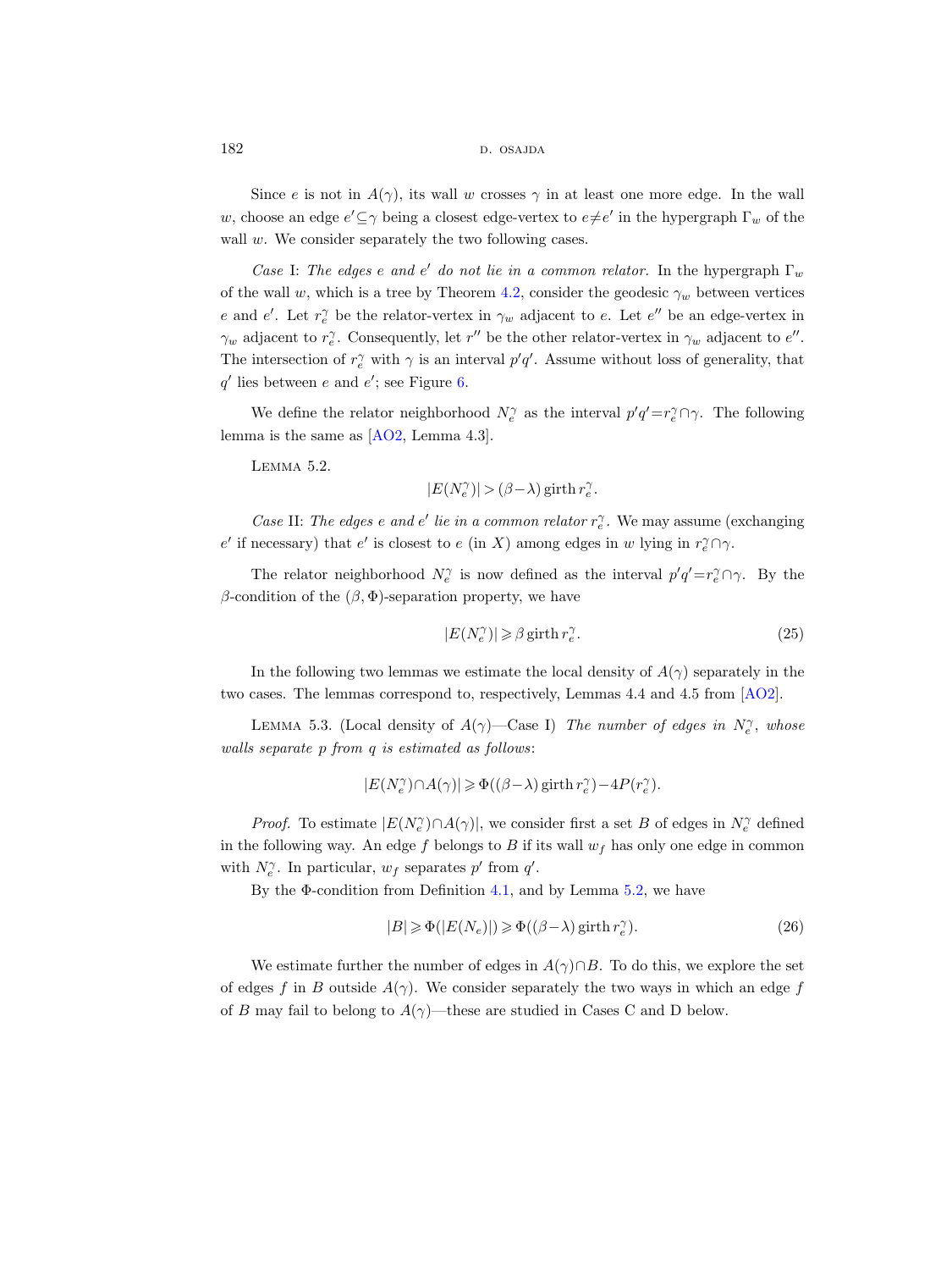

<span id="page-24-0"></span>Figure 7. Lemma [5.3,](#page-23-1) Case I (C).

Since  $f \in B \setminus A(\gamma)$ , there exists another edge of the same wall  $w_f$  in  $\gamma$  outside  $r_e^{\gamma}$ . Let f' be a closest to f such edge-vertex in the hypergraph  $\Gamma_{w_f}$ . Denote by  $\gamma_{w_f}$  the geodesic in  $\Gamma_{w_f}$  between f and f'. Let  $r_f$  be the relator-vertex on  $\gamma_{w_f}$  adjacent to f.

Case C:  $r_f = r_e^{\gamma}$ . Observe that then there are at least two distinct relator-vertices between f and f' on  $\gamma_{w_f}$ ; see Figure [7.](#page-24-0) The cardinality of the set C of such edges f is bounded, by Lemma [5.1,](#page-22-2) as follows:

$$
|C| \leqslant 2P(r_e^{\gamma}). \tag{27}
$$

*Case* D:  $r_f \neq r_e^{\gamma}$ . Let the set of such edges f be denoted by D. Let  $r_f \cap \gamma = p''q''$ . We claim that  $p' \in p''q''$  or  $q' \in p''q''$ . Therefore

<span id="page-24-1"></span>
$$
|D| \leqslant 2P(r_e^{\gamma}).\tag{28}
$$

To show the claim we proceed by contradiction. Suppose the claim is not true. Then,  $p''q''\subseteq p'q'.$  By Lemma [5.2,](#page-23-0) we have then (treating  $r_f$  as  $r_f^{\gamma}$ )  $|p''q''|>(\beta-\lambda)$  girth  $r_f$ . However, by our choice of  $\beta$ , this contradicts the small cancellation condition.

We now combine Cases C and D, to obtain the following bound in Case I (see estimates  $(26)-(28)$  $(26)-(28)$  above):

$$
|E(N_e^\gamma) \cap A(\gamma)| \geqslant |B \cap A(\gamma)| \geqslant |B| - |C| - |D| \geqslant \Phi\big((\beta - \lambda)\operatorname{girth} r_e^\gamma\big) - 4 P\big(r_e^\gamma\big). \qquad \ \ \Box
$$

<span id="page-24-2"></span>LEMMA 5.4. (Local density of  $A(\gamma)$ —Case II) The number of edges in  $N_e^{\gamma}$  whose walls separate p from q is estimated as follows:

$$
|E(N_e^\gamma) \cap A(\gamma)| \geqslant \Phi\bigl(\beta \mathop{\rm girth}\nolimits r_e^\gamma\bigr) - 4\, P\bigl(r_e^\gamma\bigr).
$$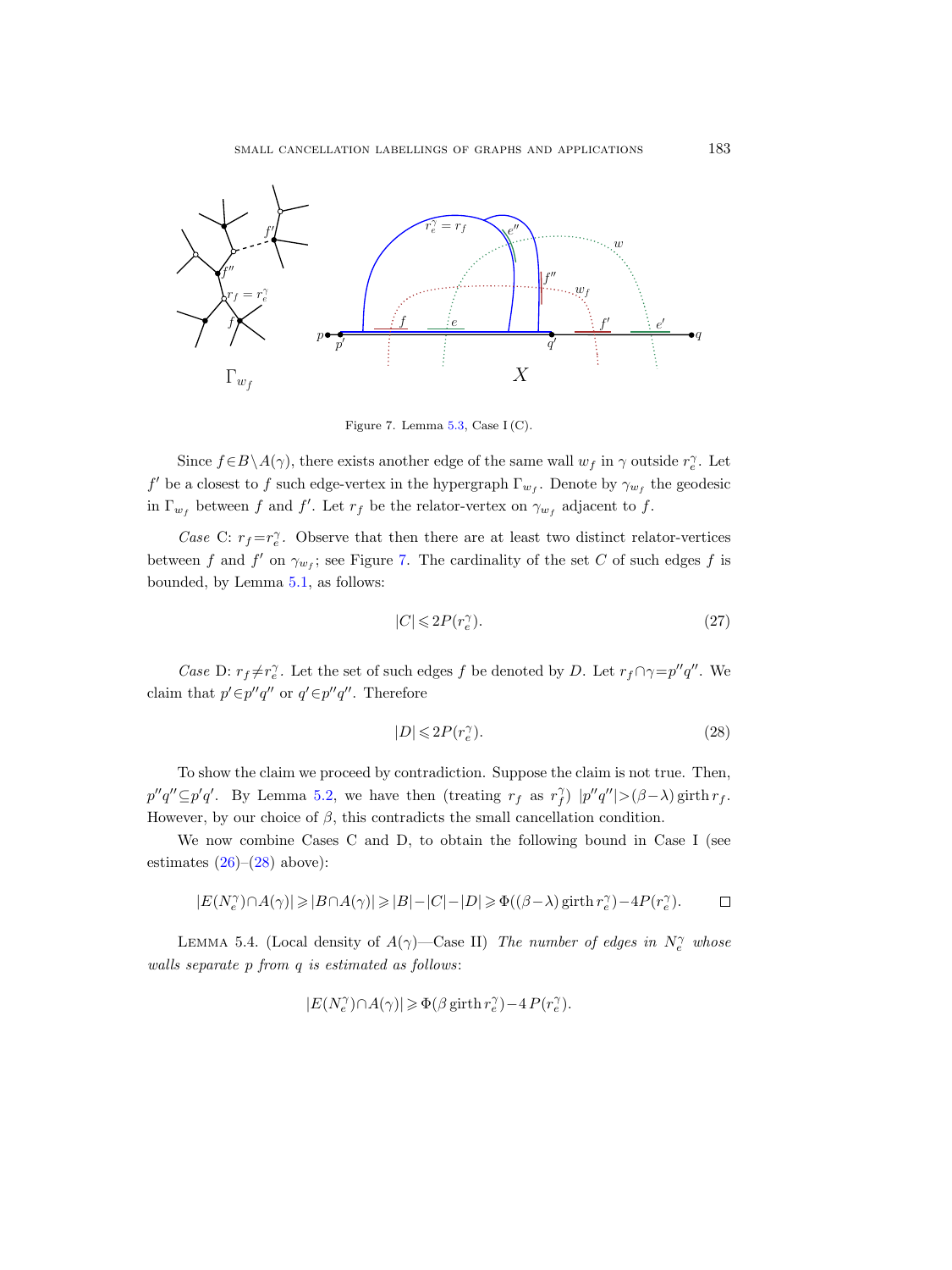*Proof.* Again, let B be the set of edges f in  $N_e^{\gamma}$  such that their wall  $w_f$  intersects  $N_e^{\gamma}$  in exactly one edge. Then,  $w_f$  separates  $p'$  and  $q'$ . As in Case I (see [\(26\)](#page-23-2)), by [\(25\)](#page-23-3), we have the following lower bound:

$$
|B|\geqslant \Phi(|E(N_e)|)\geqslant \Phi\bigl(\beta \mathop{\rm girth}\nolimits r_e^\gamma\bigr).
$$

We estimate again the number of edges f in  $B\setminus A(\gamma)$ . As in Case I (Lemma [5.3\)](#page-23-1), we consider separately two possibilities (C and D) for such an edge  $f$  to fail belonging to  $A(\gamma)$ . The same considerations as in Case I lead to the estimates

$$
|C|\leqslant 2\,P(r_e^\gamma)\quad\text{and}\quad |D|\leqslant 2\,P(r_e^\gamma).
$$

Combining all the inequalities above, we get

$$
|E(N_e^\gamma) \cap A(\gamma)| \geqslant |B \cap A(\gamma)| \geqslant |B| - |C| - |D| \geqslant \Phi\bigl(\beta \operatorname{girth} r_e^\gamma\bigr) - 4\, P(r_e^\gamma). \qquad \qquad \Box
$$

We are ready to combine all the previous estimates to obtain the final local estimate.

<span id="page-25-1"></span>LEMMA 5.5. (Local density of  $A(\gamma)$ ) For  $e \notin A(\gamma)$ , the number of edges in  $N_e^{\gamma}$  whose walls separate p from q is estimated as follows:

$$
|E(N_e^\gamma) \cap A(\gamma)| \geqslant \Omega(\text{girth}\, r_e^\gamma).
$$

Proof. We use the lacunarity condition from Definition [5.1,](#page-21-0) and Lemma [5.3](#page-23-1) or Lemma [5.4.](#page-24-2)  $\Box$ 

#### 5.2. Properness of the wall pseudo-metric

Using the local estimate on the density of  $A(\gamma)$  from Lemma [5.5,](#page-25-1) we now estimate the overall density of edges with walls separating  $p$  and  $q$ , thus obtaining the properness of the wall pseudo-metric  $d_{\mathcal{W}}$ .

<span id="page-25-0"></span>THEOREM 5.6. (Properness) There exists a homeomorphism  $\Psi: [0, +\infty) \to [0, +\infty)$ such that

$$
d(p,q) \geq d_{\mathcal{W}}(p,q) \geq \Psi(d(p,q)).
$$

Proof. The left inequality is clear. Now we prove the right one. Define

$$
\Psi\hbox{\rm :}\ [0,+\infty) \longrightarrow [0,+\infty)
$$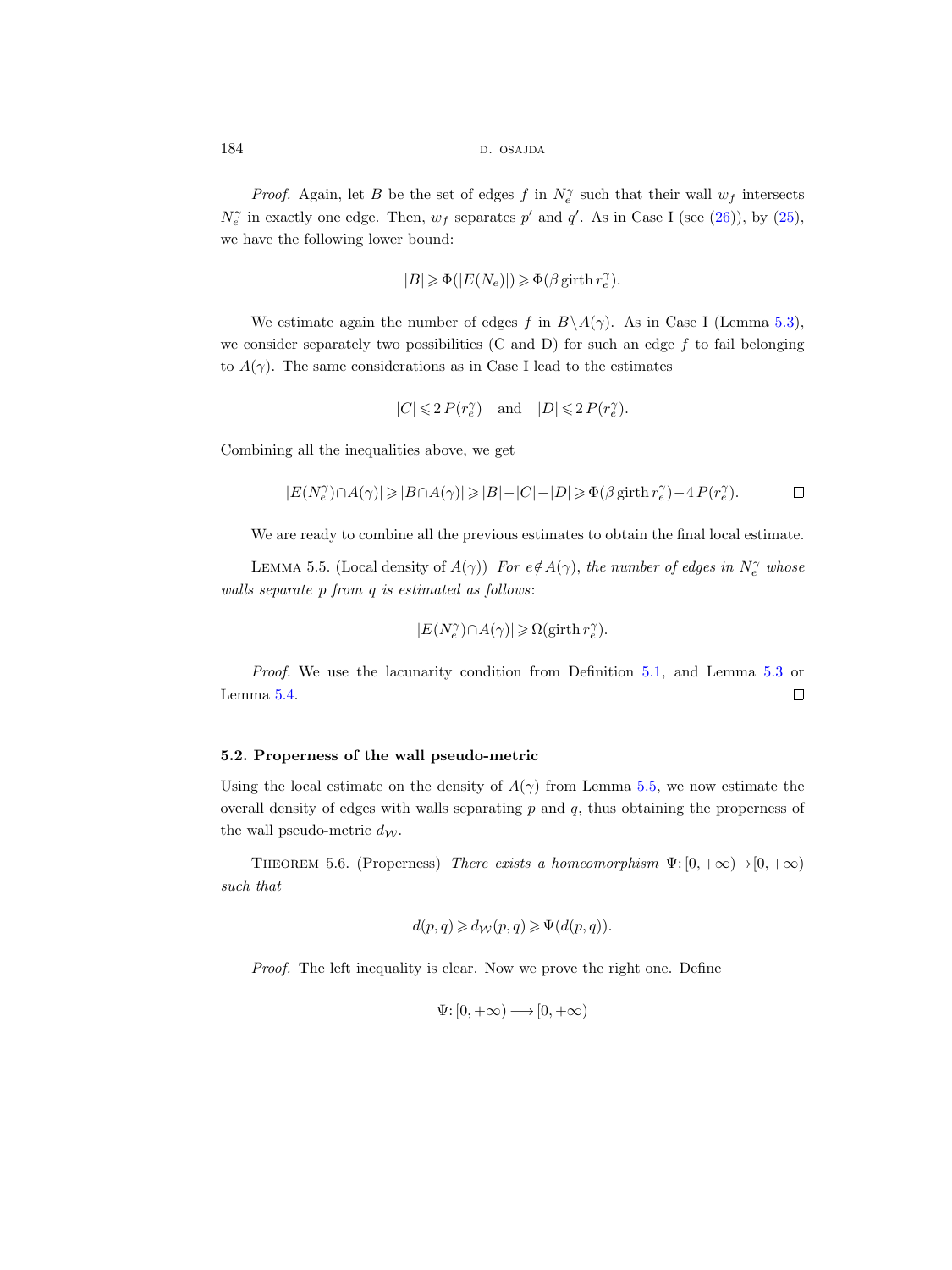as a homeomorphism such that  $\Psi(d) \leqslant \min\left\{\frac{1}{2}\sqrt{d}, \Omega(\Delta(\sqrt{d}))\right\}$ . For given p and q, we denote  $d:=d(p,q)$ . If  $d=1$ , then

$$
1 = d_{\mathcal{W}}(p, q) \geqslant \Psi(d(p, q)) = \Psi(1).
$$

Further, we assume  $d \geq 2$ .

We work with the family  $\{N_e^{\gamma}\}_{e\subseteq \gamma}$  of relator neighborhoods, as defined in §[5.1.](#page-22-1) We consider separately the following two cases.

Case 1. There is and edge e in  $\gamma$  with  $|E(N_e^{\gamma})| \ge \sqrt{d}$ . Observe that then  $e \notin A(\gamma)$ . For such an edge  $e$ , by the large girth condition from Definition [5.1,](#page-21-0) we have

<span id="page-26-1"></span>
$$
\text{girth } r_e^{\gamma} \geq \Delta(\text{diam } r_e^{\gamma}) \geq \Delta(|E(N_e^{\gamma})|) \geq \Delta(\sqrt{d}),
$$

and thus, by Lemma [5.5,](#page-25-1) we obtain

$$
|A(\gamma)| \geqslant |A(\gamma) \cap E(N_e^{\gamma})| \geqslant \Omega(\text{girth } r_e^{\gamma}) \geqslant \Omega(\Delta(\sqrt{d})).
$$
\n<sup>(29)</sup>

Case 2. For every edge e in  $\gamma$  we have  $|E(N_e^{\gamma})|<\sqrt{d}$ . Then, as in the proof of [\[AO1,](#page-30-7) Lemma 2.1], there is a family  $\{e_1, e_2, ..., e_k\}$  of edges in  $\gamma$ , such that  $N_{e_i}^{\gamma} \cap N_{e_j}^{\gamma} = \emptyset$ , for  $i \neq j$  and  $k \geq \frac{1}{2}\sqrt{d}$ . Therefore, by Lemma [5.5](#page-25-1) and by the fact that  $|A(\gamma) \cap E(N_{e_i}^{\gamma})| = 1$  for  $e_i \in A(\gamma)$ , we have

$$
|A(\gamma)| \geqslant \sum_{i=1}^{k} |A(\gamma) \cap E(N_{e_i}^{\gamma})| \geqslant \sum_{i=1}^{k} 1 \geqslant \frac{\sqrt{d}}{2}.\tag{30}
$$

Combining formulas  $(29)$  and  $(30)$ , we obtain

<span id="page-26-2"></span>
$$
d_{\mathcal{W}}(p,q) \geqslant |A(\gamma)| \geqslant \Psi(d(p,q)). \qquad \qquad \Box
$$

#### 6. PW non-A groups

<span id="page-26-0"></span>In this section we prove Theorem [2](#page-2-0) from the introduction; see Theorem [6.3](#page-30-5) below. For the whole section, we assume that  $\Theta$  consists of D-regular graphs, for some  $D \ge 3$ . (This assumption could be 'coarsely weakened'; see [\[Wil2\]](#page-32-4).) We fix  $\lambda \in (0, \frac{1}{24}]$  and, using Theo-rem [2.7,](#page-14-2) a labelling  $(\Theta, m) = ((\Theta_n, m_n))_{n \in \mathbb{N}}$  with the following property: no  $m_n$ -labelling of a path of length at least  $\lambda$  girth  $\Theta_n$  in  $\Theta_n$  appears as the m-labelling of some other  $path in Θ.$ 

First, in §[6.1,](#page-27-0) we derive from  $(\Theta, m)$  an appropriate sequence of labelled graphs  $(\Theta, \hat{m})$ —it consists of coverings of graphs  $(\Theta_n)$  with the induced labelling. Then, in §[6.2,](#page-29-0) we use the sequence  $(\widehat{\Theta}, \widehat{m})$  to define a graphical small cancellation group G with the required properties.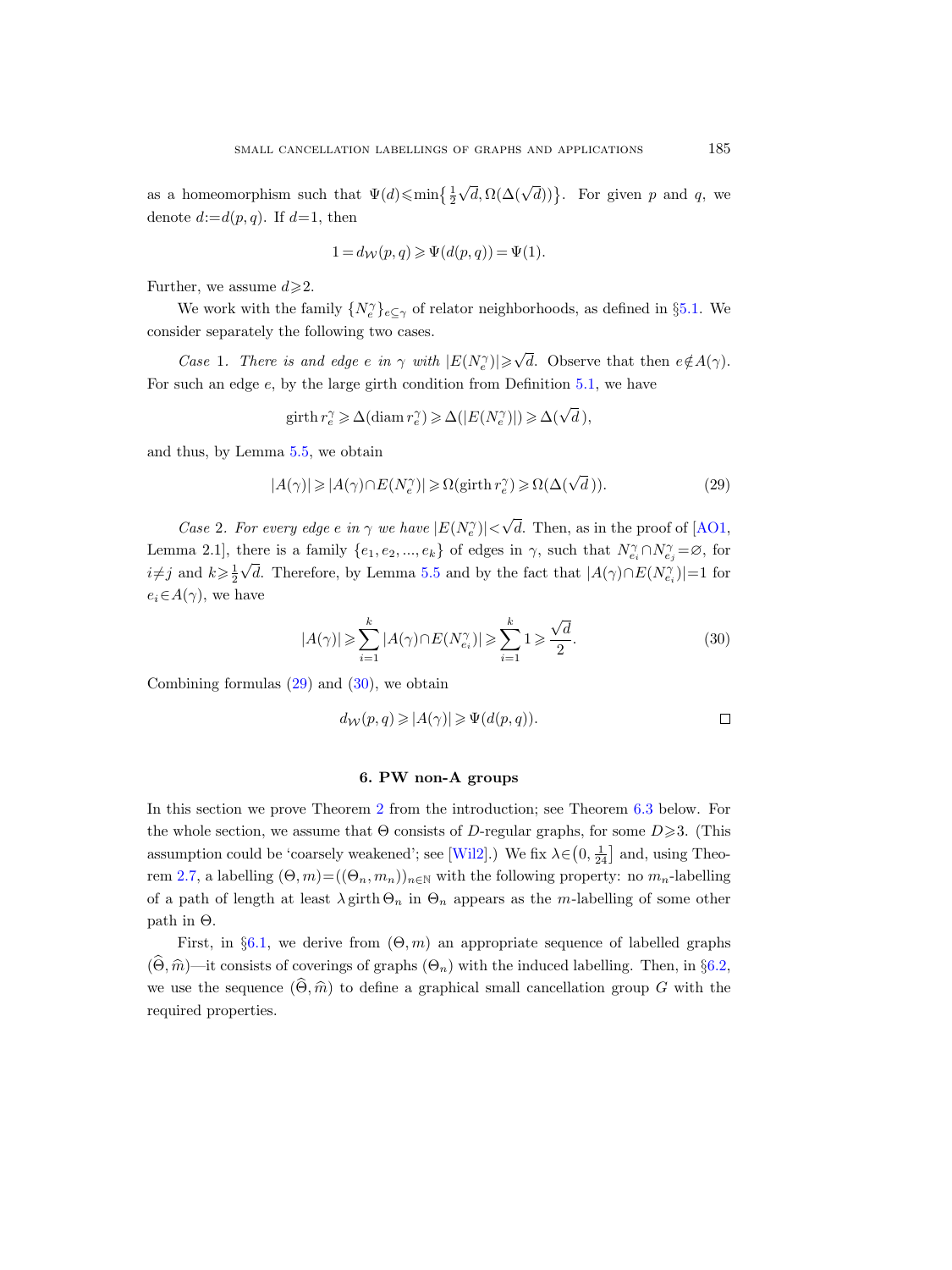186 d. osajda d. osajda d. osajda d. osajda d. osajda d. osajda d. osajda d. osajda d. osajda d. osajda d. osa

## <span id="page-27-0"></span>6.1. From  $(\Theta, m)$  to  $(\widetilde{\Theta}, \widetilde{m})$  and  $(\widehat{\Theta}, \widehat{m})$

In this subsection, we define pieces in  $(\Theta, m)$  (resp.  $(\widetilde{\Theta}, \widetilde{m}), (\widehat{\Theta}, \widehat{m})$ ) and  $P(\Theta_n)$  (resp.  $P(\widetilde{\Theta})$ ,  $P(\widehat{\Theta})$ ) in the following way, corresponding to definitions from §[3.1](#page-16-2) and §[5.](#page-20-0)

Let  $p_1: p \rightarrow \Theta$  be a path in  $\Theta$ , that is, a locally injective simplicial map from a graph p homeomorphic to a segment. The path  $p_1$  is a piece in  $(\Theta, m)$  if there exists a different path  $p_2: p \rightarrow \Theta$  inducing the same labelling of p. In particular, every piece in  $(\Theta_n, m_n)$ has length smaller than  $\lambda$  girth  $\Theta_n$ . For a vertex  $v \in \Theta_n$ , by  $P_v(\Theta_n)$  we denote the number of edges of  $\Theta_n$  contained in (images of) all pieces containing v. Consequently,  $P(\Theta_n)$ denotes the maximal number among  $P_v(\Theta_n)$ , for vertices v of  $\Theta_n$ . Observe that, for the graphical presentation  $\langle \Gamma | \Theta \rangle$  given by the labelling m, the associated complex X, as defined in  $\S 3.1$ , has the following property. The pieces in X (as defined in  $\S 3.1$ ) are exactly the compositions  $p \to r_i \xrightarrow{\varphi_i} X$ , where  $p \to r_i$  is a piece in a copy  $r_i$  of some  $\Theta_n$  as defined above.

Labelled graphs  $(\widetilde{\Theta}, \widetilde{m})$  and  $(\widehat{\Theta}, \widehat{m})$  will be defined below as appropriate coverings of labelled graph  $(\Theta, m)$ , that is, graph coverings with labellings induced from m by the covering map. A path  $p_1: p \rightarrow \widetilde{\Theta}$  (resp.  $p_1: p \rightarrow \widehat{\Theta}$ ) is a piece in  $(\widetilde{\Theta}, \widetilde{m})$  (resp.  $(\widehat{\Theta}, \widehat{m})$ ) if there is a different path  $p_2: p \rightarrow \widetilde{\Theta}$  (resp.  $p_2: p \rightarrow \widehat{\Theta}$ ) inducing the same labelling of p, and such that the following holds. There do not exist  $n$  and a covering graph automorphism  $\alpha: \widetilde{\Theta}_n \to \widetilde{\Theta}_n$  (resp.  $\alpha: \widehat{\Theta}_n \to \widehat{\Theta}_n$ ) that make the following diagrams commutative:



The numbers  $P(\widetilde{\Theta}_n)$  and  $P(\widehat{\Theta}_n)$  are defined correspondingly. Again, pieces in  $(\widetilde{\Theta}, \widetilde{m})$  and  $(\widehat{\Theta}, \widehat{m})$  correspond to pieces in the complexes associated with the graphical presentations  $\langle \Gamma | \tilde{\Theta} \rangle$  and  $\langle \Gamma | \tilde{\Theta} \rangle$ .

In what follows, the labelled graph covering  $(\widetilde{\Theta}, \widetilde{m})$  will be chosen so that girth  $\widetilde{\Theta}_n$ is large compared to  $P(\widetilde{\Theta}_n)$ ; see Lemma [6.2.](#page-28-0) We assume that all the coverings  $\widetilde{\Theta}_n \rightarrow \Theta_n$ ,  $\Theta_n \rightarrow \Theta_n$ , and  $\Theta_n \rightarrow \Theta_n$  are regular (in other words, normal), that is, the corresponding subgroups of fundamental groups are normal. This implies that the groups of covering graph automorphisms act transitively on fibers. Recall, that the  $\mathbb{Z}_2$ -homology cover  $\widetilde{\Sigma} \to \Sigma$  is the cover corresponding to the characteristic subgroup of  $\pi_1(\Sigma)$  being the kernel of the abelianization map  $\pi_1(\Sigma) \to H_1(\Sigma; \mathbb{Z}_2)$ . The covers  $\Theta_n \to \Theta_n$  are  $\mathbb{Z}_2$ -homology covers, and the covers  $\widetilde{\Theta}_n \rightarrow \Theta_n$  may be (thought of as) iterated  $\mathbb{Z}_2$ -homology covers. Observe that then all the coverings  $\widetilde{\Theta}_n \rightarrow \Theta_n$ ,  $\widehat{\Theta}_n \rightarrow \widetilde{\Theta}_n$ , and  $\widehat{\Theta}_n \rightarrow \Theta_n$  are regular. It is so, because characteristic subgroups of normal subgroups are themselves normal subgroups.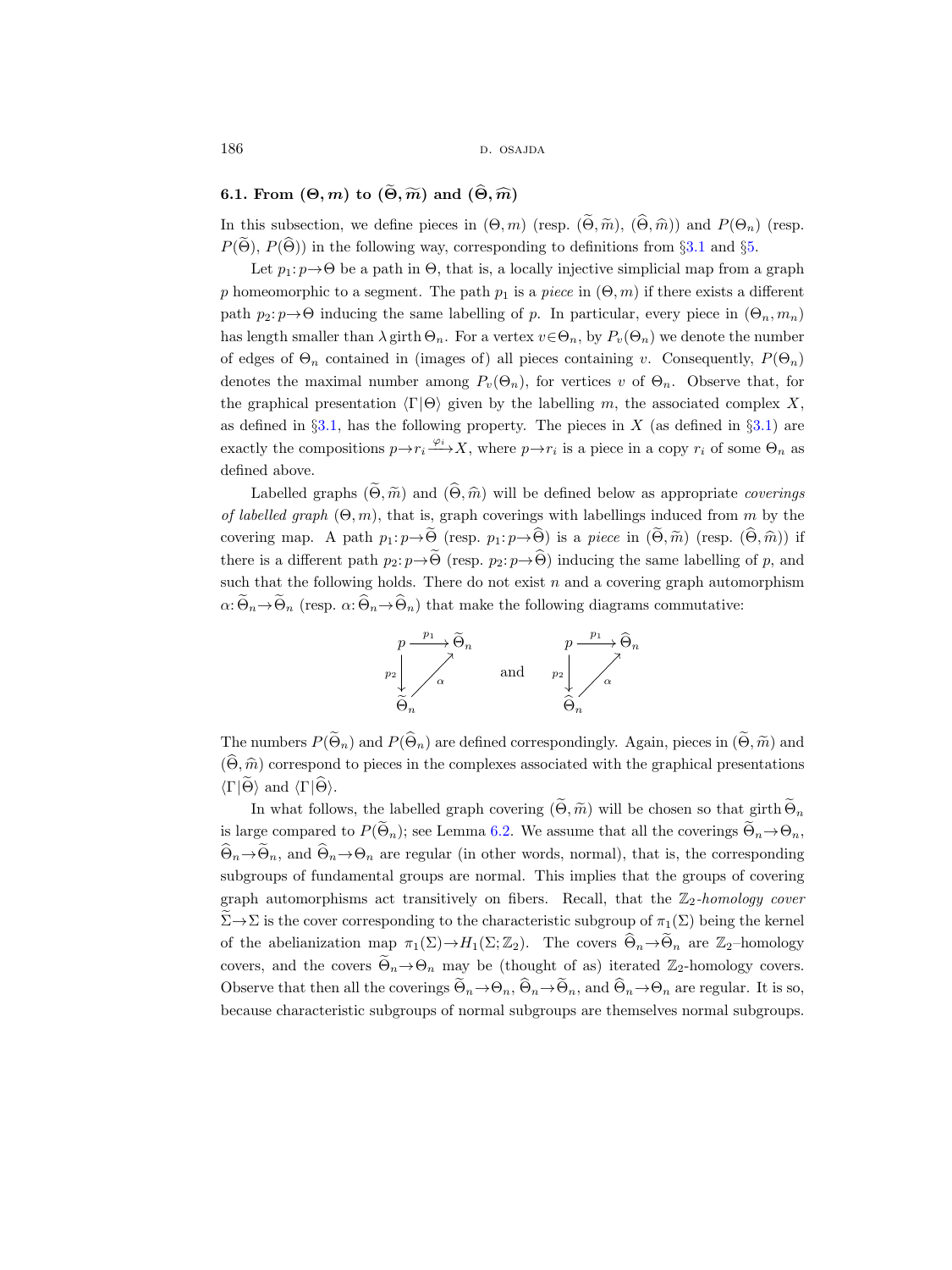<span id="page-28-1"></span>LEMMA 6.1. Every piece in  $(\widetilde{\Theta}_n, \widetilde{m}_n)$  (resp. in  $(\widehat{\Theta}_n, \widehat{m}_n)$ ) has length smaller than  $\lambda$  girth  $\Theta_n$ . Furthermore,  $P(\Theta_n)=P(\widetilde{\Theta}_n)=P(\widehat{\Theta}_n)$ .

*Proof.* We treat the case of  $(\widetilde{\Theta}_n, \widetilde{m}_n)$ —the other case can be treated the same way. Suppose there is a piece  $p_1: p \to \widetilde{\Theta}_n$  with p of length at least  $\lambda$  girth  $\Theta_n$ . Restricting the domain, we may assume that  $|p| < \text{girth } \Theta_n$ . Then, necessarily, there is a different path  $p_2: p \rightarrow \widetilde{\Theta}_n$  inducing the same labelling of p (otherwise we would get too long piece in  $(\Theta, m)$ ). As the group of covering automorphisms acts transitively on fibers of  $\widetilde{\Theta}_n \rightarrow \Theta_n$ , if there did not exist a covering automorphism  $\alpha$ :  $\widetilde{\Theta}_n \rightarrow \widetilde{\Theta}_n$  such that the diagram



commutes, then the compositions of  $p_1$  and  $p_2$  with the covering map  $\Theta_n \rightarrow \Theta_n$  would result in different paths in  $\Theta_n$  inducing the same labelling of p. This would lead to contradiction. Hence, such  $\alpha$  exists for every  $p_2$  and it follows that  $p_1$  is not a piece, which again yields a contradiction.

The second statement follows from the fact that the union of (images of) all the pieces containing a given vertex v in  $\tilde{\Theta}_n$  is mapped isometrically onto the union of (images of) all the pieces containing the image of v in  $\Theta_n$ . all the pieces containing the image of v in  $\Theta_n$ .

For the  $\mathbb{Z}_2$ -homology cover  $\widehat{\Theta}_n \to \widetilde{\Theta}_n$ , as observed by Wise (see [\[Wis3,](#page-32-8) §9] and [\[Wis2,](#page-32-9) §10.3]), every  $\widehat{\Theta}_n$  is equipped with a structure of graph with walls—a wall consists of edges in  $\Theta_n$  being preimages of a given edge in  $\Theta_n$  (see also [AGS̆, §3] and [\[Os1,](#page-31-15) Lemma 6]). With this system of walls, we obtain the following lemma, which will allow us to conclude that the  $C'(\lambda)$ -complex associated with the graphical presentation  $\langle \Gamma | \hat{\Theta} \rangle$ satisfies the proper lacunary walling condition from Definition [5.1.](#page-21-0)

<span id="page-28-0"></span>LEMMA 6.2. There exist coverings  $(\widetilde{\Theta}_n, \widetilde{m}_n) \rightarrow (\Theta_n, m_n)$  of appropriately large girth such that the following holds. There exist  $\beta \in (0, \frac{1}{2}]$  and homeomorphisms

$$
\Phi,\Omega,\Delta\!\!: \left[0,+\infty\right)\longrightarrow\left[0,+\infty\right)
$$

such that, for every  $n \in \mathbb{N}$ , the following conditions hold:

- (1) the degree of  $\widehat{\Theta}_n$  is bounded by D;
- (2) the length of each piece in  $\widehat{\Theta}_n$  is at most  $\lambda$  girth  $\widehat{\Theta}_n$ ;
- (3)  $\widehat{\Theta}_n$  satisfies the  $(\beta, \Phi)$ -separation property;
- (4)  $\Phi((\beta \lambda) \text{ girth } \widehat{\Theta}_n) 4P(\widehat{\Theta}_n) \ge \Omega(\text{ girth } \widehat{\Theta}_n);$
- (5) girth  $\widehat{\Theta}_n \geq \Delta(\text{diam}\,\widehat{\Theta}_n)$ .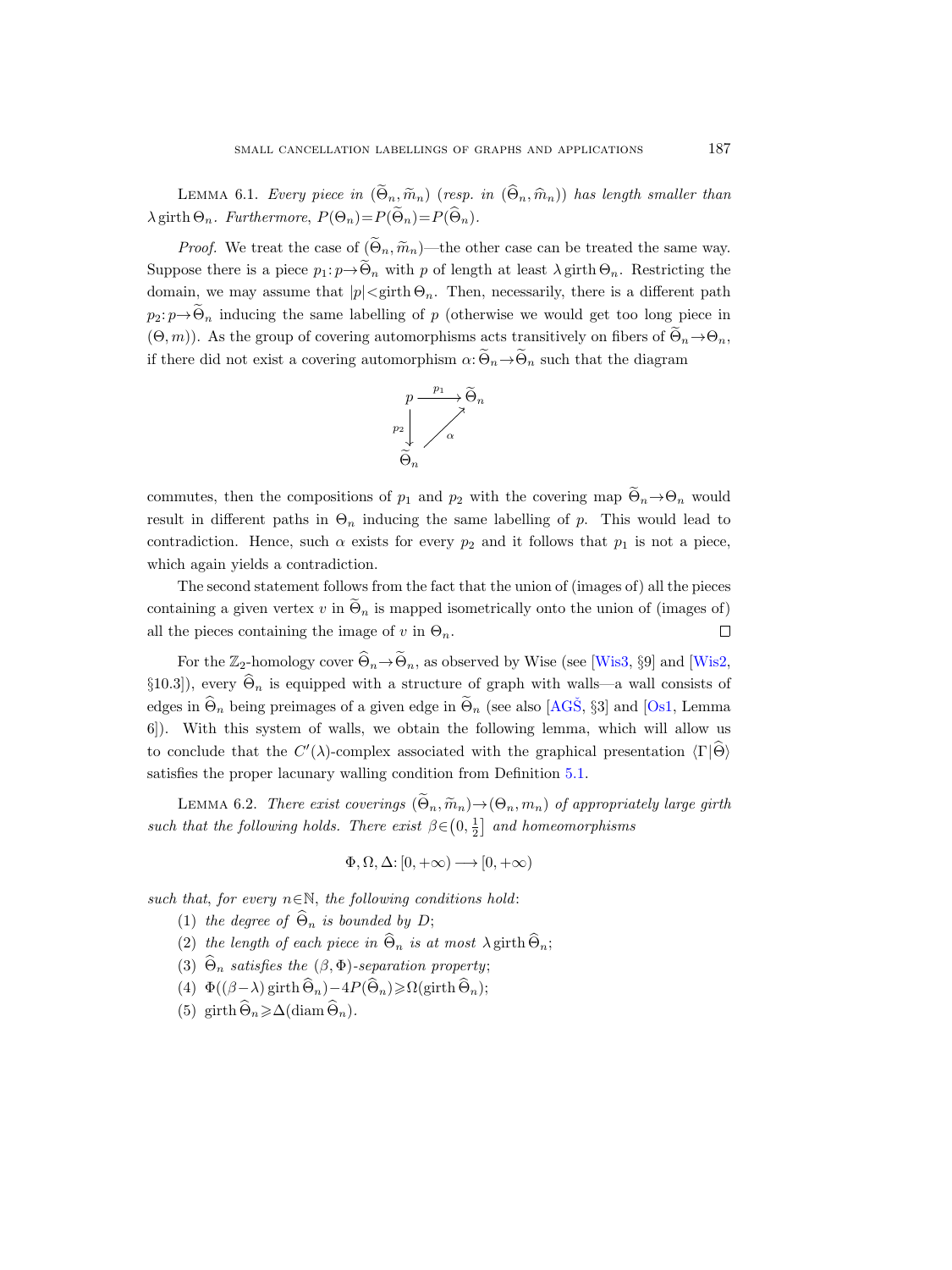188 d. osajda b. osajda b. osajda b. osajda b. osajda b. osajda b. osajda b. osajda b. osajda b. osajda b. osa

*Proof.* (1) is immediate. (2) follows from Lemma [6.1.](#page-28-1) The existence of  $\Delta$  satisfying (5) follows from the fact that girth  $\widehat{\Theta}_n \to \infty$  as  $n \to \infty$ .

For (3), the  $\beta$ -condition from Definition [4.1](#page-19-2) holds with  $\beta = \frac{1}{2}$ , by [\[AO2,](#page-30-4) Lemma 7.1]. Now, we show how to choose  $\Phi$ :  $[0, +\infty) \rightarrow [0, +\infty)$  such that the  $\Phi$ -condition holds. First, we choose inductively the coverings  $(\widetilde{\Theta}_n, \widetilde{m}_n) \to (\Theta_n, m_n)$  so that the following condition  $(*)$  is satisfied, for every *n*:

 $\frac{1}{3}$  girth  $\widetilde{\Theta}_n - 4P(\widehat{\Theta}_n) > \frac{1}{4}$  girth  $\widetilde{\Theta}_n$  and there does not exist a geodesic of length at least  $\frac{1}{3}$  girth  $\tilde{\Theta}_n$  in  $\hat{\Theta}_j$ , for  $j < n$ . (\*)

Such a choice is obviously possible because geodesics are simple paths, the graphs  $\widetilde{\Theta}_j$  are finite, and  $P(\Theta_n)=P(\widetilde{\Theta}_n)=P(\widehat{\Theta}_n)$ , by Lemma [6.1.](#page-28-1) Now, for a given number  $N \in \mathbb{N}$ , we define a number  $\tilde{\Phi}(N)$  as follows:  $\tilde{\Phi}(0)=0$ , and for  $N>0$  we find a maximal n such that  $N \geq \frac{1}{3}$  girth  $\widetilde{\Theta}_n$ , and we set

<span id="page-29-1"></span>
$$
\tilde{\Phi}(N) := \min\{N, \text{girth}\,\widetilde{\Theta}_n\}.
$$

Consider a geodesic  $\gamma$  of length N in some  $\widehat{\Theta}_j$ . By the condition [\(\\*\)](#page-29-1), we have  $j \geq n$ , for *n* as above. Let  $\tilde{\gamma}$  be the image of  $\gamma$  by the projection  $\hat{\Theta}_j \rightarrow \tilde{\Theta}_j$ . Then,  $\tilde{\gamma}$  is an admissible path in  $\widetilde{\Theta}_j$  in the sense of [AGS̆, Definition 3.5], and the edge-length of  $\widetilde{\gamma}$  is N as well [AGŠ, Lemma 3.6 and Proposition 3.8]. Since  $\gamma$  is a geodesic, the path  $\tilde{\gamma}$  has no backtracks [AGS̄, Remark 3.9]. Hence, if  $\tilde{\gamma}$  does not contain any loop, then every edge in  $\tilde{\gamma}$  is traversed only once, and consequently, the number of edges in  $\gamma$  whose walls have exactly one edge in common with  $\gamma$  is N. If  $\tilde{\gamma}$  contains a loop then, necessarily, the length of this loop is at least girth  $\widetilde{\Theta}_n$ . By [AGS̆, Lemma 3.12], every edge on the loop is traversed exactly once, so the number of edges in  $\gamma$  whose walls have exactly one edge in common with  $\gamma$  is at least girth  $\widetilde{\Theta}_n$ . Combining the two cases, we get that the number of edges in  $\gamma$  whose walls have exactly one edge in common with  $\gamma$  is at least  $\tilde{\Phi}(N)$ . Therefore, there exists a homeomorphism  $\Phi: [0, +\infty) \to [0, +\infty)$  satisfying  $\Phi(x) \ge \Phi(x)$ , for all  $x \in [0, +\infty)$ , and ensuring the  $\Phi$ -condition. Observe that, additionally,  $\Phi$  can be chosen so that  $\Phi\left(\frac{1}{3}\text{girth}\,\widetilde{\Theta}_n\right) \geq \frac{1}{3}\text{girth}\,\widetilde{\Theta}_n$ , for all n.

Since  $\beta = \frac{1}{2}$  and  $\lambda \leq \frac{1}{24}$ , by the choice of  $\Phi$  we have

$$
\Phi((\beta - \lambda) \operatorname{girth} \widehat{\Theta}_n) > \Phi\left(\frac{1}{3} \operatorname{girth} \widetilde{\Theta}_n\right) \ge \frac{1}{3} \operatorname{girth} \widetilde{\Theta}_n.
$$

<span id="page-29-0"></span>Hence, by the condition  $(*)$ , there exists  $\Omega$  as in (4).

 $\Box$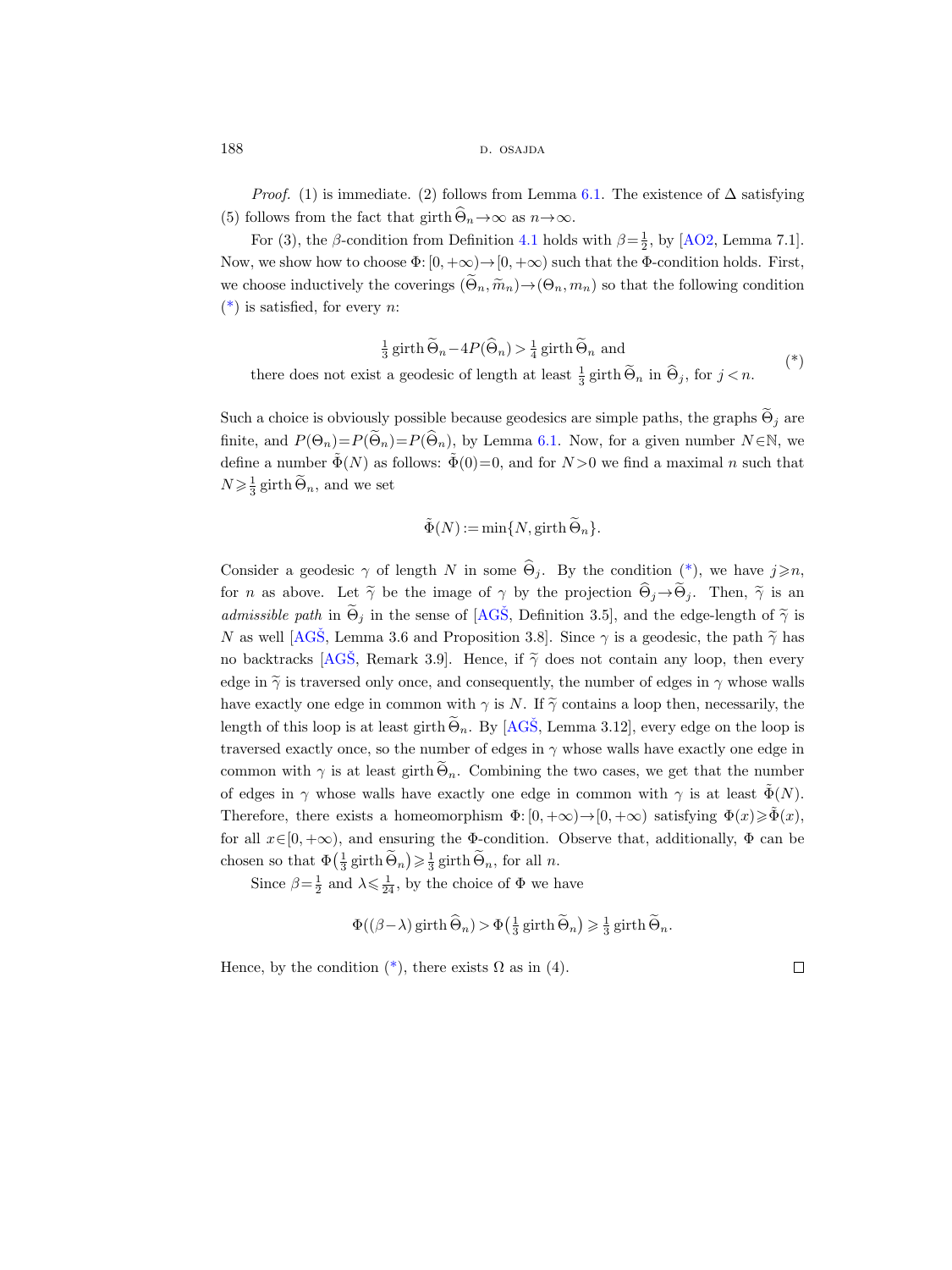#### 6.2. The group

Now we construct a coarsely non-amenable group acting properly on a  $CAT(0)$  cubical complex announced in Theorem [2.](#page-2-0) The group is defined by a graphical small cancellation presentation over the sequence  $\widehat{\Theta}$ ; see §[3](#page-16-0) for the notation. Again, Γ is a bouquet of loops, and the local isometries  $\varphi_n: \widehat{\Theta}_n \to \Gamma$  are defined by the labellings  $\widehat{m}_n$ . We use  $(\widehat{\Theta}, \widehat{m})$  from Lemma  $6.2$ , that is, satisfying the conditions  $(1)$ – $(5)$  there.

<span id="page-30-5"></span>THEOREM 6.3. (PW non-A group) Let G be the group defined by the graphical presentation  $\langle \Gamma | \widehat{\Theta} \rangle$ , where the local isometries  $\widehat{\Theta}_n \rightarrow \Gamma$  are defined by labellings  $\widehat{m}_n$ . Then, G acts properly on a CAT(0) cubical complex and G does not have property A.

*Proof.* Let X be the complex associated with the graphical presentation  $\langle \Gamma | \hat{\Theta} \rangle$ , as defined in §[3.1.](#page-16-2) By Lemma [6.2](#page-28-0)(2), X is a  $C'(\lambda)$ -complex, where relators  $r_i$  are copies of graphs  $\widehat{\Theta}_n$ .

Therefore, by Lemma [3.1,](#page-17-0) the graphs  $\widehat{\Theta}_n$  embed isometrically into the Cayley graph  $X^{(1)}$  of G. Since  $\widehat{\Theta}_n$  are regular of degree  $D\geqslant 3$  and with girths tending to infinity, by a result of Willett [\[Wil2\]](#page-32-4), the graph  $X^{(1)}$  and, consequently G, have no property A.

To show that G acts properly on a  $CAT(0)$  cubical complex, it is enough  $[Ni]$ ,  $[CN]$ to show that G acts properly (with respect to the wall pseudo-metric) on a space with walls. Clearly, G acts properly on  $X^{(0)}$ , and thus it remains to show that X satisfies the proper lacunary walling condition to conclude, from Theorem [5.6,](#page-25-0) that G acts properly on  $(X^{(0)}, W)$ . The proper lacunary walling condition follows from Lemma [6.2:](#page-28-0) separation follows from (3), lacunarity from (4), and the large girth condition follows from (5).  $\Box$ 

#### References

- <span id="page-30-1"></span>[AGHR] ALON, N., GRYTCZUK, J., HAŁUSZCZAK, M. & RIORDAN, O., Nonrepetitive colorings of graphs, in Random Structures and Algorithms (Poznan, 2001), 21, pp. 336–346. 2002.
- <span id="page-30-2"></span>[AS] ALON, N. & SPENCER, J. H., The Probabilistic Method. Wiley-Interscience Series in Discrete Mathematics and Optimization. Wiley–Interscience, New York, 2000.
- <span id="page-30-3"></span>[A-D] ANANTHARAMAN-DELAROCHE, C., Amenability and exactness for dynamical systems and their  $C^*$ -algebras. Trans. Amer. Math. Soc., 354 (2002), 4153-4178.
- <span id="page-30-0"></span>[AD] Arzhantseva, G. & Delzant, T., Examples of random groups. Unpublished manuscript, 2008. <http://www.mat.univie.ac.at/~arjantseva/publicationsGA.html>.
- <span id="page-30-6"></span>[AGŠ] ARZHANTSEVA, G., GUENTNER, E. & ŠPAKULA, J., Coarse non-amenability and coarse embeddings. Geom. Funct. Anal., 22 (2012), 22–36.
- <span id="page-30-7"></span>[AO1] ARZHANTSEVA, G. & OSAJDA, D., Infinitely presented small cancellation groups have the Haagerup property. J. Topol. Anal., 7 (2015), 389–406.
- <span id="page-30-4"></span>[AO2] — Graphical small cancellation groups with the Haagerup property. Preprint, 2014. [arXiv:1404.6807\[math.GR\]](http://arxiv.org/abs/1404.6807).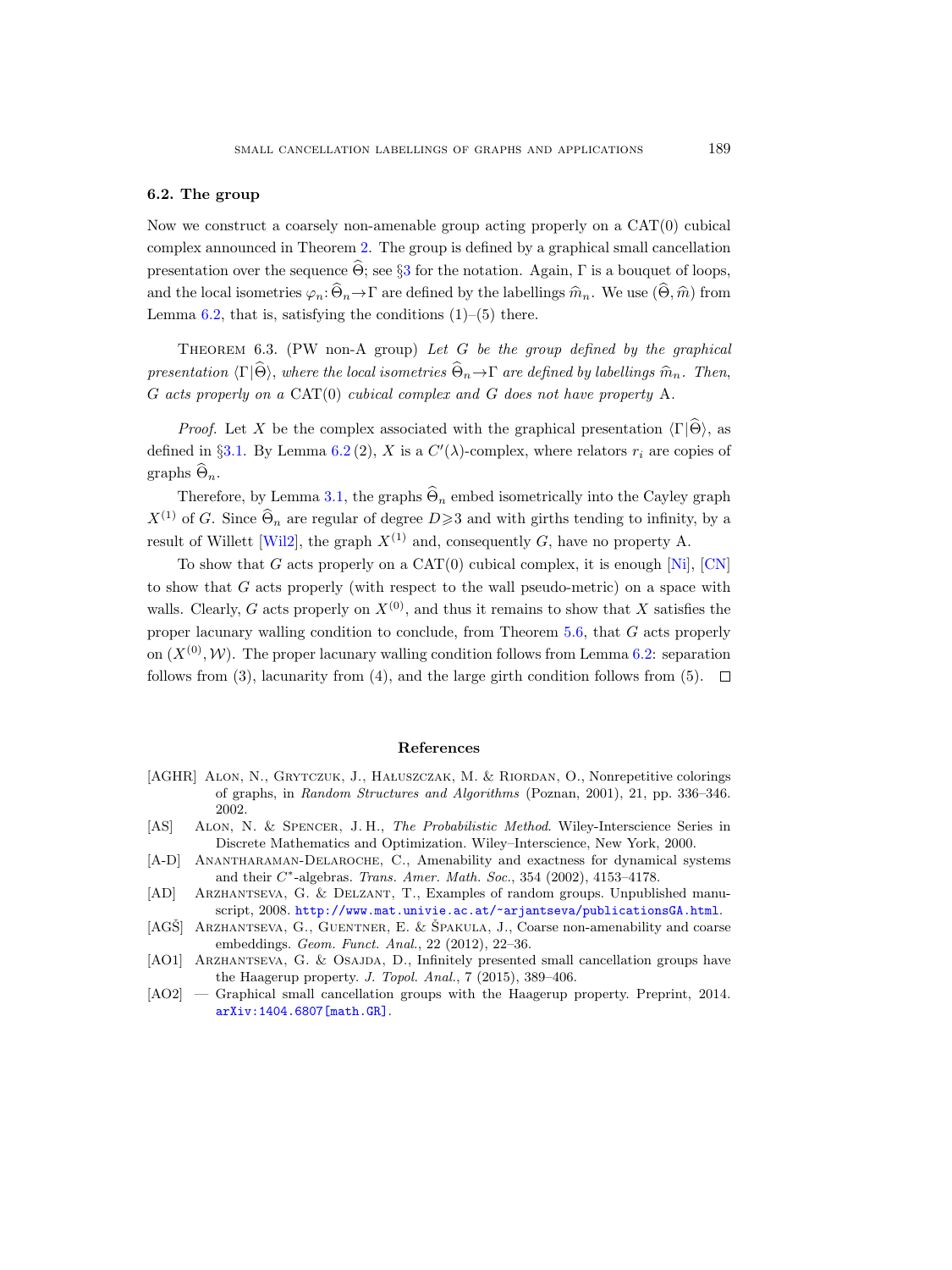- <span id="page-31-18"></span>[BGW] Baum, P., Guentner, E. & Willett, R., Expanders, exact crossed products, and the Baum-Connes conjecture. Ann. K-Theory, 1 (2016), 155–208.
- <span id="page-31-12"></span>[CN] CHATTERJI, I. & NIBLO, G., From wall spaces to CAT(0) cube complexes. *Internat. J.* Algebra Comput., 15 (2005), 875–885.
- <span id="page-31-13"></span>[Cor] Cornulier, Y., Group actions with commensurated subsets, wallings and cubings. Preprint, 2013. [arXiv:1302.5982\[math.GR\]](http://arxiv.org/abs/1302.5982).
- <span id="page-31-1"></span>[Cou] Coulon, R., On the geometry of Burnside quotients of torsion free hyperbolic groups. Internat. J. Algebra Comput., 24 (2014), 251–345.
- <span id="page-31-0"></span>[Gro] Gromov, M., Random walk in random groups. Geom. Funct. Anal., 13 (2003), 73–146; Addendum, 147–177.
- <span id="page-31-21"></span>[Gru] GRUBER, D., Groups with graphical  $C(6)$  and  $C(7)$  small cancellation presentations. Trans. Amer. Math. Soc., 367 (2015), 2051–2078.
- <span id="page-31-6"></span>[GK1] GUENTNER, E. & KAMINKER, J., Exactness and the Novikov conjecture. Topology, 41 (2002), 411–418; Addendum 419–420.
- <span id="page-31-8"></span>[GK2] — Geometric and analytic properties of groups, in Noncommutative Geometry, Lecture Notes in Math., 1831, pp. 253–262. Springer, Berlin–Heidelberg, 2004.
- <span id="page-31-10"></span>[HP] HAGLUND, F. & PAULIN, F., Simplicité de groupes d'automorphismes d'espaces à courbure négative, in The Epstein Birthday Schrift, Geom. Topol. Monogr., 1, pp. 181– 248. Geom. Topol. Publ., Coventry, 1998.
- <span id="page-31-7"></span>[HG] HIGSON, N. & GUENTNER, E., Group C<sup>\*</sup>-algebras and K-theory, in Noncommutative Geometry, Lecture Notes in Math., 1831, pp. 137–251. Springer, Berlin–Heidelberg, 2004.
- <span id="page-31-16"></span>[HK] Higson, N. & Kasparov, G., E-theory and KK-theory for groups which act properly and isometrically on Hilbert space. Invent. Math., 144 (2001), 23–74.
- <span id="page-31-17"></span>[HLS] Higson, N., Lafforgue, V. & Skandalis, G., Counterexamples to the Baum–Connes conjecture. Geom. Funct. Anal., 12 (2002), 330–354.
- <span id="page-31-5"></span>[HR] Higson, N. & Roe, J., Amenable group actions and the Novikov conjecture. J. Reine Angew. Math., 519 (2000), 143–153.
- <span id="page-31-20"></span>[LS] Lyndon, R. C. & Schupp, P. E., Combinatorial Group Theory. Ergebnisse der Mathematik und ihrer Grenzgebiete, 89. Springer, Berlin–New York, 1977.
- <span id="page-31-22"></span>[M] MATOUŠEK, J., On embedding expanders into  $l_p$  spaces. Israel J. Math., 102 (1997), 189–197.
- <span id="page-31-9"></span>[NSW] Niblo, G., Sageev, M. & Wise, D. T., Questions on CAT(0) cube complexes. Unpublished manuscript, 2008.

<https://docs.google.com/file/d/0B-tup63120-GZTlBS2xwdG5TTmM/edit>.

- <span id="page-31-11"></span>[Ni] Nica, B., Cubulating spaces with walls. Algebr. Geom. Topol., 4 (2004), 297–309.
- <span id="page-31-14"></span>[No] Nowak, P.W., Coarsely embeddable metric spaces without Property A. J. Funct. Anal., 252 (2007), 126–136.
- <span id="page-31-4"></span>[NY] Nowak, P.W. & Yu, G., Large Scale Geometry. EMS Textbooks in Mathematics. European Mathematical Society (EMS), Zürich, 2012.
- <span id="page-31-3"></span>[Ol] Ollivier, Y., On a small cancellation theorem of Gromov. Bull. Belg. Math. Soc. Simon Stevin, 13 (2006), 75–89.
- <span id="page-31-19"></span>[OW] Ollivier, Y. & Wise, D. T., Kazhdan groups with infinite outer automorphism group. Trans. Amer. Math. Soc., 359 (2007), 1959–1976.
- <span id="page-31-15"></span>[Os1] Ostrovskii, M. I., Low-distortion embeddings of graphs with large girth. J. Funct. Anal., 262 (2012), 3548–3555.
- <span id="page-31-2"></span>[Os2] — Metric Embeddings. De Gruyter Studies in Mathematics, 49. De Gruyter, Berlin, 2013.

<sup>190</sup> d. osajda d. osajda d. osajda d. osajda d. osajda d. osajda d. osajda d. osajda d. osajda d. osajda d. osa